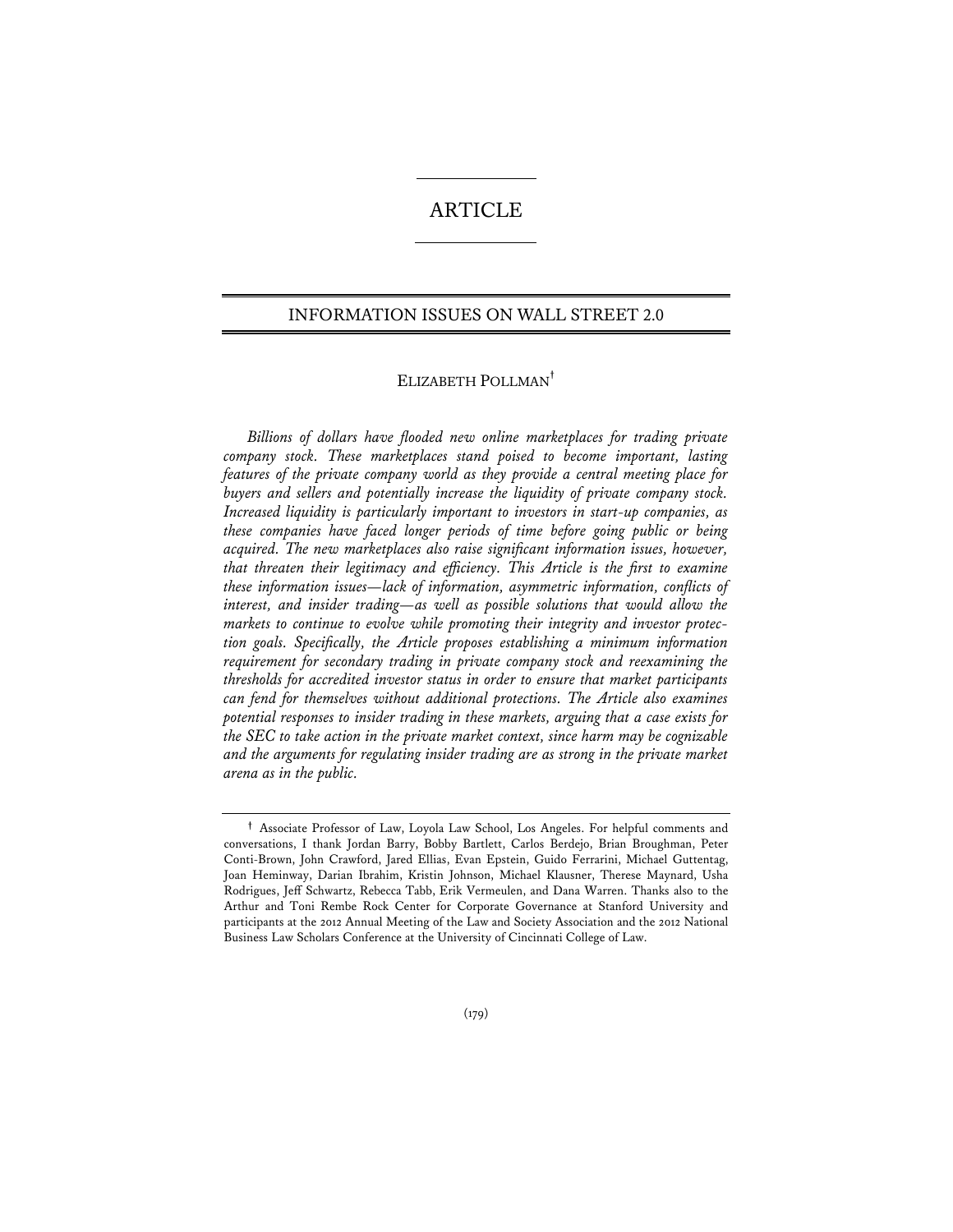| Ι. | SECONDARY MARKETS FOR PRIVATE COMPANY STOCK 183         |                                                            |  |
|----|---------------------------------------------------------|------------------------------------------------------------|--|
|    |                                                         |                                                            |  |
|    |                                                         | Venture Capital Cycle and Liquidity Environment 183<br>1.  |  |
|    |                                                         | 2.                                                         |  |
|    |                                                         | B. The Rise of the Secondary Markets and How They Work 193 |  |
|    |                                                         | 1.                                                         |  |
|    |                                                         | 2.1                                                        |  |
|    | II. POTENTIAL BENEFICIAL ROLE OF SECONDARY MARKETS      |                                                            |  |
|    |                                                         |                                                            |  |
|    | <b>III. INFORMATION ISSUES IN THE SECONDARY MARKETS</b> |                                                            |  |
|    |                                                         |                                                            |  |
|    |                                                         | A. Lack of Information, Asymmetric Information, and        |  |
|    |                                                         |                                                            |  |
|    |                                                         |                                                            |  |
|    | IV. POSSIBLE RESPONSES TO INFORMATION ISSUES IN THE     |                                                            |  |
|    | SECONDARY MARKETS FOR PRIVATE COMPANY STOCK 221         |                                                            |  |
|    |                                                         | A. Lack of Information, Asymmetric Information, and        |  |
|    |                                                         |                                                            |  |
|    |                                                         |                                                            |  |
|    |                                                         | V. THE TENSION BETWEEN PRIVATE AND PUBLIC MARKETS 235      |  |
|    |                                                         |                                                            |  |

### **INTRODUCTION**

A new generation of securities markets is emerging. Shares in private companies, previously regarded as an illiquid, out-of-reach asset class, are being traded on websites resembling stock markets. Hot demand for private shares of Facebook and other technology and social media companies has fueled the recent meteoric rise of these online markets. Their future may turn, however, on how policymakers and market participants deal with information issues in these markets, which to date have been largely unregulated. This Article is the first to examine these information issues and potential responses to them.

The new online marketplaces for trading private company stock have arisen in the context of changing market patterns. Over the past decade, the number of start-up companies entering the capital markets through an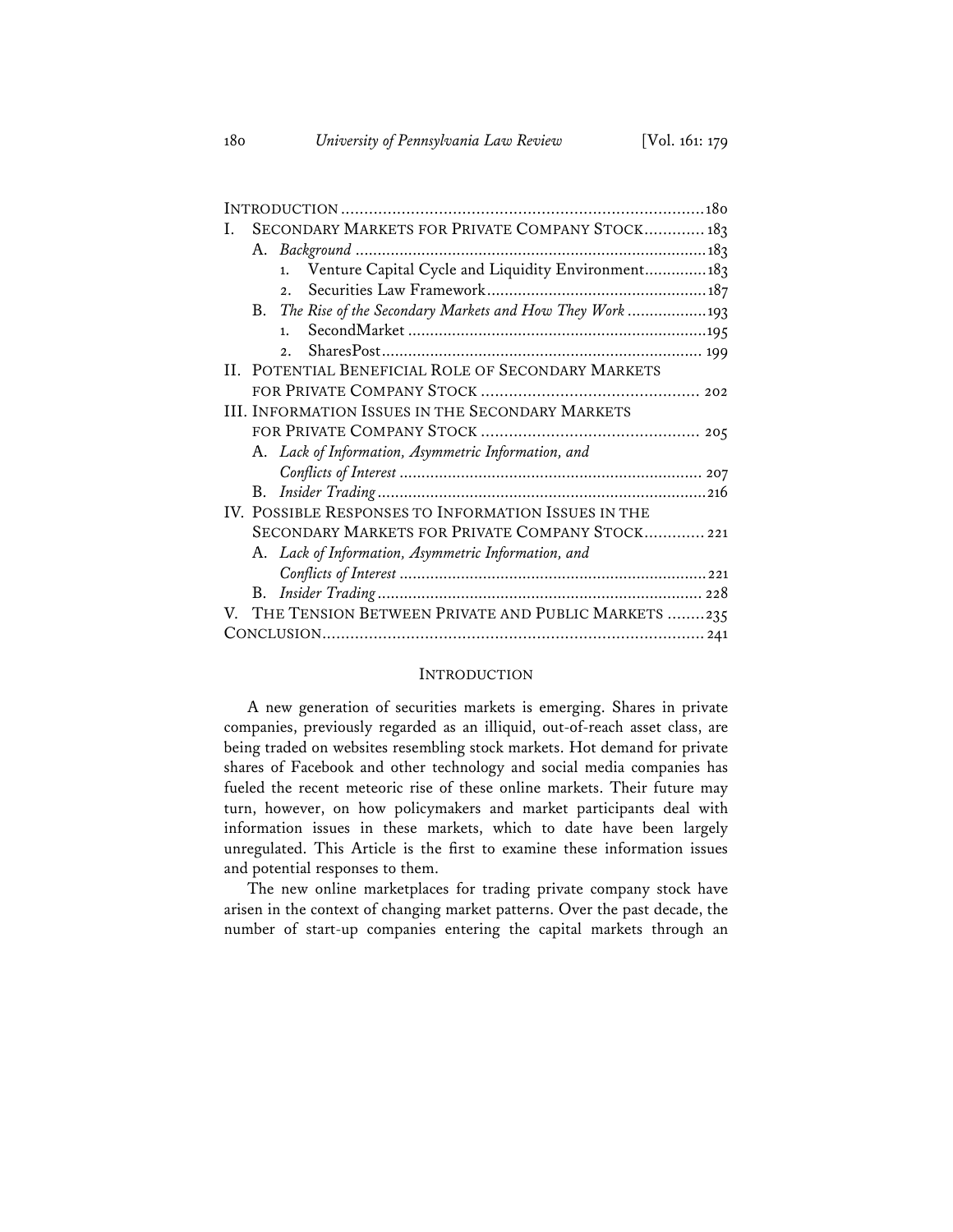initial public offering (IPO) has significantly dropped relative to historical norms.**<sup>1</sup>** Whereas from 1991 to 2000, nearly 2000 venture-backed companies went public, fewer than 500 did so from 2001 to 2010.**<sup>2</sup>** In addition, the median age of companies at the time of their IPOs has increased.**<sup>3</sup>** Partially in response to the decline in IPOs, Congress recently enacted the Jumpstart Our Business Startups Act (JOBS Act).**<sup>4</sup>** Among other things, the JOBS Act created an "on-ramp" that reduces burdens on newly public companies, but these regulatory changes are recent and their effects remain to be seen.**<sup>5</sup>**

With fewer companies going public, and with those that do staying private longer than before, early start-up employees and venture capital firms (VCs) have experienced significantly longer waiting periods before gaining liquidity in private company stock. VCs are "institutional managers of risk capital" that support the growth of innovative companies.**<sup>6</sup>** When a VC invests in a start-up company, the investment is essentially illiquid and of uncertain value until the company matures and reaches a liquidity event.**<sup>7</sup>** The liquidity event, typically achieved by the company's acquisition or through an IPO, marks the payoff for the VC and its fund investors.**<sup>8</sup>** Likewise, employees and former employees in start-up companies have depended on the company reaching a liquidity event in order to cash in on stock earned as equity compensation.**<sup>9</sup>**

Meanwhile, during this period of decline in the IPO market and increasing liquidity concerns, outside interest in buying private company stock has surged.**<sup>10</sup>** Certain high-profile private companies have grown quickly and

**4** JOBS Act, Pub. L. No. 112-106, 126 Stat. 306 (2012).

**<sup>1</sup>** *See* NAT'L VENTURE CAPITAL ASS'N, 2012 NAT'L VENTURE CAPITAL ASS'N Y.B. 52 fig.5.03 [hereinafter NVCA Y.B.], *available at* http://www.nvca.org/index.php?option=com\_ content&view=article&id=257&Itemid=103 (tracking the number of IPOs each year from 1985–2011).

**<sup>2</sup>** *Id.*

**<sup>3</sup>** *Id.*

**<sup>5</sup>** It is currently unclear whether the Act will incentivize IPOs. Although it created an "onramp" that eases disclosure, auditing, and other regulatory requirements for a new category known as "emerging growth" companies, *id.* §§ 101–108, it also raised the number of record holders that a private company may have before being forced to publicly report, *id.* §§ 501–502. For further discussion of the JOBS Act, see *infra* subsection I.A.2 and Part V.

**<sup>6</sup>** NVCA Y.B., *supra* note 1, at 7.

**<sup>7</sup>** *Id.*

**<sup>8</sup>** *Id.*

**<sup>9</sup>** *See* Darian M. Ibrahim, *The New Exit in Venture Capital*, 65 VAND. L. REV. 1, 9-10 (2012) (explaining that employees holding common shares in a start-up cannot redeem their shares at will).

**<sup>10</sup>** *See, e.g.*, Jay Yarow, *Are We Headed for Disaster with Private Stock Markets? We Talk to SharesPost CEO David Weir*, BUS. INSIDER (Mar. 22, 2011, 5:27 PM), http://www.businessinsider.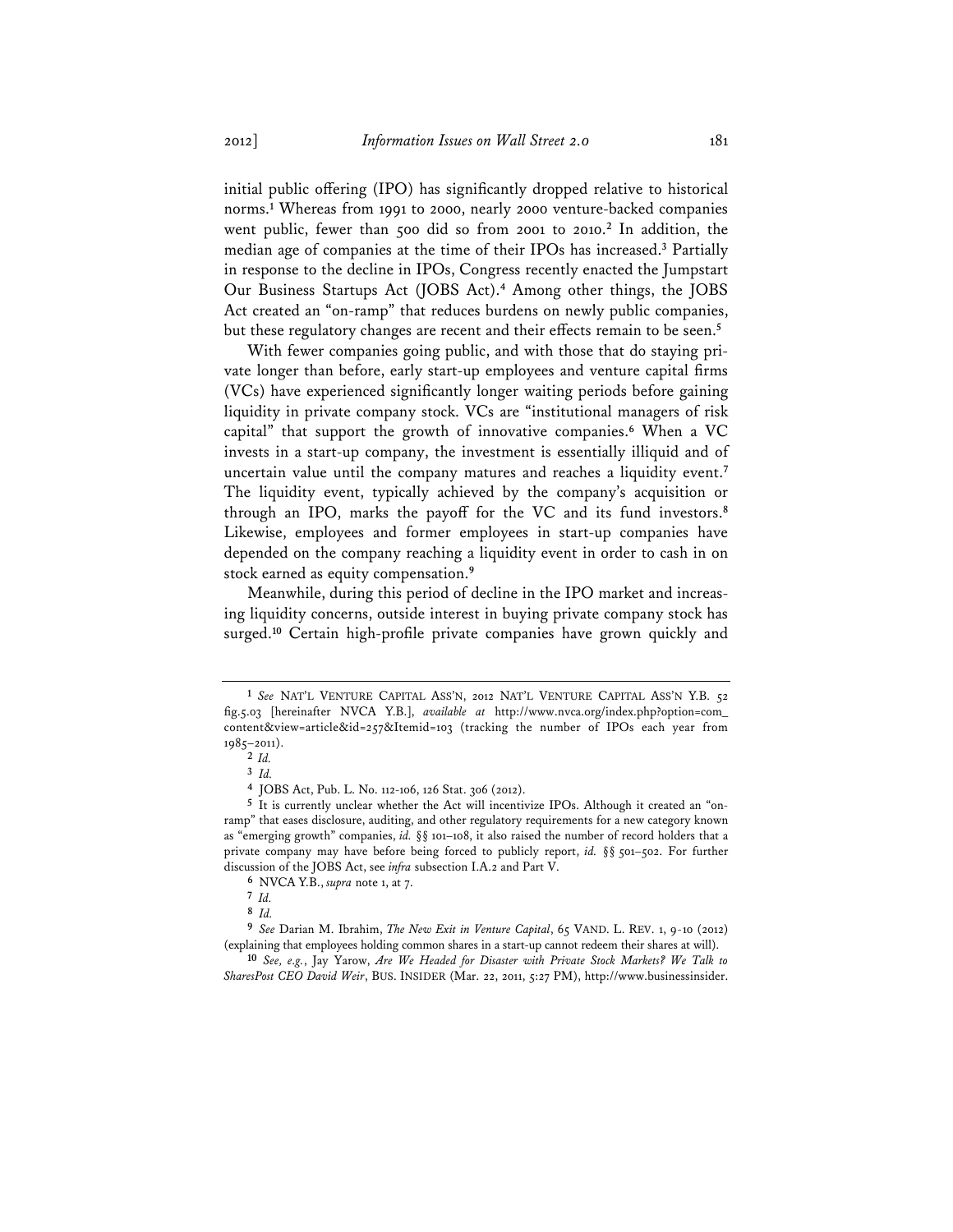have offered the allure of potentially huge rewards when the company finally has an IPO.

These factors have set the stage for a liquidity revolution in private company stock, ignited by new online platforms such as SecondMarket and SharesPost. These platforms act as intermediaries to facilitate private company stock trading, creating centralized meeting places for potential buyers and sellers and lowering transaction costs.**<sup>11</sup>** Estimates of the size of this secondary market measure the total transaction volume in the billions.**<sup>12</sup>** The rapid growth of these markets suggests a potential solution to the liquidity issues in private company stock.**<sup>13</sup>**

But these new secondary markets also pose significant information issues that have not yet been explored in the legal literature.**<sup>14</sup>** As this Article explains, these issues include a lack of information about the private companies whose stock is being traded, information asymmetry between buyers and sellers, and undisclosed conflicts of interest among market participants. These information issues raise concerns about the accuracy of the stocks' valuations and whether secondary investors in these markets can truly fend for themselves without additional securities laws protections. Further, concerns about insider trading hang over the community, as many of the selling shareholders are employees or former employees, and much of the material information about the companies is nonpublic.

This Article makes two main contributions to the literature. First, it identifies and analyzes the information issues in the new online secondary markets. Such issues constitute some of the most critical concerns about these markets today. Second, the Article explores potential responses to these information issues. Specifically, the Article proposes establishing a minimum information requirement for trading in private company stock

**13** *See infra* Part II.

com/sharespost-interview-2011-3 ("Interest in the private markets for trading stock in hot startups is at an all time high.").

**<sup>11</sup>** *See infra* Section I.B.

**<sup>12</sup>** *See, e.g.*, Richard Teitelbaum, *Facebook Drives SecondMarket Broking \$1 Billion Private Shares*, BLOOMBERG (Apr. 27, 2011), http://www.bloomberg.com/news/2011-04-27/facebook-drivessecondmarket-broking-1-billion-private-shares.html ("The value of all private-share transactions was \$4.6 billion in 2010, up from \$2.4 billion in 2009 . . . .").

**<sup>14</sup>** *See, e.g.*, Ibrahim, *supra* note 9, at 4 (describing the secondary markets and arguing that they help to solve investor lock-in problems in the venture capital model); Jose Miguel Mendoza & Erik P.M. Vermeulen, *The "New" Venture Capital Cycle (Part I): The Importance of Private Secondary Market Liquidity* 14-15 (Lex Research Topics in Corp. Law & Econ., Working Paper No. 1, 2011), *available at* http://ssrn.com/abstract\_id=1829835 (arguing that liquidity gaps disrupt the venture capital cycle and that secondary marketplaces for private company stock help bridge these gaps).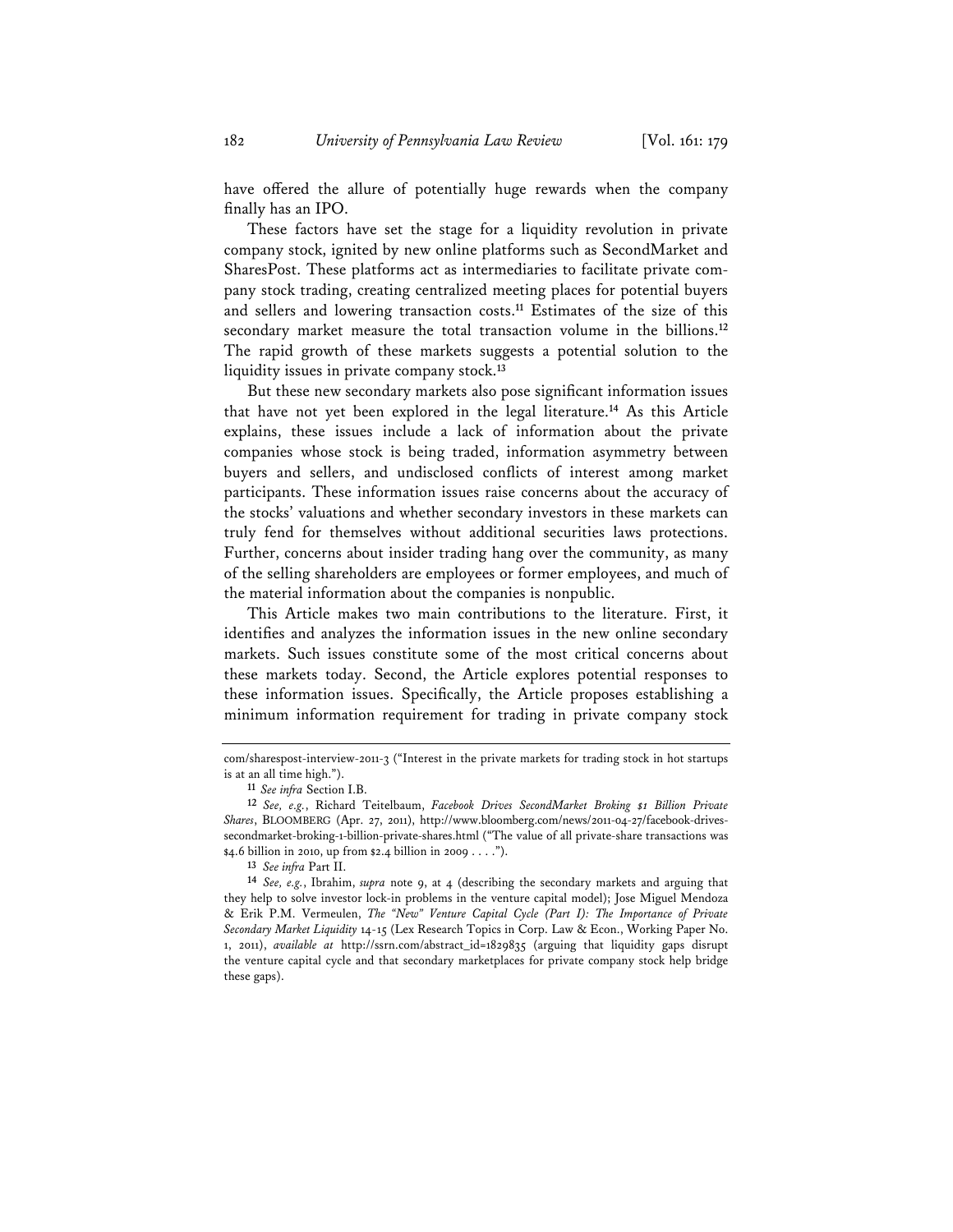and reexamining accredited investor thresholds to ensure that market participants can fend for themselves without additional protections. The Article also examines potential responses to insider trading in these markets, arguing that a case for the Securities and Exchange Commission (SEC) taking action exists, as harm may be cognizable and the arguments for regulating insider trading are as strong in the private market realm as in the public. Finally, the Article situates these contributions in a broader context by examining the underlying tension between these private secondary markets and public markets.

The Article proceeds as follows. Part I provides background on the venture capital cycle and the IPO market, as well as the securities law framework in which the secondary marketplaces have grown. In addition, it details the rise of the secondary markets and their mechanics. Against that background, Part II discusses the potential benefits these markets offer. Part III analyzes the information issues in the secondary markets, including lack of information, asymmetric information, conflicts of interest, and insider trading. Part IV explores potential responses to these issues, with the aim of sparking a wider conversation. Finally, Part V deepens and contextualizes the analysis and potential responses to it by engaging with policy concerns about the public–private divide.

# I. SECONDARY MARKETS FOR PRIVATE COMPANY STOCK

# A. *Background*

The secondary markets for private company stock have developed in the context of a changing venture capital and liquidity environment, and in a regulatory framework that was largely established long before regulators could have imagined the existence of online marketplaces. This Section briefly describes the venture capital cycle and the IPO market, as well as the securities law context in which the secondary marketplaces have grown. This background helps explain the business opportunity that the secondary marketplaces have seized and lays the groundwork for understanding the information issues in these markets that this Article explores.

# 1. Venture Capital Cycle and Liquidity Environment

The venture capital life cycle starts with the creation of funds that raise capital from institutional and private investors interested in start-up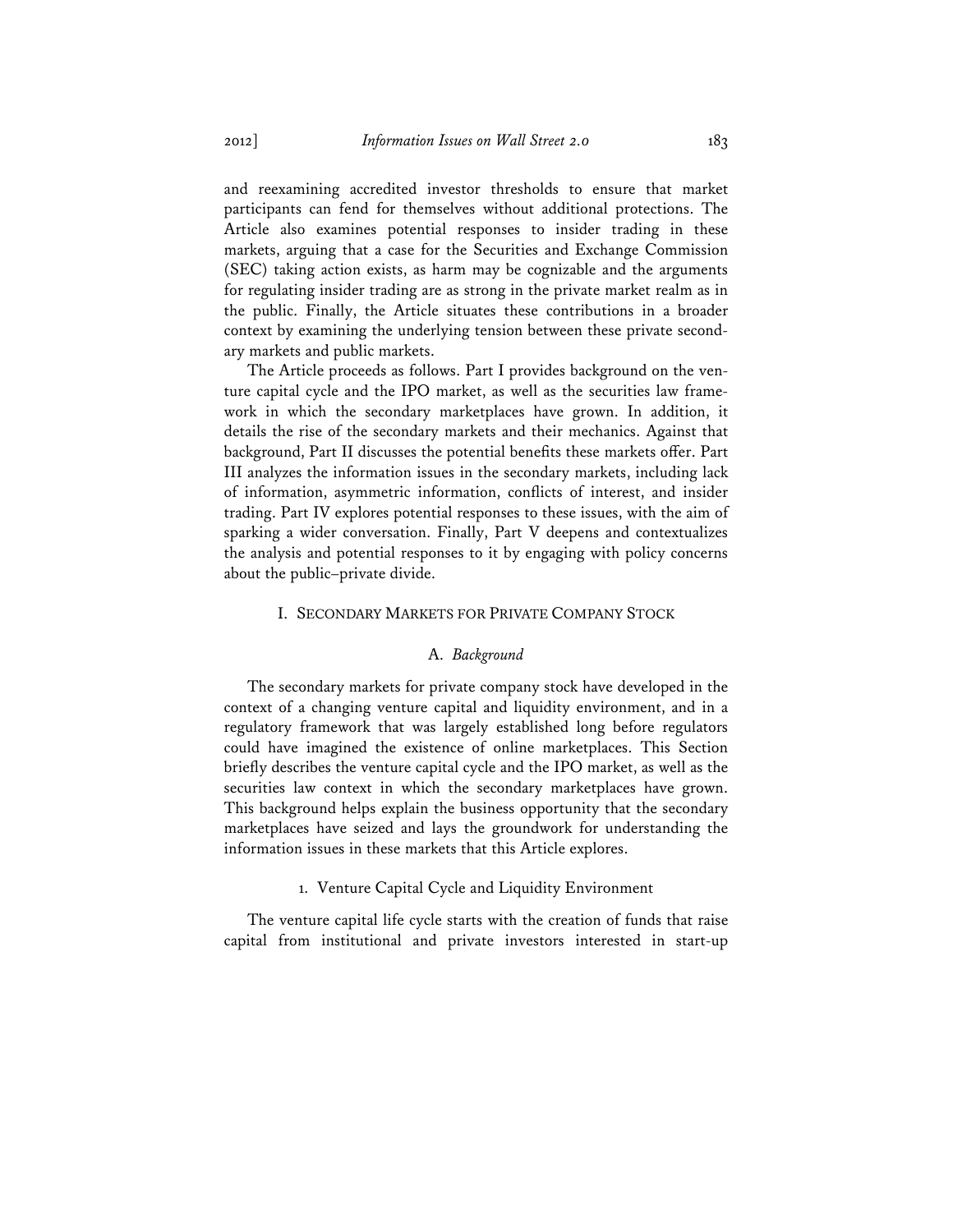companies.**<sup>15</sup>** A venture capital fund is typically organized as a limited partnership with the VC as the general partner and the investors as the limited partners.**<sup>16</sup>** The VC selects the portfolio companies for the fund, and nurtures and supports them by contributing money and often services or advice that the companies need in order to develop.**<sup>17</sup>**

Venture capital funds generally have a defined period of existence, or "term," and detailed rules about how investors in these funds can liquidate their assets in the funds at the end of that period.**18** The goal is for the startup companies to achieve successful "exits" that make a significant return on investment for the venture capital fund. Indeed, venture capital fund liquidity depends on start-ups' exits.**<sup>19</sup>** The primary exit mechanisms for start-ups are going public and being acquired in a merger transaction (sometimes referred to as an "M&A exit").**<sup>20</sup>** While M&A exits are more common, industry insiders have long viewed IPOs as essential for sustaining a robust venture capital industry because of their potential for high investor returns.**<sup>21</sup>**

In the past decade, there have been significant declines in the number of companies listing on major U.S. stock exchanges and in the number of IPOs. These drops have posed substantial challenges for the venture capital

**16** Gilson, *supra* note 15, at 1071.

**17** *Id.*

**20** D. Gordon Smith, *The Exit Structure of Venture Capital*, 53 UCLA L. REV. 315, 317 (2005).

**21** *See* Ibrahim, *supra* note 9, at 11 ("IPOs are the gold standard in VC success."); ERNST & YOUNG, GLOBALIZING VENTURE CAPITAL 17, *available at* http://www.ey.com/Publication/ vwLUAssets/Globalizing\_venture\_capital\_Gloal\_venture\_capital\_insights\_and\_trends\_report\_2011/ \$FILE/Globalizing\_venture\_capital\_Global\_venture\_capital\_insights\_and\_trends\_report\_2011.pdf ("M&A makes up close to 90% of US VC-backed exits in the United States."); Richard Smith et al., The Relative Importance of IPO and M&A Exits for Venture Capital Fund Financial Performance 3 & n.3 (Feb. 28, 2011) (unnumbered working paper), *available at* http://sites. kauffman.org/efic/resources/Venture-Capital-Fund-Financial-Performance.pdf (examining the view that "fund success is predominantly due to IPO exits" and noting that "IPO exit valuations tend to be materially higher than M&A exit valuations"). *But see* DAVID WEILD & EDWARD KIM, GRANT THORNTON, MARKET STRUCTURE IS CAUSING THE IPO CRISIS—AND MORE 7 (2010), *available at* http://www.gt.com/staticfiles/GTCom/Public%20companies%20and%20capital%20markets/ Files/IPO%20crisis%20-%20June%202010%20-%20FINAL.pdf ("[T]he exit workhorse of venture capital is now the sale of a portfolio company to mostly strategic (large corporate) acquirers.").

**<sup>15</sup>** Ronald J. Gilson, *Engineering a Venture Capital Market: Lessons from the American Experience*, 55 STAN. L. REV. 1067, 1070 (2003). For an overview of the venture capital industry, see PAUL GOMPERS & JOSH LERNER, THE VENTURE CAPITAL CYCLE 1-32 (2d ed. 2004).

**<sup>18</sup>** *See* Bernard S. Black & Ronald J. Gilson, *Does Venture Capital Require an Active Stock Market?*, J. APPLIED CORP. FIN., Winter 1999, at 36, 41 (discussing the standard limited partnership agreement and its effect on investors).

**<sup>19</sup>** *See* Ibrahim, *supra* note 9, at 10 (noting that venture capital "exhibit[s] investor lock-in").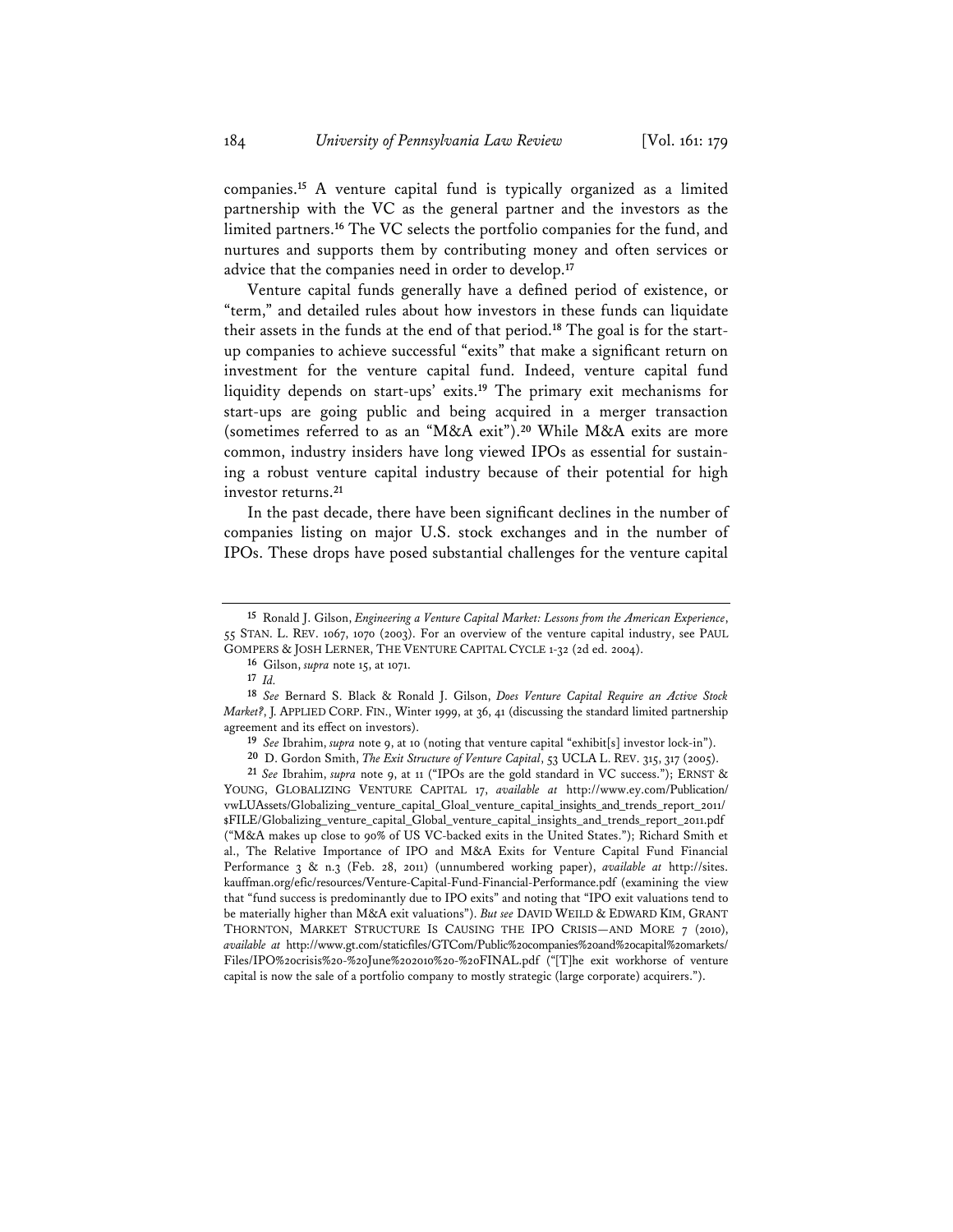cycle.**<sup>22</sup>** The number of companies listed on the major U.S. stock exchanges reached its highest point at over 7000 in 1997 and has been declining since.**<sup>23</sup>** Currently, about 4000 companies are listed on major U.S. stock exchanges, and experts believe that the number may decrease further.**<sup>24</sup>**

Part of this loss stems from a precipitous drop in the number of IPOs since the crash of the Internet bubble in 2000.**<sup>25</sup>** In addition, changes in the public markets, such as the decimalization of stock quotes and the costs of compliance with the Sarbanes-Oxley Act of 2002, may have raised the costs associated with being public and affected possible exit strategies for private firms.**<sup>26</sup>** In particular, the demographics of small firm IPOs have shifted significantly—whereas IPOs raising less than \$50 million once constituted more than 80% of IPOs, that number has fallen to just 20%.**<sup>27</sup>** Further, the median age of companies at their time of IPO has increased in the past decade, to nearly ten years.**28** The average time for venture-backed companies to reach an M&A exit has also lengthened, from 1.8 years in 2000 to 5.4

**24** *Id.*

**25** *See* NVCA Y.B., *supra* note 1, at 52 fig.5.03 (providing historical data on the number of venture-backed IPOs per year and showing that the number of IPOs in 2001 and later was a fraction of the number of IPOs through the 1990s); *see also* Graham Bowley, *Fleeing to Foreign Shores*, N.Y. TIMES, June 8, 2011, at B1 (noting that there were only 119 IPOs in the United States in 2010, compared with 756 in 1996, and discussing several reasons why some companies are going public abroad rather than in the United States).

**26** *See* Dale A. Oesterle, *The High Cost of IPOs Depresses Venture Capital in the United States*, 1 ENTREPRENEURIAL BUS. L.J. 369, 370 (2006) (noting that Section 404 of Sarbanes-Oxley has raised the costs associated with IPOs); *see also* WEILD & KIM, *supra* note 21, at 22 (discussing how decimalization constrained the trading of smaller companies' stock); Francesco Bova et al., The Sarbanes-Oxley Act and Exit Strategies of Private Firms 28 (May 5, 2011) (unnumbered working paper), *available at* http://ssrn.com/ abstract\_id=1730242 (finding that Sarbanes-Oxley appears to have "shifted the distribution landscape from IPO to acquisitions").

**27** GRANT THORNTON, HOPE FOR THE SMALL IPO MARKET? 1 (2011), *available at* http:// www.grantthornton.com/staticfiles/GTCom/Technology/Techdashboard/Grant%20Thornton%20- %20Hope%20for%20the%20small%20IPO%20market%20FINAL.pdf.

**28** NVCA Y.B., *supra* note 1, at 52 fig.5.03; *see also* IPO TASK FORCE, REBUILDING THE IPO ON-RAMP 6 (2011), *available at* http://www.sec.gov/info/smallbus/acsec/rebuilding\_the\_ipo\_ on-ramp.pdf ("The average age at IPO of companies going public between 1997 and 2001 was approximately five and a half years, compared with more than nine years for companies going public between 2006 and 2011.").

**<sup>22</sup>** *See, e.g.*, NAT'L VENTURE CAPITAL ASS'N, VENTURE CAPITAL 101: WHAT IS VENTURE CAPITAL? 9-10 (2008), *available at* http://www.nvca.org/index.php?option=com\_docman& task=doc\_download&gid=357 ("[U]nless a company is acquired or goes public, there is little actual value.").

**<sup>23</sup>** Felix Salmon, Op-Ed., *Wall Street's Dead End*, N.Y. TIMES, Feb. 14, 2011, at A27.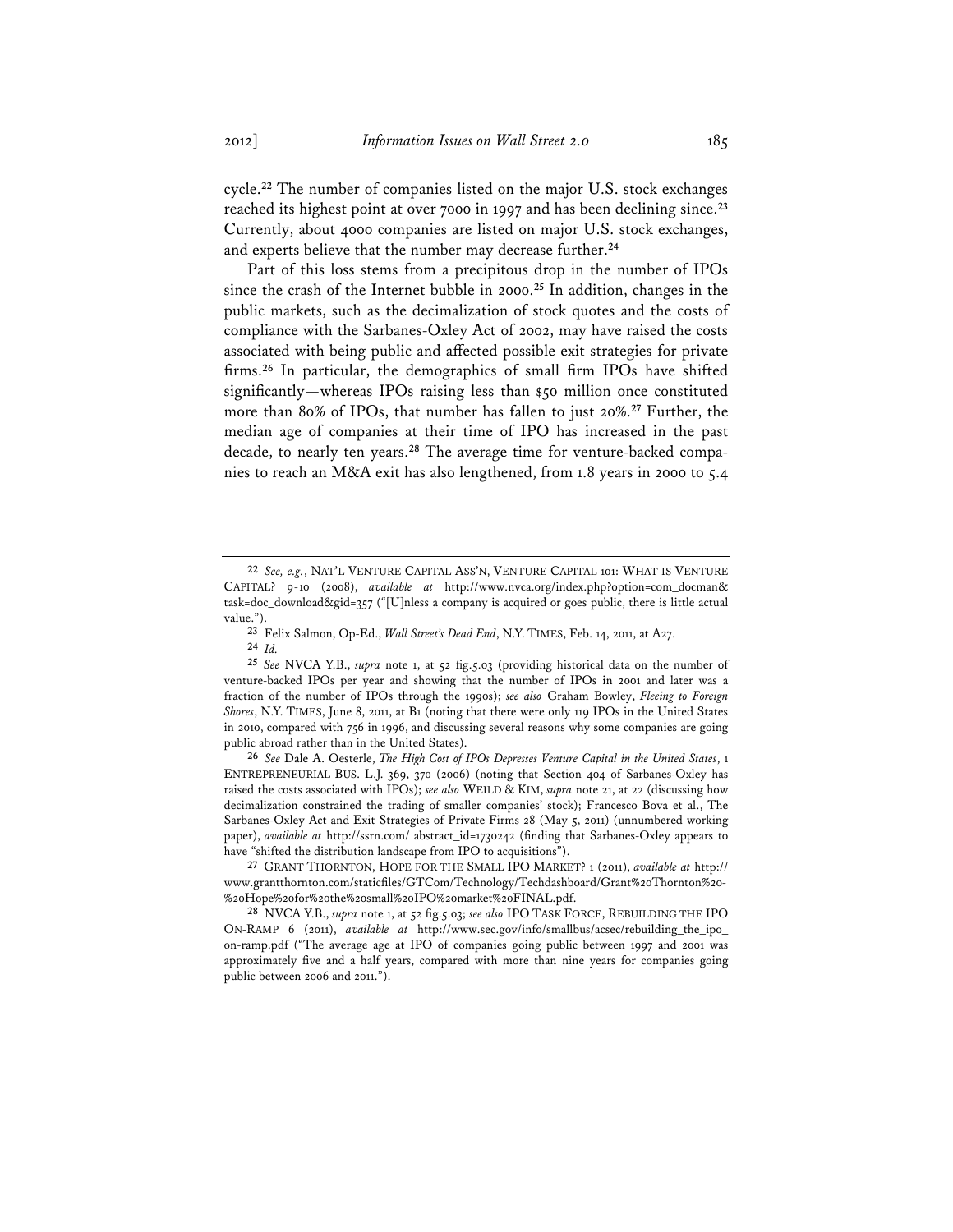years in 2010.**<sup>29</sup>** Thus, in recent years, venture-backed private companies have taken longer to reach exit, and their exits are less often via IPO.

The demand for liquidity in start-up company stock builds with this longer wait time. Most venture capital funds have terms of ten years or less,**<sup>30</sup>** and VCs that hold private company stock may need to provide limited partners (the investors in a venture capital fund) with liquidity at the end of a fund's life cycle. In addition, long-term (as well as former) employees in a start-up may have a lot of "paper wealth" from the value of their vested stock options, but not much cash to upgrade their lifestyles or diversify their investments.**<sup>31</sup>** Furthermore, companies may have difficulty attracting talented employees in the first place if incentive stock options are not viewed as valuable.**<sup>32</sup>**

The longer exit horizon for shareholders in private start-up companies has created what some scholars have identified as a "liquidity gap" in the venture capital cycle.**<sup>33</sup>** Liquidity gaps are significant because of their potential for discouraging venture capital investment and entrepreneurship—that is, the availability of a timely exit strategy can affect whether prospective investors will commit in the first place to contributing human and capital resources to a start-up.**<sup>34</sup>**

**31** *See* William K. Sjostrom, Jr., *Carving a New Path to Equity Capital and Share Liquidity*, 50 B.C. L. REV. 639, 642 (2009) ("Company founders value share liquidity because it allows them to easily diversify their portfolios.").

**32** *See* Sean F. Reid et. al., *The Valuation of Employee Stock Options Issued by Closely Held Firms*, 13 J. LEGAL ECON. 19, 23 (2006) ("Startup firms often lack adequate cash flow to pay competitive salaries for talented employees and executives. To lure these desirable employees and executives to the startup firm, as well as retain their services as the company matures, a lucrative ESO [employee stock option] package may be the most critical component of the compensation . . . .").

**33** Mendoza & Vermeulen, *supra* note 14, at 3, 10. In this context, the term "liquidity gap" refers to the period of time before a company has an exit event and investors have liquidity in their investment. This period of time is much longer than it was in the 1990s. *See supra* text accompanying notes 28-29.

**34** *See Industry Statistics Update: Is the Venture Capital Industry Experiencing a Capital Crisis?*, NVCA TODAY (Nat'l Venture Capital Ass'n), Sept. 7, 2008, *available at* http://nvcatoday.nvca. org/index.php/industry-statistics-update-is-the-venture-capital-industry-experiencing-a-capitalcrisis.html (positing that a decrease in the number of IPOs in 2008 had led to a drop in venture capital funding); *see also* GOMPERS & LERNER, *supra* note 15, at 345 ("The need to ultimately exit

**<sup>29</sup>** Joseph Ghalbouni & Dominique Rouziès, *The VC Shakeout*, HARV. BUS. REV., July–Aug. 2010, at 21, 22.

**<sup>30</sup>** DAN BURSTEIN & SAM SCHWERIN, MILLENNIUM TECH. VALUE PARTNERS, L.P., INSIDE THE GROWING SECONDARY MARKET FOR VENTURE CAPITAL ASSETS 6 (2008), *available at* http://mtvlp.com/files/resources/InsidetheGrowingSecondary.pdf; KEN SAWYER ET AL., SAINTS CAPITAL, A GUIDE TO SECONDARY TRANSACTIONS: ALTERNATIVE PATHS TO LIQUIDITY IN PRIVATE COMPANIES 6 (2010), *available at* http://www.saintscapital.com (click "Download Secondary Transaction Guide").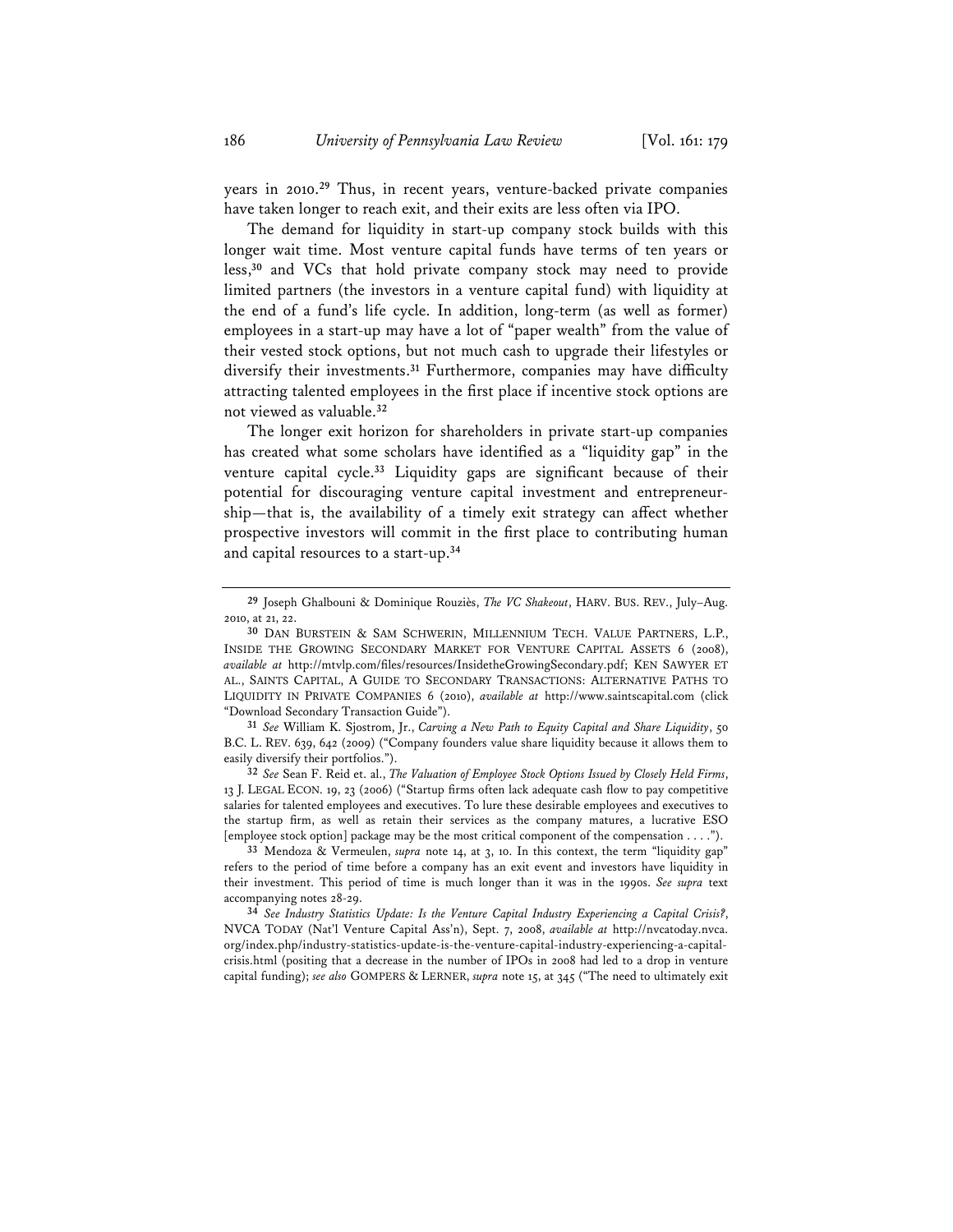#### 2. Securities Law Framework

Another important foundation for understanding the rise of the private secondary markets is the existing securities law framework. Federal securities laws govern investment in private start-up companies and any subsequent sales of stock by the investor or other shareholders. In brief, when a company sells its stock, it must either register the stock with the SEC as a public offering or structure the offering as a private placement fitting within a specified securities law exemption.**<sup>35</sup>** If the company goes the latter route, a registration exemption must again apply when any resale of that stock occurs.**<sup>36</sup>** This resale, from an existing investor to a third party, is known as a "secondary transaction."**37** This Section briefly covers the relevant securities laws as they lay the groundwork for how the private secondary markets operate.

### a. *Registration and Private Placements*

Congress enacted the Securities Act of 1933 (Securities Act) "to provide investors with full disclosure of material information concerning public offerings of securities in commerce, to protect investors against fraud and, through the imposition of specified civil liabilities, to promote ethical standards of honesty and fair dealing."**<sup>38</sup>** The Securities Act provides that, unless otherwise exempt, all offers and sales of securities must be registered with the SEC.**<sup>39</sup>** Registration under the Securities Act is costly. Issuers must file a registration with extensive disclosures and pay fees to the SEC as well as legal and accounting fees and expenses, stock exchange listing fees, and any underwriting compensation incurred.**<sup>40</sup>** In addition to these

investments shapes every aspect of the venture capital cycle, from the ability to raise capital to the types of investments that are made."); WEILD & KIM, *supra* note 21, at 7 ("[T]he lack of an IPO market has caused venture capitalists to avoid financing some of the more far-reaching and risky ideas that have no obvious Fortune 500 buyer.").

**<sup>35</sup>** STEPHEN J. CHOI & A.C. PRITCHARD, SECURITIES REGULATIONS: THE ESSENTIALS 297-98 (2008).

**<sup>36</sup>** *Id.* at 319.

**<sup>37</sup>** *Id.* at 13.

**<sup>38</sup>** Ernst & Ernst v. Hochfelder, 425 U.S. 185, 195 (1976) (citing H.R. REP. NO. 73-85, at  $1-5$  (1933)).

**<sup>39</sup>** 15 U.S.C. § 77e(c) (2006). "Offer" and "sale" are interpreted broadly to include "every attempt or offer to dispose of, or solicitation of an offer to buy, a security . . . ." *Id.* § 77b(a)(3); *see also* Joan MacLeod Heminway & Shelden Ryan Hoffman, *Proceed at Your Peril: Crowdfunding and the Securities Act of 1933*, 78 TENN. L. REV. 879, 907 (2011) (noting the broad sweep of Section 5 of the Securities Act).

**<sup>40</sup>** Heminway & Hoffman, *supra* note 39, at 908.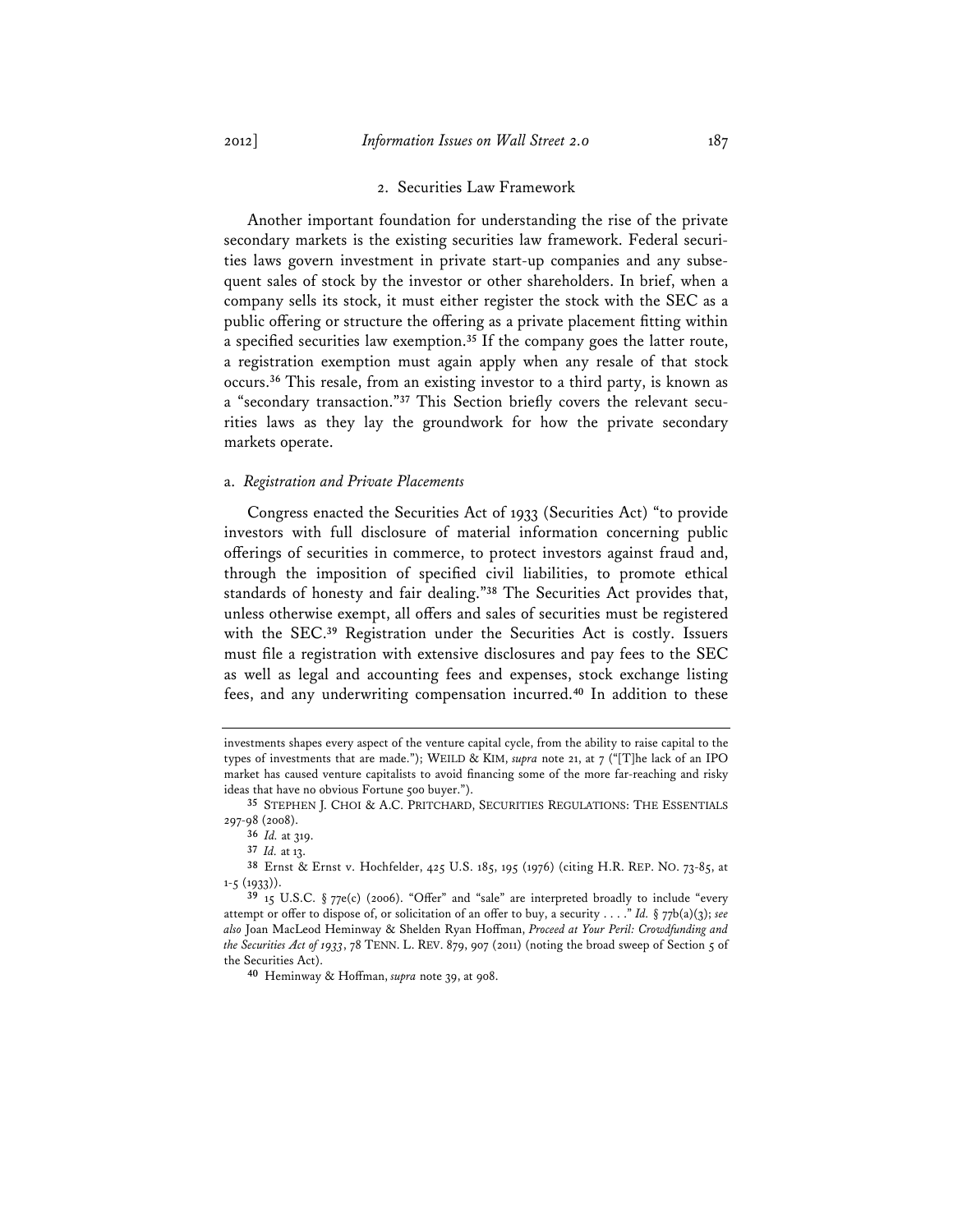registration expenses, the ongoing costs of being a public reporting company are high and include costs associated with ongoing reporting under the Securities Exchange Act of 1934 (Exchange Act), regulatory compliance, and being in the public eye.**<sup>41</sup>**

If a private company wishes to avoid registration, it must structure sales of its securities to fit within the safe harbor of an exemption. Exemptions are based on the general notion that registration safeguards are unnecessary for the adequate protection of investors and markets for certain limited offerings.**<sup>42</sup>**

The primary statutory exemption for private placements is Section  $4(2)$ of the Securities Act, which exempts "transactions by an issuer not involving any public offering."**<sup>43</sup>** The statute does not explicitly define "public offering."**<sup>44</sup>** In the seminal case on the topic, *SEC v. Ralston Purina Co.*, the Supreme Court clarified that the applicability of the exemption "should turn on whether the particular class of persons affected needs the protection of the [Securities] Act," which is designed "to protect investors by promoting full disclosure of information thought necessary to informed investment

**42** Heminway & Hoffman, *supra* note 39, at 928; *see also* H.R. REP. NO. 73-85, at 5 (noting the inefficiency of requiring registration "where there is no practical need for [application of the Securities Act] or where the public benefits are too remote"); C. Edward Fletcher, III, *Sophisticated Investors Under the Federal Securities Laws*, 1988 DUKE L.J. 1081, 1133 ("As a historical matter, Congress did not design the securities laws to protect investors capable of protecting themselves.").

**43** 15 U.S.C. § 77d(2). This Article refers to the securities laws in the customary manner to date, with pre–JOBS Act numbering.

**<sup>41</sup>** *Id.* at 910 n.147; *see also* JAMES D. COX ET AL., SECURITIES REGULATION: CASES AND MATERIALS 156 (6th ed. 2009) (discussing some of the indirect costs of an IPO). For "emerging growth companies" with less than \$1 billion in total annual gross revenues, the JOBS Act reduced regulatory burdens associated with going public by creating a transitional on-ramp that phases in certain compliance measures over a period of time after the company's IPO. JOBS Act, Pub. L. No. 112-106, §§ 101–108, 126 Stat. 306, 307-13 (2012). Such measures include lowered requirements for audited financial statements at the time of IPO, limited executive compensation disclosure, phase-in periods for certain financial accounting standards, and exemptions from auditor attestations under Sarbanes-Oxley and "say-on-pay" votes. *Id.* §§ 102–104. The JOBS Act's effect on the U.S. IPO market remains to be seen. *See, e.g.*, Liz Gannes, *How Will the JOBS Act Affect Tech IPOs?*, ALLTHINGSD (Apr. 5, 2012, 10:39 AM PT), http://allthingsd.com/20120405/how-willthe-jobs-act-affect-tech-ipos ("[T]he consensus from everyone I talked to is that the JOBS Act is more of a reducer of friction than a significant change to the incentives around going public."). *But see* PHILLIP J. KARDIS II ET AL., K&L GATES, CAPITAL MARKETS RELIEF: JOBS (JUMPSTART OUR BUSINESS STARTUPS) ACT EASES REGULATORY BARRIERS TO IPOS AND OTHER CAPITAL RAISING ALTERNATIVES 3 (2012), *available at* http://www.klgates.com/capital-marketsrelief-jobs-jumpstart-our-business-startups-act-eases-regulatory-barriers-to-ipos-and-other-capitalraising-alternatives-04-05-2012 (expecting, as a result of the JOBS Act, "an increase in the number of small IPOs compared to the diminished levels of recent years").

**<sup>44</sup>** Heminway & Hoffman, *supra* note 39, at 912.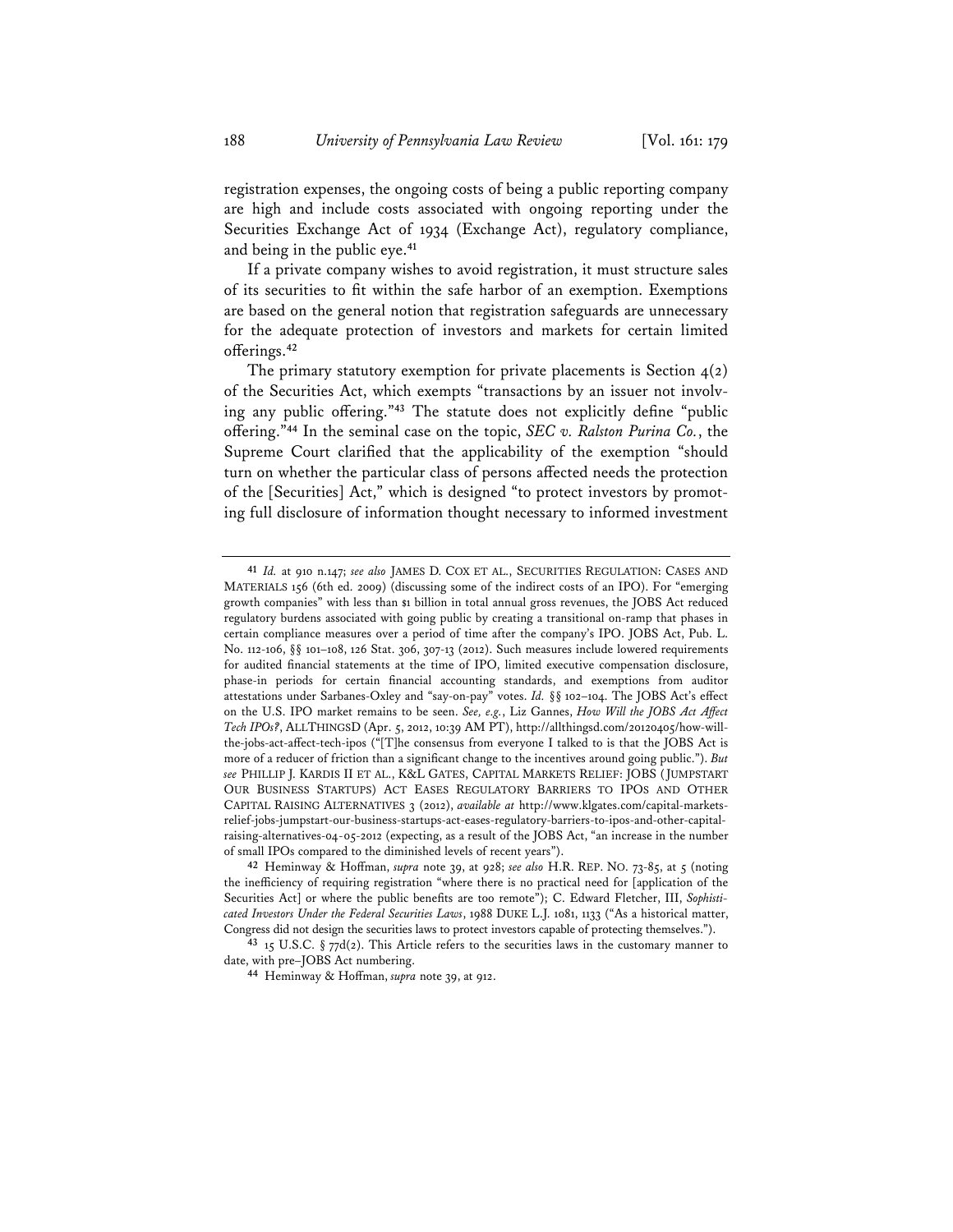decisions."**<sup>45</sup>** The Court thus reasoned that "[a]n offering to those who are shown to be able to fend for themselves is a transaction not involving any public offering."**<sup>46</sup>**

Two factors help determine the ability to fend for oneself: (1) the offeree's knowledge or sophistication in investment matters and (2) his access to information.**<sup>47</sup>** In sum, sophisticated offerees with access to information similar to that provided in a registration statement would not need the protections of the Securities Act, and a transaction constituted of such offerees would not be a public offering.**<sup>48</sup>**

Since *Ralston Purina*, the SEC has promulgated Regulation D**49** to provide additional clarity in this area and to mitigate the uncertainty inherent in Section 4(2)'s private placement exemption.**<sup>50</sup>** Regulation D includes Rule 506, which provides a safe harbor for offerings limited to "accredited investors."**<sup>51</sup>** Rule 501 defines "accredited investors" as specified institutional investors such as banks, and individuals with a net worth over \$1 million or annual income over \$200,000 (or \$300,000 joint annual income) for the previous two years.**<sup>52</sup>** Accredited status is thus a proxy for being able to fend for oneself, objectively determined by institutional identity, or the net worth or income of the individual investor.

## b. *Exemptions for Resales*

Privately placed securities are not freely tradable, and any "secondary transaction" in which an existing shareholder sells to a third party must

**<sup>45</sup>** 346 U.S. 119, 124, 125 (1953).

**<sup>46</sup>** *Id.* at 125 (internal quotation marks omitted).

**<sup>47</sup>** *See id.* at 125-27 (analyzing the investor's access to information); Heminway & Hoffman, *supra* note 39, at 914 & n.173 (noting that courts have interpreted "sophistication" as the "financial and business knowledge that allows them to appreciate the risks of the investment").

**<sup>48</sup>** *Cf. Ralston Purina*, 346 U.S. at 125-27.

**<sup>49</sup>** 17 C.F.R. §§ 230.500–508 (2012).

**<sup>50</sup>** *See* Heminway & Hoffman, *supra* note 39, at 915 (highlighting the clarifying purpose of Regulation D).

<sup>51 17</sup> C.F.R.  $\S$  230.506(b)(2)(ii). Rule 506 allows the issuer to include up to thirty-five unaccredited investors as well, provided the issuer reasonably believes they are sophisticated—meaning the investor "has such knowledge and experience in financial and business matters that he is capable of evaluating the merits and risks of the prospective investment," either alone or with the assistance of a purchaser representative. *Id.*

**<sup>52</sup>** *Id.* § 230.501(a)(1)–(6). Congress recently amended the net worth requirement to exclude the value of the investor's primary residence. Dodd-Frank Wall Street Reform and Consumer Protection Act, Pub. L. No. 111-203, § 413(a), 124 Stat. 1376, 1577 (2010); *see also* Net Worth Standard for Accredited Investors, 76 Fed. Reg. 81,793 (Dec. 29, 2011) (codified at 17 C.F.R.).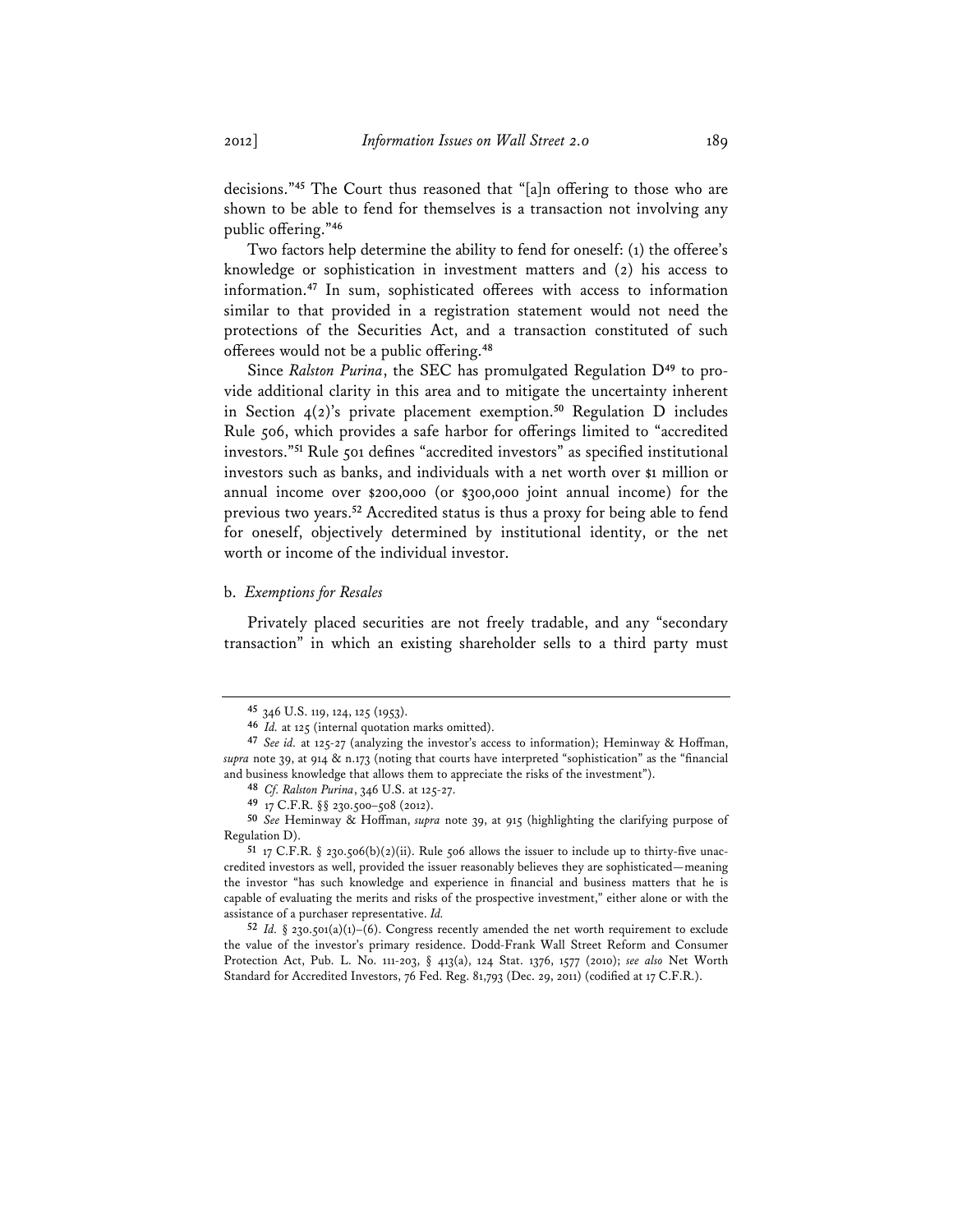likewise be structured to fit within an available exemption from registration.**<sup>53</sup>** One of the most commonly relied-upon exemptions for secondary transactions of private company stock is Rule 144, a safe harbor under Section  $4(1)$ of the Securities Act, which exempts transactions "by any person other than an issuer, underwriter, or dealer."**<sup>54</sup>** Rule 144 allows for the sale of restricted securities provided the seller has held them for a certain period of time—at least one year for nonreporting company stock.**<sup>55</sup>** Rule 144A exempts resales of securities with no required holding period if the buyer is a "qualified institutional buyer" (QIB), which is an institution that in the aggregate owns and invests at least \$100 million in securities of nonaffiliated entities.**<sup>56</sup>** Information requirements apply under Rule 144A as well as under Rule 144 when the seller is an affiliate of the company whose stock is being sold.**<sup>57</sup>** Nonaffiliate sellers of private company stock are subject to a holding period, but are not subject to the information requirement under Rule 144.**<sup>58</sup>** Finally, the so-called "Section  $4(1\frac{1}{2})$ " exemption may exempt the resale of restricted securities in a transaction structured similarly to a private

**56** *Id.* § 230.144A(a)(1)(i).

**58** 17 C.F.R. § 230.144(b)(1)(ii); *Revisions to Rules 144 and 145: A Small Entity Compliance Guide*, SEC, (Feb. 15, 2008), http://www.sec.gov/info/smallbus/secg/rules144-145-secg.htm.

**<sup>53</sup>** 17 C.F.R. § 230.502(d); *see also* William K. Sjostrom, Jr., *The Birth of Rule 144A Equity Offerings*, 56 UCLA L. REV. 409, 418-20 (2008) (discussing the securities law framework for resale of privately placed securities).

**<sup>54</sup>** 15 U.S.C. § 77d(1) (2006). If a seller meets the requirements of Rule 144, he or she will not be deemed an "underwriter" in connection with the resale of the restricted securities. 17 C.F.R. § 230.144 (preliminary note).

**<sup>55</sup>** 17 C.F.R. § 230.144(d)(1)(ii).

**<sup>57</sup>** *See id*. §§ 230.144(b)(2) & 230.144(c)(2) (requiring disclosure of information about a private company issuer upon request, including a brief description of the company's business, products, and services, as well as certain financial statements, as required in 17 C.F.R. § 240.15c2- 11(a)(5)); *id.* § 230.144A(d)(4)(i) (requiring an issuer that is not an Exchange Act reporting company, a foreign issuer exempt from reporting, or a foreign government, to provide certain information upon request, including a brief description of the company's business, products, and services, as well as financial information for its two preceding fiscal years). Rule 144 defines "affiliate" as any "person that directly, or indirectly through one or more intermediaries, controls, or is controlled by, or is under common control with, such issuer." *Id.* § 230.144(a)(1). Rule 144 does not define "control," but Rule 405 of Regulation C establishes an identical definition of "affiliate" and defines "control" as "the possession, direct or indirect, of the power to direct or cause the direction of the management and policies of a person, whether through the ownership of voting securities, by contract, or otherwise." *Id.* § 230.405. An individual's status as an affiliate is a fact-specific inquiry, determined by considering relevant facts in accordance with Rule 405. An individual's status as a director, officer, or 10% shareholder is relevant, but is only "one fact which must be taken into consideration." American-Standard, SEC No-Action Letter, 1972 WL 19628 (Oct. 11, 1972).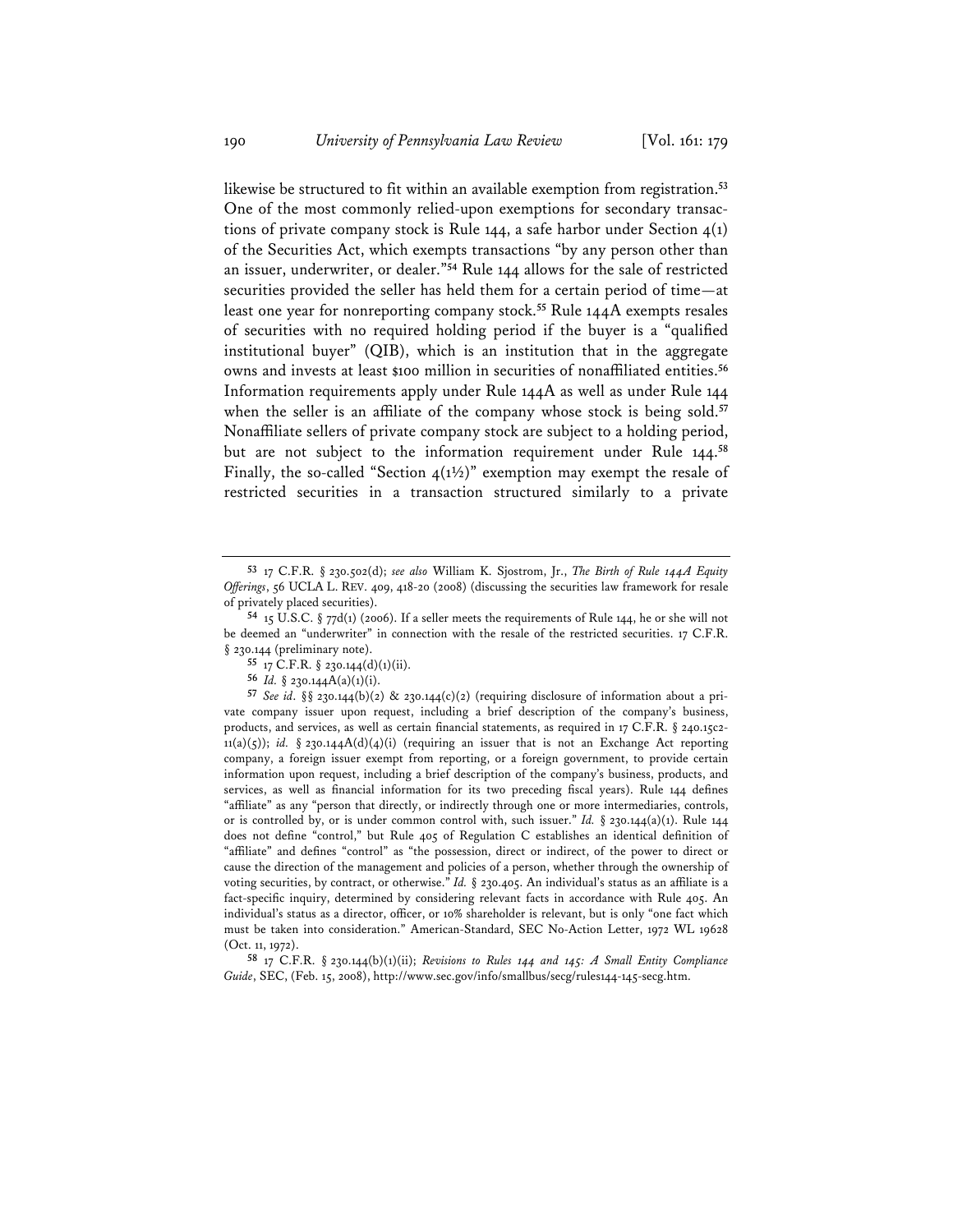placement.<sup>59</sup> Section  $4(1\frac{1}{2})$  extends the logic of Sections  $4(1)$  and  $4(2)$  to resales by non-issuers—that is, it exempts someone other than an issuer, underwriter, or dealer who sells to purchasers able to "fend for themselves" within the meaning of *Ralston Purina*. **<sup>60</sup>** Although not expressly in the Securities Act or formally adopted by the SEC, Section  $4(1^{1/2})$  has been recognized by the SEC in interpretive releases.**<sup>61</sup>**

Considering the legal restrictions in total, "[t]he net effect . . . is that the restricted stock is less liquid or more costly to resell than freely tradable stock."**<sup>62</sup>** Buyers and sellers incur search and bargaining costs to identify potential transaction partners, as well as compliance and trade delay costs created by the exemption requirements.**<sup>63</sup>**

# c. *The Record Holder Rule*

Finally, start-up companies may be concerned about resale of their stock because such sales can increase the number of shareholders on the company's record. If a shareholder sells a partial stake, that one shareholder might become two or more. Thus, private companies may be concerned about eventually triggering registration requirements under Section 12(g) of the Exchange Act.**<sup>64</sup>** Until April 2012, Section 12(g) provided that any company with total assets exceeding \$10 million and a class of equity security "held of

**<sup>59</sup>** *See* EDWARD BRODSKY & M. PATRICIA ADAMSKI, LAW OF CORPORATE OFFICERS AND DIRECTORS § 11:12 (2011); Carl W. Schneider, *Section 4(1½)—Private Resales of Restricted or Control Securities*, 49 OHIO ST. L.J. 501, 504 (1988) (tracking the statutory origins of the exemption). Section  $4(1\frac{1}{2})$ 's name comes from the idea that it combines Section  $4(1)$ 's exemption for "'transactions by any person other than an issuer, underwriter, or dealer'" with Section  $4(2)$ 's exemption for "transactions by an issuer not involving any public offering." Robert A. Prentice & Mark E. Roszkowski, *The Sale of Business Doctrine: New Relief from Securities Regulation or a New Haven for Welshers?*, 44 OHIO ST. L.J. 473, 510 n.244 (1983).

**<sup>60</sup>** *See* JIM BARTOS, UNITED STATES SECURITIES LAW 85 (3d ed. 2006) ("[T]he exemption is somewhere between Section  $4(1)$  ... and Section  $4(2)$  ...."); *see also supra* notes  $45-48$  and accompanying text.

**<sup>61</sup>** *See, e.g.*, Employee Benefit Plans, Securities Act Release No. 6188, 19 SEC Docket 465, 496 n.178 (Feb. 19, 1980) (explaining that the Section 4(1½) "hybrid exemption" is "clearly within [the] intended purpose" of the Securities Act); *see also* Ackerberg v. Johnson, 892 F.2d 1328, 1335 n.6 (8th Cir. 1989) (recognizing the Section  $4(1\frac{1}{2})$  exemption as legitimate).

**<sup>62</sup>** Sjostrom, *supra* note 53, at 420.

**<sup>63</sup>** *Id.* at 422.

**<sup>64</sup>** For these registration requirements, see 15 U.S.C. § 78l(g) (2006), *amended by* JOBS Act, Pub. L. No. 112-106, §§ 501–502 & 601, 126 Stat. 306, 325, 326 (2012). In addition to crossing the Section  $12(g)$  threshold, a company also becomes subject to the Exchange Act by listing securities on a national securities exchange or by making a registered public offering under the Securities Act. 15 U.S.C. §§ 78l(a) & 78o(d).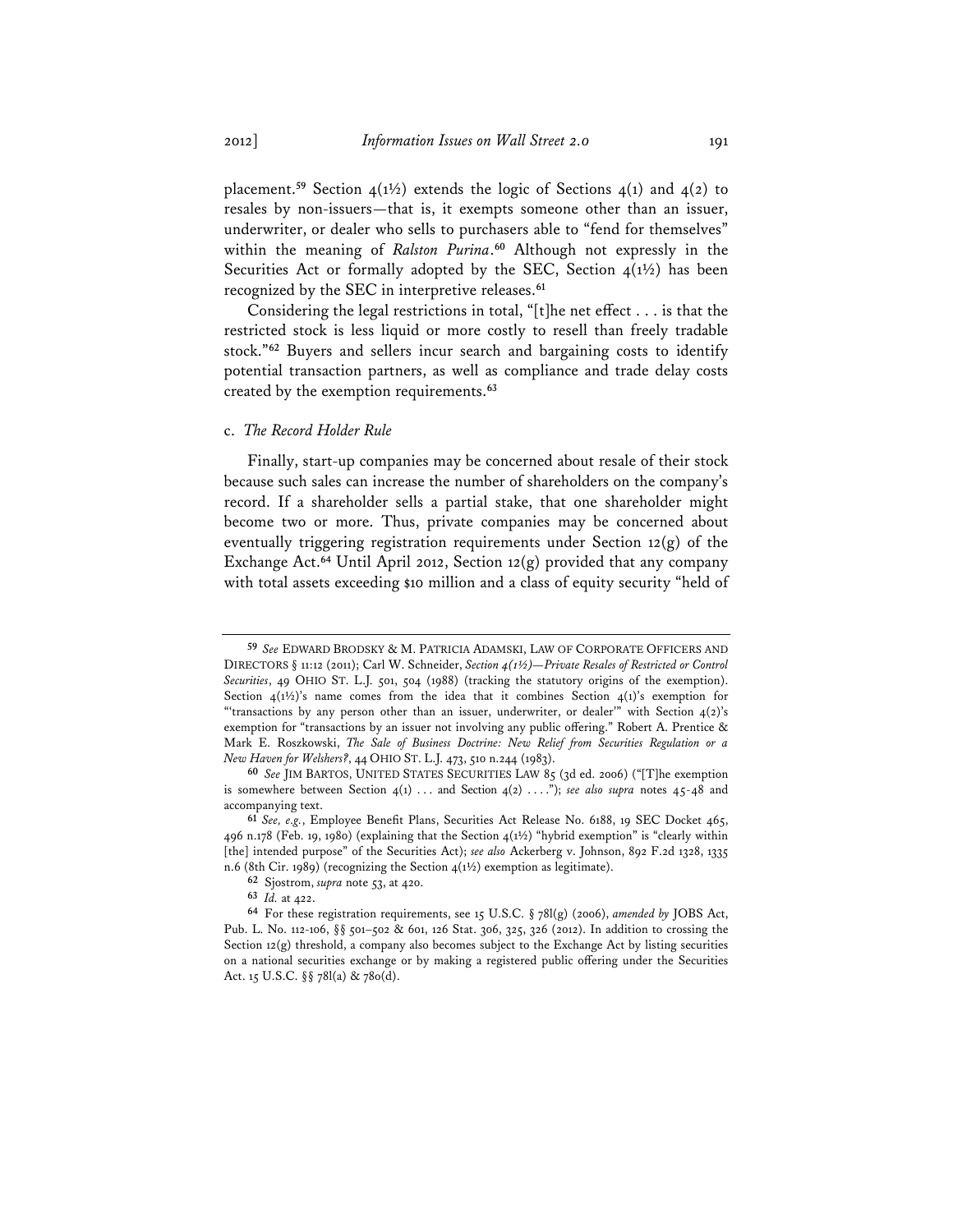record by five hundred or more . . . persons" must register such security under the Exchange Act.**<sup>65</sup>**

This rule has had the practical effect of forcing some companies to become public reporting companies earlier than they would otherwise choose. The classic example is Google, which reached the threshold in 2003 and went public in early 2004, stating, "by law, certain private companies must report as if they were public companies. The deadline imposed by this requirement accelerated our decision [to go public]."**<sup>66</sup>** More recently, Facebook found itself in a similar position.**<sup>67</sup>**

Congress added Section  $12(g)$  to the Exchange Act in 1964 to protect investors by mandating disclosures from companies with "sufficiently active trading markets and public interest."**<sup>68</sup>** It was aimed at private trading that had grown in the over-the-counter market.**<sup>69</sup>** Congress used company assets and the number of shareholders as a proxy, or guideline, for determining which companies should be required to publicly report.**<sup>70</sup>**

While Congress has amended Section  $12(g)$  over the years to raise the asset threshold,**<sup>71</sup>** the original 500-record-holders threshold remained unchanged until the JOBS Act increased it to 2000, provided that no more than 499 of those holders are unaccredited investors.**<sup>72</sup>** Further, the JOBS Act excludes from the increased limit those holders who obtained equity under the company's equity compensation plans.**<sup>73</sup>** The higher threshold

**<sup>65</sup>** 15 U.S.C. § 78l(g). The measurement date for the threshold is the last day of the company's fiscal year. *Id.* If it exceeds the threshold, the company has 120 days to register. *Id.*

**<sup>66</sup>** Google, Inc., Registration Statement (Form S-1), at iv (Apr. 29, 2004).

**<sup>67</sup>** *See* William K. Sjostrom, Jr., *Questioning the 500 Equity Holders Trigger*, 1 HARV. BUS. L. REV. ONLINE 43, 44 (2011), http://www.hblr.org/?p=1028 (noting that Facebook planned to surpass 499 owners in 2012, the year it went public).

**<sup>68</sup>** Reporting by Small Issuers, Exchange Act Release No. 23,407, 51 Fed. Reg. 25,369 (July 14, 1986).

**<sup>69</sup>** S. REP. NO. 88-379, at 1 (1963); Steven M. Davidoff, *Facebook and the 500-Person Threshold*, N.Y. TIMES DEALBOOK (Jan. 3, 2011, 4:03 PM), http://dealbook.nytimes.com/2011/01/ 03/facebook-and-the-500-person-threshold; *see also* H.R. REP. NO. 88-1418, at 1 (1964) (reporting that Section 12(g) was intended to "extend to investors in certain over-the-counter securities the same protection now afforded to those in listed securities").

**<sup>70</sup>** *See* Michael D. Guttentag, *Patching a Hole in the JOBS Act: How and Why to Rewrite the Rules that Require Firms to Make Periodic Disclosures*, 88 IND. L.J. (forthcoming 2013) (manuscript at  $18-21$ ) (on file with author) (detailing the history of Section  $12(g)$ ).

**<sup>71</sup>** 15 U.S.C. § 78l(g) (2006). The total assets threshold was originally \$1 million in 1964, increased to \$5 million in the 1980s, and increased to \$10 million in 1996. Relief from Reporting by Small Issues, Exchange Act Release No. 34-37157, 61 Fed. Reg. 21,354 (May 9, 1996).

**<sup>72</sup>** JOBS Act, Pub. L. No. 112-106, § 501, 126 Stat. 306, 325 (2012). The Act refers to accredited status as a term defined by the SEC. *Id.*

**<sup>73</sup>** *Id.* § 502.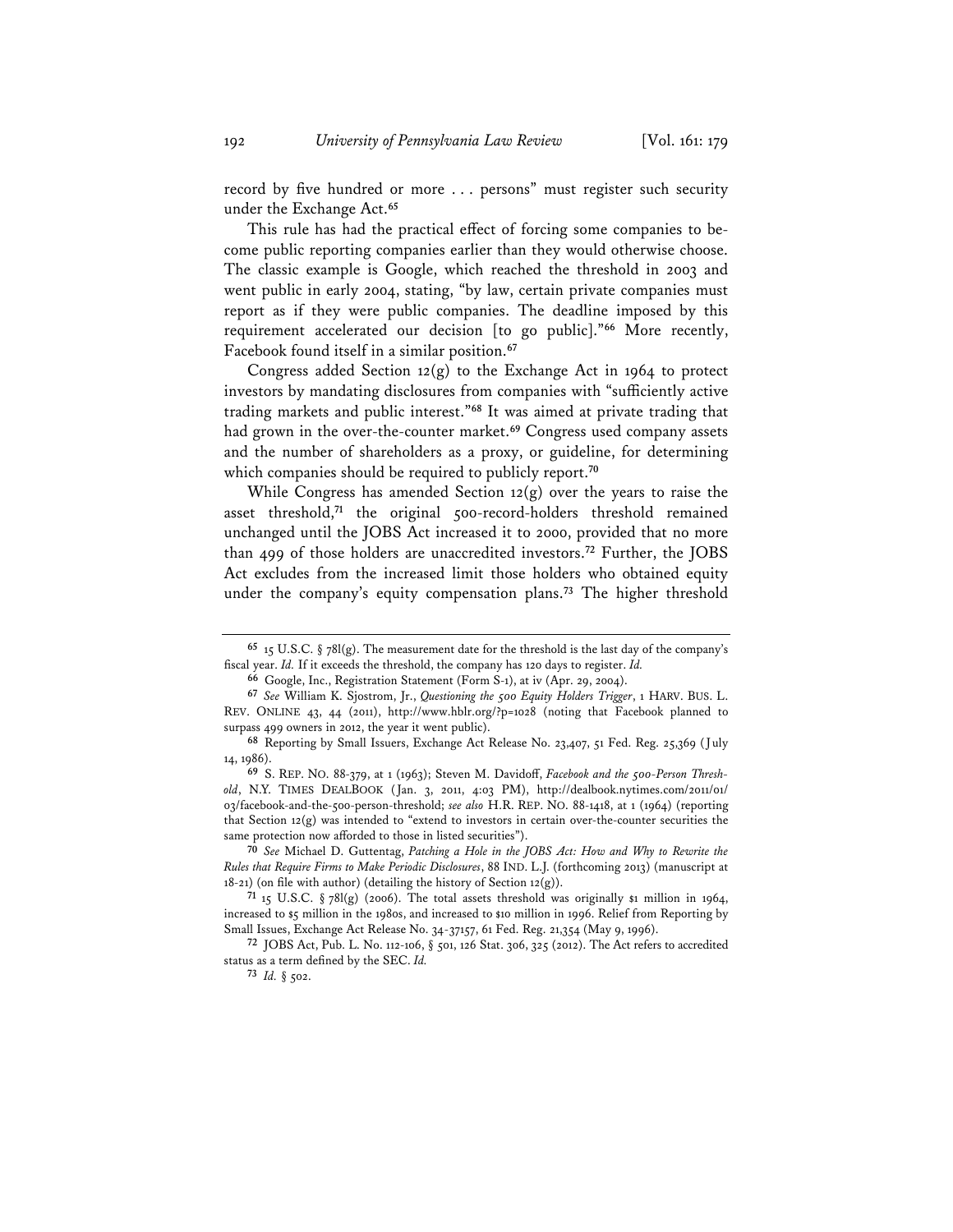may give private companies more control over the timing of an IPO and may make them less sensitive to the effect of stock options and stock resales on the number of company record holders.**<sup>74</sup>**

With this background on the venture capital cycle, the liquidity environment in private company stock, and the relevant securities law framework, the next Section turns to the private secondary markets.

# B. *The Rise of the Secondary Markets and How They Work*

The combination of the lengthened period of time companies stay private, securities law exemptions for the resale of restricted stock, and information technology has created a unique business opportunity. And new marketplaces for trading private shares have emerged to seize it. The two largest of these markets are SecondMarket and SharesPost.**<sup>75</sup>**

These online markets, themselves private companies, are modernizing the secondary transaction process. While securities law exemptions allowing trades in private company stock have existed for a long time, SharesPost and SecondMarket have innovated by establishing online marketplaces for this trading, acting as intermediaries to facilitate trades between potential buyers and sellers. They have user-friendly websites that have been fueled by demand for pre-IPO stock in highly visible venture capital–backed companies such as Facebook, Twitter, Groupon, LinkedIn, and Zynga.**<sup>76</sup>** And the online platforms were designed with securities laws in mind<sup>77</sup>-

**<sup>74</sup>** *Cf. The JOBS Act (Jumpstart Our Business Startups Act)—What Does It Mean for Entrepreneurs?*, COOLEY LLP (Apr. 2, 2012), http://www.cooley.com/jobs-act-what-does-it-mean ("Because companies will be able to stay private longer, it is possible that we will see a larger, more robust market for secondary sales of shares of private companies. However, we expect many entrepreneurs and investors to continue to explore increasingly restrictive policies with respect to secondary sales of their companies' securities, particularly on secondary exchanges.").

**<sup>75</sup>** A handful of precursors and alternatives to SecondMarket and SharesPost exist. *See generally* WEILD & KIM, *supra* note 21, at 17 (listing various precursors such as the PORTAL Alliance and NYPPEX); *see also* Ben Popper, *Gate Technologies Expands, Challenges SecondMarket's Model*, N.Y. OBSERVER (Feb. 9, 2011, 12:50 PM), http://www.observer.com/2011/02/gate-technologiesexpands-challenges-secondmarkets-model (describing newcomer Gate Technologies). HedgeBay, another secondary market, is a specialty service for hedge fund interests. HEDGEBAY TRADING, http://www.hedgebay.com (last visited Oct. 11, 2012).

**<sup>76</sup>** The companies "listed" on SecondMarket and SharesPost tend to be mature, venturebacked companies. SharesPost describes the companies on its site as typically valued at \$100 million or more, having \$10 million or more of annual revenue, and having been in business for five or more years. *Frequently Asked Questions*, SHARESPOST, https://www.sharespost.com/pages/ faqs (last visited Oct. 11, 2012) [hereinafter *FAQ*, SHARESPOST].

**<sup>77</sup>** *See* Gennine Kelly, *Private Exchanges in 'Dialogue' with SEC: President SharesPost*, CNBC (Dec. 29, 2010, 3:20 PM ET), http://www.cnbc.com/id/40842540/Private\_Exchanges\_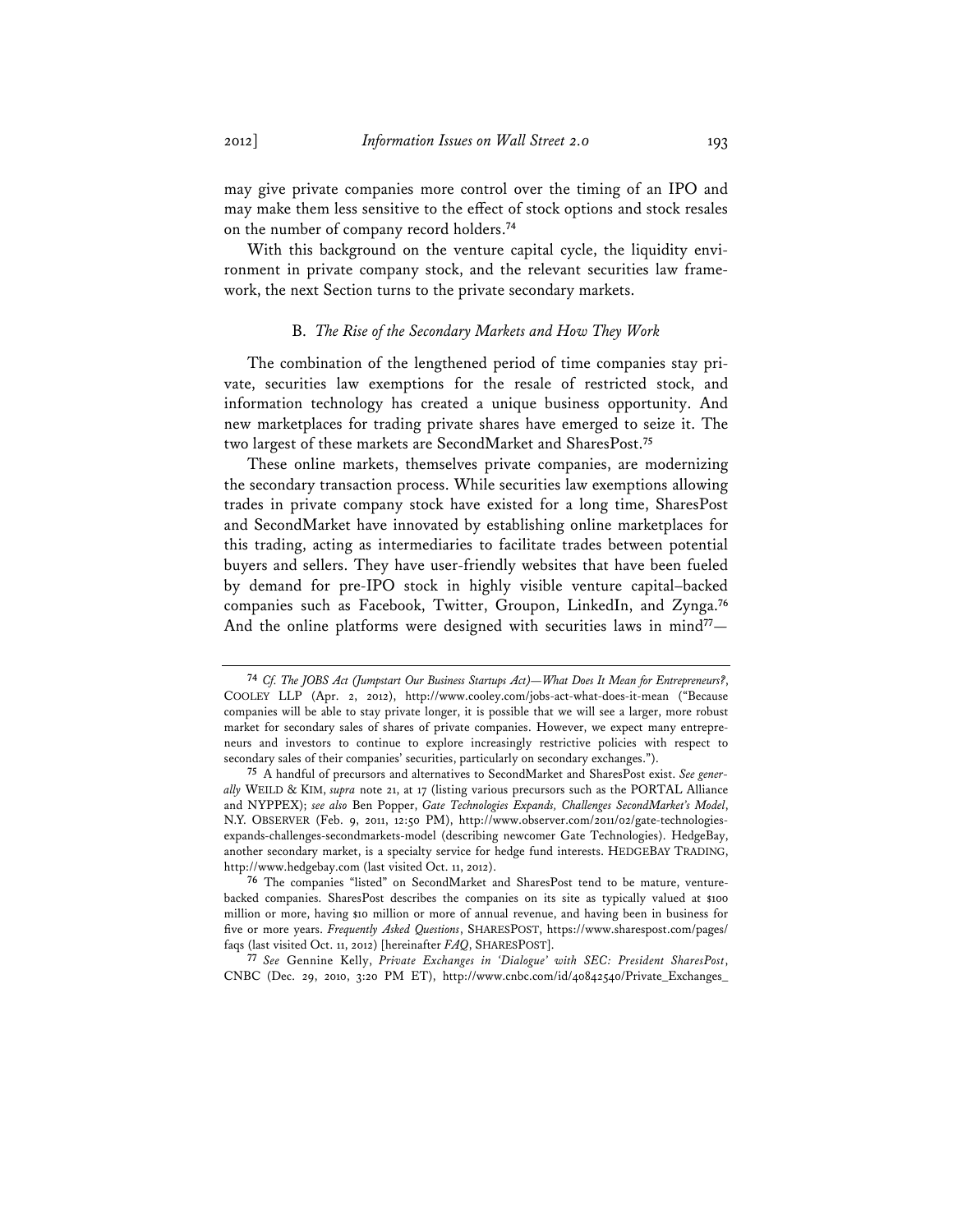requiring buyers to be QIBs or "accredited investors" and requiring sellers to have held their shares for at least a year before selling.**<sup>78</sup>** The transaction process through these online platforms is customized, rather than standardized and immediate as on public markets. Nonetheless, the very existence of a known marketplace may reduce transaction costs and foster network benefits as trading becomes easier and cheaper.**<sup>79</sup>**

Sellers in these markets include entrepreneurs, employees, and former employees who hold start-up stock and want to diversify or generate cash for some other reason, as well as VCs and other early-stage investors who wish to fund other companies or return cash to limited partners.**<sup>80</sup>** The marketplaces have reached out to potential sellers, and sellers are also finding the marketplaces on their own.**<sup>81</sup>** Buyers in these markets typically include individuals, existing investors, late-stage VCs, hedge funds, private equity firms, and institutional investors.**<sup>82</sup>**

This Section explains in more detail what these markets are, how they work, and how they have evolved in the short time since their inception.

**80** *See SecondMarket's Q1 2012 Private Company Report*, SECONDMARKET (May 3, 2012), https://www.secondmarket.com/discover/reports/q1-2012-private-company-report [hereinafter *Q1 2012*, SECONDMARKET] (listing sellers by type); *SecondMarket's 2011 Year End Private Company Report*, SECONDMARKET (Jan. 19, 2012), https://www.secondmarket.com/discover/reports/ secondmarkets-2011-year-end-private-company-report [hereinafter *2011 Year End*, SECONDMAR-KET] (same); *see also* BURSTEIN & SCHWERIN, *supra* note 30, at 2-3 (listing reasons why sellers may sell stock in the secondary markets).

**81** *See* Yarow, *supra* note 10 (reporting that SharesPost has approached and been approached by potential sellers).

**82** SAWYER ET AL., *supra* note 30, at 10-11; *2011 Year End*, SECONDMARKET, *supra* note 80; *Q1 2012*, SECONDMARKET, *supra* note 80; *see also Institutional Investor Survey Results*, SECOND-MARKET, https://www.secondmarket.com/discover/resource/institutional-investor-survey-results (last visited Oct. 11, 2012) (reporting that "most investors with exposure to private companies have either directly transacted in the private stock secondary market or [have done so] through a secondary fund"). Just prior to the date of this publication, SecondMarket released third quarter data indicating that companies are engaging in share buy-back programs and that an increasing percentage of sellers are current employees. *See Q3 2012 SecondMarket Report*, SECONDMARKET (Nov. 9, 2012), https://www.secondmarket.com/education/reports/q3-2012-secondmarket-report.

in\_Dialogue\_With\_SEC\_President\_SharesPost (quoting SharesPost President Greg Brogger, who said that SharesPost has "taken all those same securities laws that have always protected investors buying private company securities and . . . wired them into a web interface").

**<sup>78</sup>** *FAQ*, SHARESPOST, *supra* note 76; *Legal*, SHARESPOST, https://www.sharespost.com/ pages/legal (last visited Oct. 11, 2012).

**<sup>79</sup>** *See infra* Part II. "Network benefits" refers to the notion of goods or markets in which value is increased as others use the good or participate in the market. Michael Klausner, *Corporations, Corporate Law, and Networks of Contracts*, 81 VA. L. REV. 757, 772 (1995). *See generally* Mark A. Lemley & David McGowan, *Legal Implications of Network Economic Effects*, 86 CALIF. L. REV. 479 (1998). The private secondary markets become more useful or valuable to their users as others also trade because more buyers and sellers in the market increases liquidity.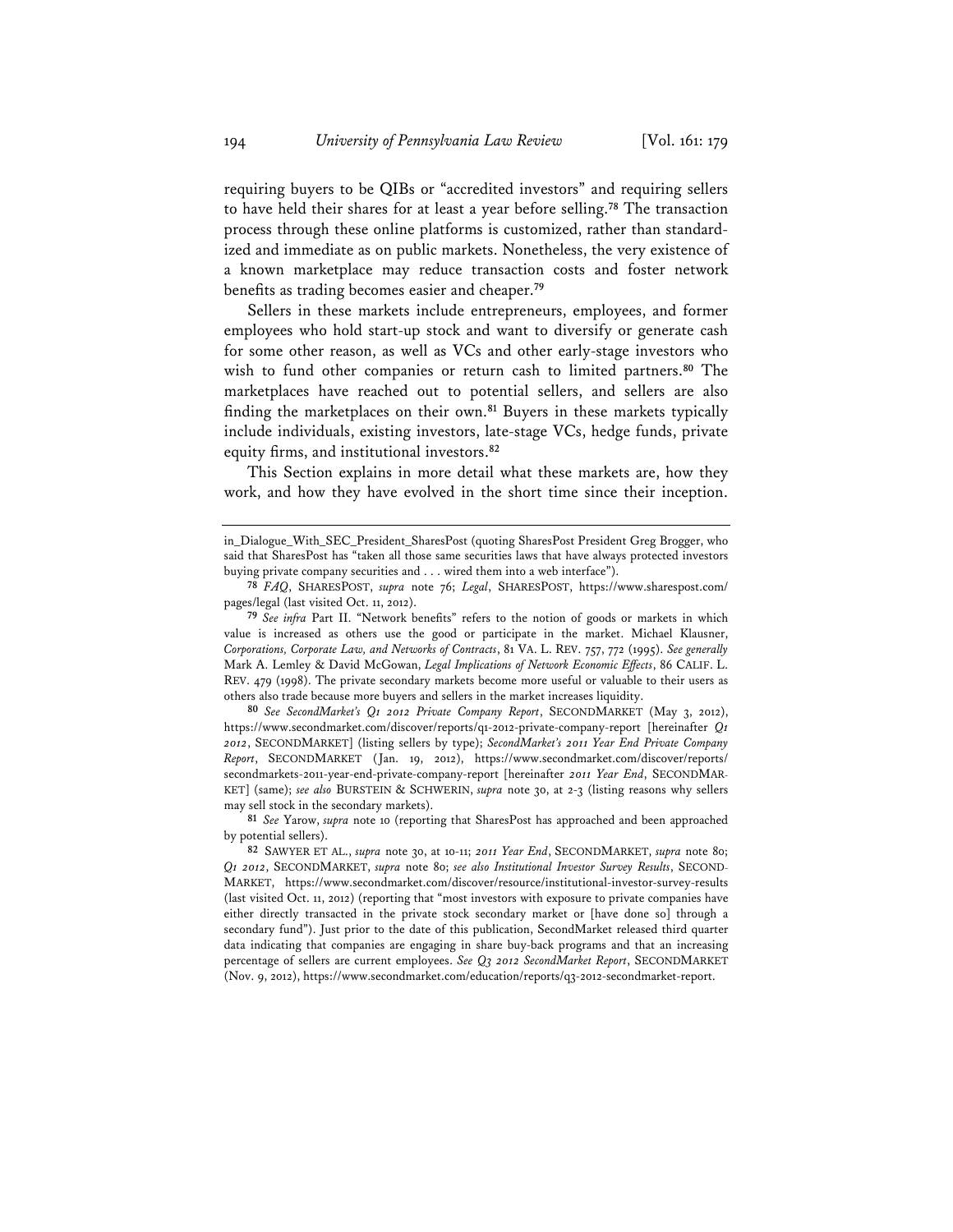This Section contributes to the sparse literature on these markets and lays the groundwork for subsequently exploring the beneficial role they may play in the venture capital cycle as well as the troubling information issues they raise.

# 1. SecondMarket

SecondMarket is a marketplace that matches buyers and sellers of alternative investments. Barry Silbert, a young investment-banker-turned-firsttime-entrepreneur, founded SecondMarket in 2004 with an initial focus on restricted securities in public companies.**<sup>83</sup>** In 2008, the company started to grow significantly, developing an early version of its online platform and expanding to include other asset classes, including private company stock, which has since become a focal point of the site.**<sup>84</sup>** In 2011, private stock trades increased  $55\%$  on the platform and totaled  $$55\%$  million in transactions.**<sup>85</sup>** Over a billion dollars in private stock transactions have been completed through the site since its launch.**86** It is registered as a brokerdealer, a member of the Financial Industry Regulatory Authority (FINRA), and as an "alternative trading system" (ATS) under Regulation ATS.**<sup>87</sup>**

**<sup>83</sup>** *Legislative Proposals to Facilitate Small Business Capital Formation and Job Creation: Hearing Before the Subcomm. on Capital Mkts. and Gov't Sponsored Enters. of the H. Comm. on Fin. Servs.*, 112th Cong. 112 (2011) (statement of Barry E. Silbert, CEO, SecondMarket); *see also* Brad Stone, *Silicon Valley Cashes Out Selling Private Shares*, BLOOMBERG BUSINESSWEEK (Apr. 21, 2011), http:// www.businessweek.com/magazine/content/11\_18/b4226070179043.htm (recounting SecondMarket's origins as a firm called Restricted Stock Partners which sold illiquid securities).

**<sup>84</sup>** *See A New Vision for Capital Markets*, STAN. TECH. VENTURES PROGRAM ENTREPRE-NEURSHIP CORNER (Apr. 13, 2011), http://ecorner.stanford.edu/authorMaterialInfo.html? mid=2698, at 9:30-11:23 [hereinafter Silbert] (discussing SecondMarket's shift in focus from restricted securities to additional asset classes); *see also Company Overview*, SECONDMARKET, http://www.secondmarket.com/about-us (last visited Oct. 11, 2012) [hereinafter *About SecondMarket*] (charting the asset classes in SecondMarket's history, including private venture-backed companies, private community banks, fixed income products, bankruptcy claims, and public equity); Teitelbaum, *supra* note 12 (detailing Barry Silbert's leading role in the market for private company, social-media stock).

**<sup>85</sup>** Paul Sloan, *SecondMarket: Private Stock Trades Jump 55% in 2011*, CNET (Jan. 19, 2012, 10:30 AM PST), http://news.cnet.com/8301-1023\_3-57361897-93/secondmarket-private-stocktrades-jump-55-in-2011.

**<sup>86</sup>** *See 2011 Year End*, SECONDMARKET, *supra* note 80.

**<sup>87</sup>** *About SecondMarket*, *supra* note 84. An "[a]lternative trading system" is defined as "any organization, association, person, group of persons, or system . . . [t]hat constitutes, maintains, or provides a market place or facilities for bringing together purchasers and sellers of securities or for otherwise performing with respect to securities the functions commonly performed by a stock exchange . . . ." 17 C.F.R. § 242.300(a)(1) (2012); *see also id.* § 240.3b-16(a) (defining "exchange"); Mark Borrelli, *Market Making in the Electronic Age*, 32 LOY. U. CHI. L.J. 815, 853-54 (2001) (discussing how Regulation ATS imposes minimal regulations on low-volume electronic trading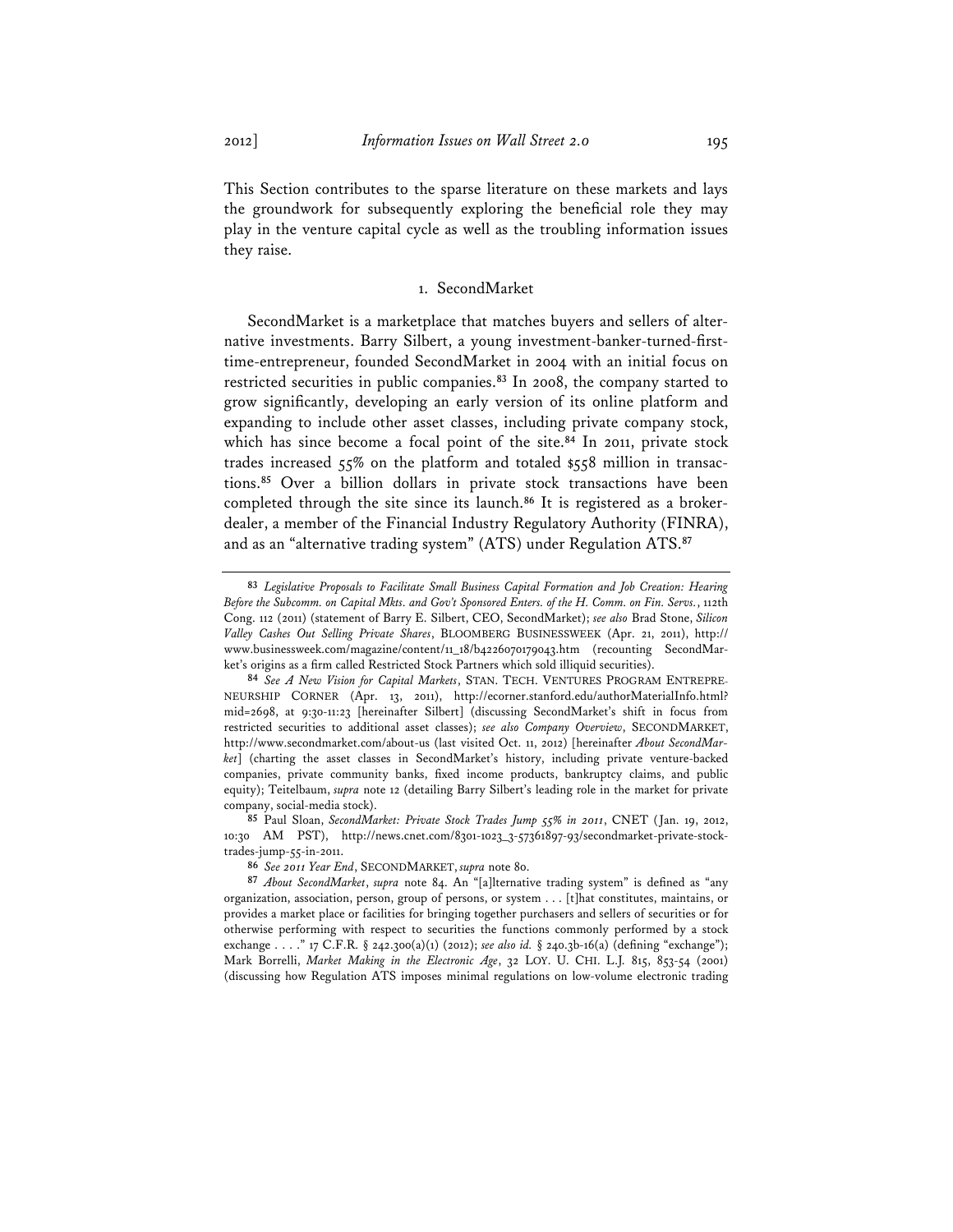The average sale on SecondMarket is reportedly \$2 million.**<sup>88</sup>** Pre-IPO Facebook stock was the most actively traded security on the site in its first few years, and it remains to be seen how Facebook's transition into a public company will affect the secondary trading marketplace.**<sup>89</sup>**

SecondMarket claims to have over 100,000 participants, over 20,000 of whom have verified themselves as accredited investors.**<sup>90</sup>** In 2011, about 27% of buyers were individuals and 73% were institutional investors.**<sup>91</sup>** On the selling side, nearly 80% of sellers were former employees and 11% of sellers were current employees.**<sup>92</sup>**

One of the key ways in which SecondMarket has evolved since its formation is by moving to a model in which it significantly involves the issuer company.**<sup>93</sup>** SecondMarket no longer simply connects buyers and sellers in a

**90** *See* Comment Letter from Annemarie Tierney, General Counsel, SecondMarket, to SEC (May 25, 2012), *available at* http://www.sec.gov/comments/jobs-title-ii/jobstitleii-16.pdf (discussing the buyer verification process for SecondMarket's pool of individual and institutional investors).

**91** *2011 Year End*, SECONDMARKET, *supra* note 80; Steven Russolillo, *SecondMarket Brags About 2011 Results, But What Happens After Facebook Goes Public?*, WALL ST. J. MARKETBEAT (Jan. 19, 2012, 3:17 PM), http://blogs.wsj.com/marketbeat/2012/01/19/secondmarket-brags-about-2011 results-but-what-happens-after-facebook-goes-public; *see also Q1 2012*, SECONDMARKET, *supra* note 80 (providing updated figures stating that 18.8% of buyers in the first quarter 2012 were individuals and 70.8% were asset managers, hedge funds, family offices, and mutual funds).

**92** Russolillo, *supra* note 91; *see also 2011 Year End*, SECONDMARKET, *supra* note 80; *Q1 2012*, SECONDMARKET, *supra* note 80 (providing updated data for the first quarter 2012). *But see supra* note 82.

**93** *See* Silbert, *supra* note 84, at 24:40, 32:25 (discussing how and why SecondMarket works directly with issuers); *cf.* Steven M. Davidoff, *Private Markets Offer Valuable Service But Little Disclosure*, N.Y. TIMES DEALBOOK (Nov. 22, 2011, 4:37 PM), http://dealbook.nytimes.com/2011/11/ 22/private-markets-offer-valuable-service-but-little-disclosure (noting that SecondMarket changed its business model in 2010 to require issuers, except for Facebook, to post two years of audited financial information).

systems and does not subject them to the "rigors of registration as an exchange"); Jonathan R. Macey & Maureen O'Hara, *Regulating Exchanges and Alternative Trading Systems: A Law and Economics Perspective*, 28 J. LEGAL STUD. 17, 37-42, 45-49 (1999) (comparing the economic roles played by ATSs and exchanges).

**<sup>88</sup>** Douglas MacMillan, *Facebook, Zynga Impose Fees on Private Sales of Shares*, BLOOMBERG (Oct. 11, 2010, 1:21 PM), http://www.bloomberg.com/news/2010-04-21/linkedin-zynga-may-usestock-sale-limits-to-curb-preipo-value-inflation.html.

**<sup>89</sup>** *See* Maureen Farrell, *Facebook IPO Shrinks Private Trading Market*, CNNMONEY (Feb. 3, 2012, 1:23 PM), http://money.cnn.com/2012/02/03/markets/facebook\_second\_market/index.htm (noting that the majority of the \$1.1 billion of stock trades on SecondMarket was in Facebook stock and questioning SecondMarket's prospects); Lee Spears, *SecondMarket Acts to Offset Facebook Fees Selling Wine, Art*, BLOOMBERG (May 17, 2012), http://www.bloomberg.com/news/2012-05- 17/secondmarket-acts-to-offset-facebook-fees-selling-wine (noting that commissions on Facebook trades may have generated almost a third of the company's overall revenue); Teitelbaum, *supra* note 12 (noting Facebook stock accounted for 40% of all SecondMarket private company stock trades as of March 2011).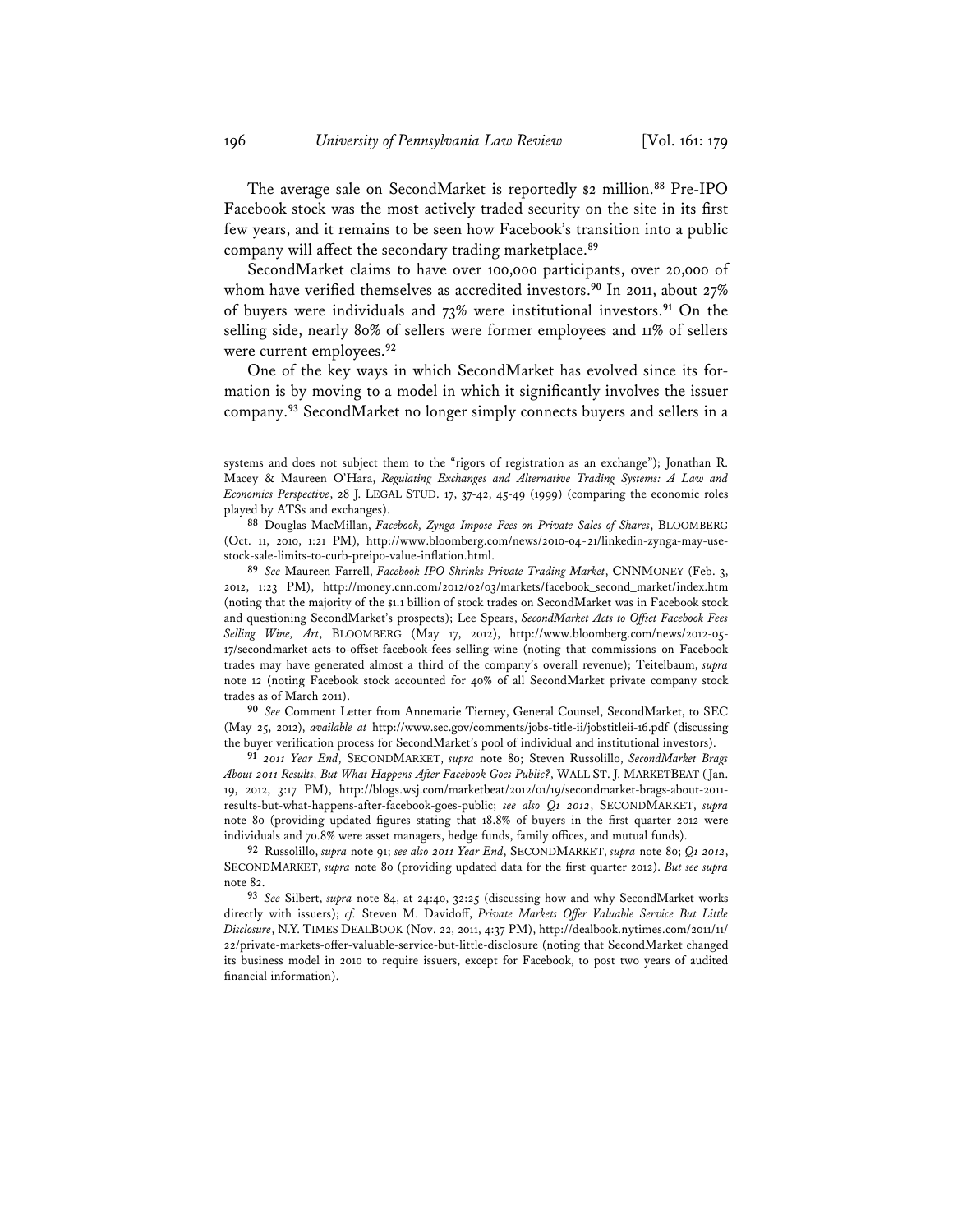common marketplace as it did when it started. Rather, it now works with companies to develop "customized liquidity program[s]" for them to control the trading process.**<sup>94</sup>** SecondMarket allows the issuer company to decide whether to approve trading, when to allow it, the types of sellers and investors eligible, how much stock can be traded, and how the share price is set (e.g., as a fixed-price tender, negotiated, or in a Dutch auction).**<sup>95</sup>** SecondMarket has also developed a tool that "lets private companies interact with potential investors" and track their interest.**<sup>96</sup>**

Accredited investors can participate by completing a profile online, at which point they can access company profiles and submit statements indicating interest to buy or sell private shares.**<sup>97</sup>** These investors will then receive notifications of pertinent investment opportunities, if available.**98** Second-Market typically charges a transaction fee between three and five percent, which varies depending on the type and complexity of the transaction.<sup>99</sup>

**<sup>94</sup>** Barry Silbert, *Not All Markets Are Created Equal*, TECHCRUNCH (Mar. 28, 2012), http://techcrunch.com/2012/03/28/secondmarket-sec. This model perhaps responds to some companies' reservations about secondary trading. *See* Stone, *supra* note 83 (discussing why some companies might not support participation in secondary markets and the restrictions some companies have imposed).

**<sup>95</sup>** For discussions of how SecondMarket works with private companies, see Kevin Kelleher, *The SEC's Challenge in the Secondary Market*, CNNMONEY (Jan. 4, 2011, 1:34 PM), http://tech. fortune.cnn.com/2011/01/04/the-secs-challenge-in-the-secondary-market; *Private Company Secondary Market*, SECONDMARKET, http://www.secondmarket.com/private-company (last visited Oct. 11, 2012) [hereinafter *Private Company*, SECONDMARKET]; Evelyn M. Rusli, *Beyond Facebook, SecondMarket Opens Its Doors to Thousands*, N.Y. TIMES DEALBOOK (Mar. 10, 2011, 3:01 PM), http://dealbook.nytimes.com/2011/03/10/beyond-facebook-secondmarket-opens-its-doors-to-thousands; and Barry Silbert, Comment to *SecondMarket: Why Wasn't SecondMarket Part of the SharesPost/Secondary Market SEC Action Today?*, QUORA (Mar. 15, 2012, 6:55 PM), http://www. quora.com/SecondMarket/Why-wasnt-Secondmarket-part-of-the-SharesPost-secondary-market-SEC-action-today [hereinafter Silbert, *SecondMarket*].

**<sup>96</sup>** Nitasha Tiku, *The Future of SecondMarket in a World Without Private Facebook Shares*, BETABEAT (Feb. 3, 2012, 11:28 AM), http://betabeat.com/2012/02/03/secondmarket-facebook-ipobarry-silbert-02032012.

**<sup>97</sup>** *See Private Company*, SECONDMARKET, *supra* note 95; *Q1 2012*, SECONDMARKET, *supra* note 80.

**<sup>98</sup>** *Private Company*, SECONDMARKET, *supra* note 95.

**<sup>99</sup>** *See* SecondMarket Admin, Post to *SecondMarket Support: How Does SecondMarket Make Money?*, SECONDMARKET (Dec. 6, 2010, 3:52 PM), http://support.secondmarket.com/entries/ 351048-how-does-secondmarket-make-money ("SecondMarket will earn a fee based on the notional value of the transaction. The fee is determined on a case-by-case basis depending on many factors, including, but not limited, to [sic] the asset type, value of the asset, and complexity of the transaction."); *see also* Kelleher, *supra* note 95 ("SecondMarket charges a transaction fee between 3% and 5% of the proceeds raised from all private equity transactions."); Teitelbaum, *supra* note 12 ("SecondMarket could broker \$1 billion in private-company shares in 2011, taking fees of from 3 to 5 percent on each trade."). Other fee arrangements may exist as well. *See* Felix Salmon, *SecondMarket's Unnecessary Facebook Fund*, REUTERS (Mar. 20, 2012, 1:45 PM), http://blogs.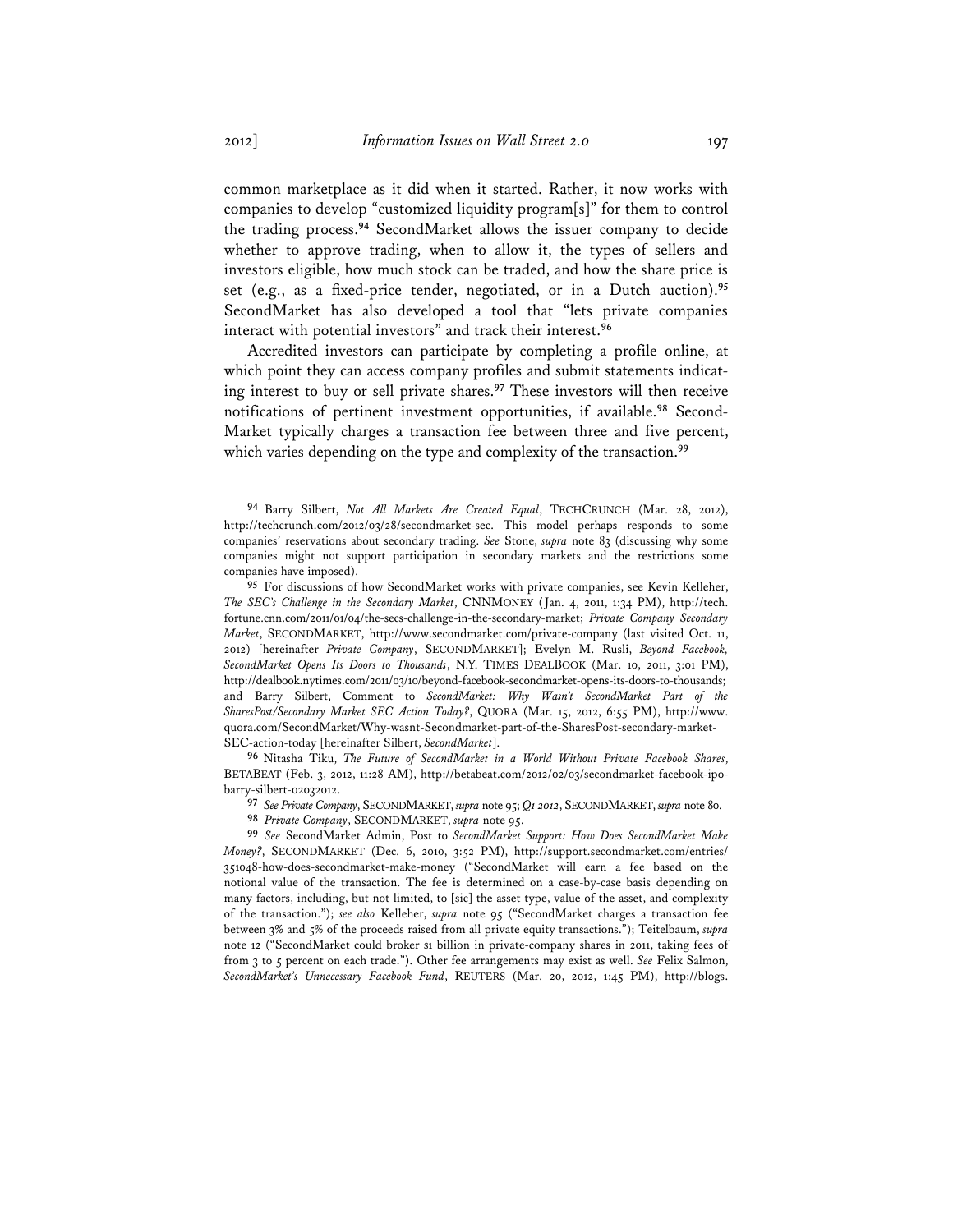While trading in the private stock of consumer internet and social media companies has been a focal point of the site in recent years, SecondMarket continues to evolve. Companies beyond venture-backed companies, and in different industries, have started to participate on the platform.**<sup>100</sup>** In addition, the company may start to facilitate primary market activity, "helping companies to sell shares directly to institutional investors as an alternative to venture capital."**<sup>101</sup>**

Commentators have reported varying levels of information disclosure on SecondMarket. While one news article reported that companies can disclose "[a]s much or as little as they want" and that "SecondMarket provides its customers only the financial data that firms are willing to provide,"**<sup>102</sup>** another article reported that SecondMarket "require[s] companies to provide two years of audited financials and other information to potential bidders" (with the exception of pre-IPO Facebook stock, for which no information requirement existed).**<sup>103</sup>** In 2011, SecondMarket's CEO stated that information standards have been evolving. By that time, SecondMarket required disclosure of financial statements, balance sheets, a capitalization table, and any risk factors if the seller was an insider such as a director, affiliate, or manager.**<sup>104</sup>** But the CEO noted a "lower level of requirement" for sellers who were not insiders.**<sup>105</sup>** To provide the private company information to potential investors, SecondMarket maintains passwordprotected online "data rooms" where such investors can view posted documents.**<sup>106</sup>** The company has also started to offer, and even to pay for,

reuters.com/felix-salmon/2012/03/20/secondmarkets-unnecessary-facebook-fund (noting that buyers of pre-IPO Facebook shares on SecondMarket paid a three percent fee at the time of purchase and a second three percent fee when they got the stock).

**<sup>100</sup>** *See* Kelleher, *supra* note 95 ("SecondMarket sees the secondary-transaction market growing beyond a niche as private companies in other industries like biotech or consulting start participating."); Silbert, *supra* note 84, at 46:30 (discussing how SecondMarket is expanding its private company market beyond venture capital–backed companies).

**<sup>101</sup>** Kelleher, *supra* note 95.

**<sup>102</sup>** Teitelbaum, *supra* note 12.

**<sup>103</sup>** Davidoff, *supra* note 93; *see also* Barry Silbert, CEO of SecondMarket, NPR (May 11, 2012), at 22:25–23:14, http://www.npr.org/2012/05/11/152523244/barry-silbert-ceo-of-secondmarket (noting that investors were willing to make certain investments, particularly in Facebook, with limited information).

**<sup>104</sup>** *See* Silbert, *supra* note 84, at 35:55–36:38 (discussing information disclosures on Second-Market).

**<sup>105</sup>** *Id.* at 36:45. *But see id.* ("[W]e essentially encourage, and we will start requiring, companies to provide at the very least audited financials and a balance sheet.").

**<sup>106</sup>** Kelleher, *supra* note 95; *see also Secondary Market for Private Shares: Overview and Challenges*, ROCK CTR. FOR CORP. GOVERNANCE, STAN. U. (May 4, 2011), at 29:45, http://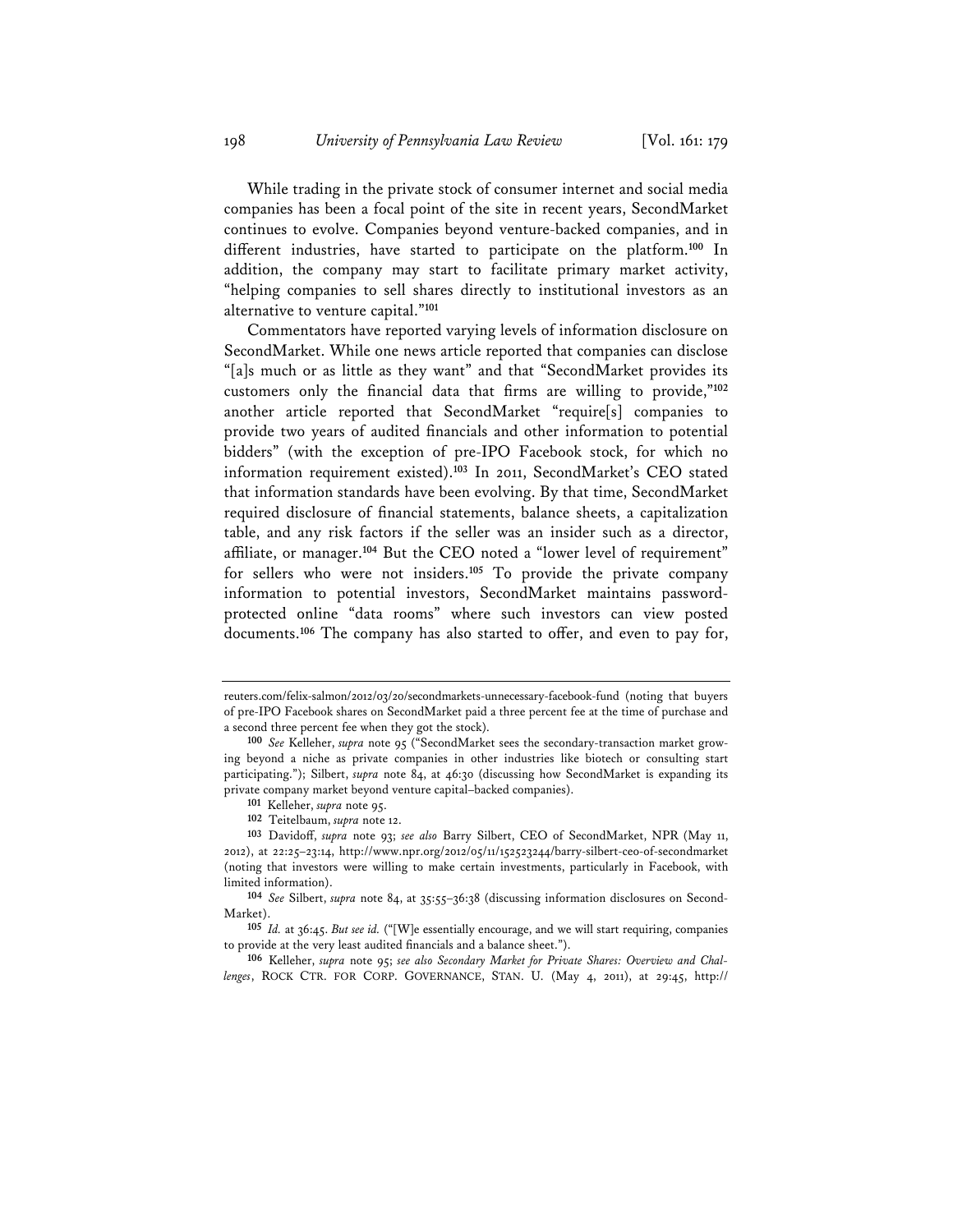analyst coverage of certain companies.**<sup>107</sup>** It does not, however, publicly disclose historical pricing or valuation information from the site.**<sup>108</sup>**

In addition, SecondMarket has integrated aspects of social media into its technology.**<sup>109</sup>** Participants can create their own profiles that include information about their previous investments and investment interests.**<sup>110</sup>** They can also "add companies to their 'watch lists,'" "create a network of 'trusted' investors" on the platform, and receive updates on their investments and auctions.**<sup>111</sup>** The updates currently include digests of publicly available information, such as news and filings.**<sup>112</sup>** SecondMarket states that it also provides updates on "[n]ew investors and funding rounds."**<sup>113</sup>**

# 2. SharesPost

SharesPost also focuses on the secondary trading of private company stock, and has expanded into facilitating primary offerings.**<sup>114</sup>** Founded in 2009 by Greg Brogger, an entrepreneur and former Silicon Valley securities lawyer, SharesPost claims to have more than 60,000 members**<sup>115</sup>** and a

**111** *Id.*

**112** *See* Rusli, *supra* note 95 ("SecondMarket will aggregate publicly available data, including filings, and encourage companies to submit additional financial information.").

**113** *Private Company*, SECONDMARKET, *supra* note 95.

**114** *See About Us*, SHARESPOST, https://welcome.sharespost.com/about-us (last visited Oct. 11, 2012) (stating SharesPost's goals as making "the process of managing secondary liquidity and raising primary capital easier and more transparent"); *see also, e.g.*, Deborah L. Cohen, *Going Public, in Baby Steps, Using Secondary Markets*, REUTERS (Nov. 29, 2011), http://www.reuters.com/ article/2011/11/29/us-cohen-secondarymarkets-idUSTRE7AS1NV20111129 (discussing SharesPost's completion of a primary transaction); Udayan Gupta, *SharesPost Helps Raise \$200 Million for TrueCar*, INSTITUTIONAL INVESTOR (Sept. 23, 2011), http://www.institutionalinvestor.com/ article.aspx?articleID=2904731 (detailing the same transaction).

**115** Press Release, SharesPost, SharesPost Solidifies Position as Leading Marketplace for Private Equities (Mar. 21, 2011), *available for download at* https://welcome.sharespost.com/newsand-events/media-center (click "Next" as needed to reach press release date). The number of members appears to be growing over time. *See* Press Release, SharesPost, SharesPost's "Market Cap Monday" Highlights Third-Party Research Reports on Leading Private Companies (Dec. 5, 2011), *available for download at* https://welcome.sharespost.com/news-and-events/media-center?

rockcenter.stanford.edu/2011/05/04/secondary-market-for-private-shares-overview-and-challenges-2/ (featuring Annemarie Tierney of SecondMarket discussing its online data rooms).

**<sup>107</sup>** *See* Silbert, *supra* note 84, at 36:58 (discussing the evolution of SecondMarket's analyst coverage).

**<sup>108</sup>** Silbert, *SecondMarket*, *supra* note 95.

**<sup>109</sup>** *E.g.*, Silbert, *supra* note 84, at 24:15.

**<sup>110</sup>** Press Release, SecondMarket, SecondMarket Unveils Next Generation Investment Platform (Mar. 14, 2011), https://www.secondmarket.com/discover/pressreleases/secondmarketunveils-next-generation-investment-platform.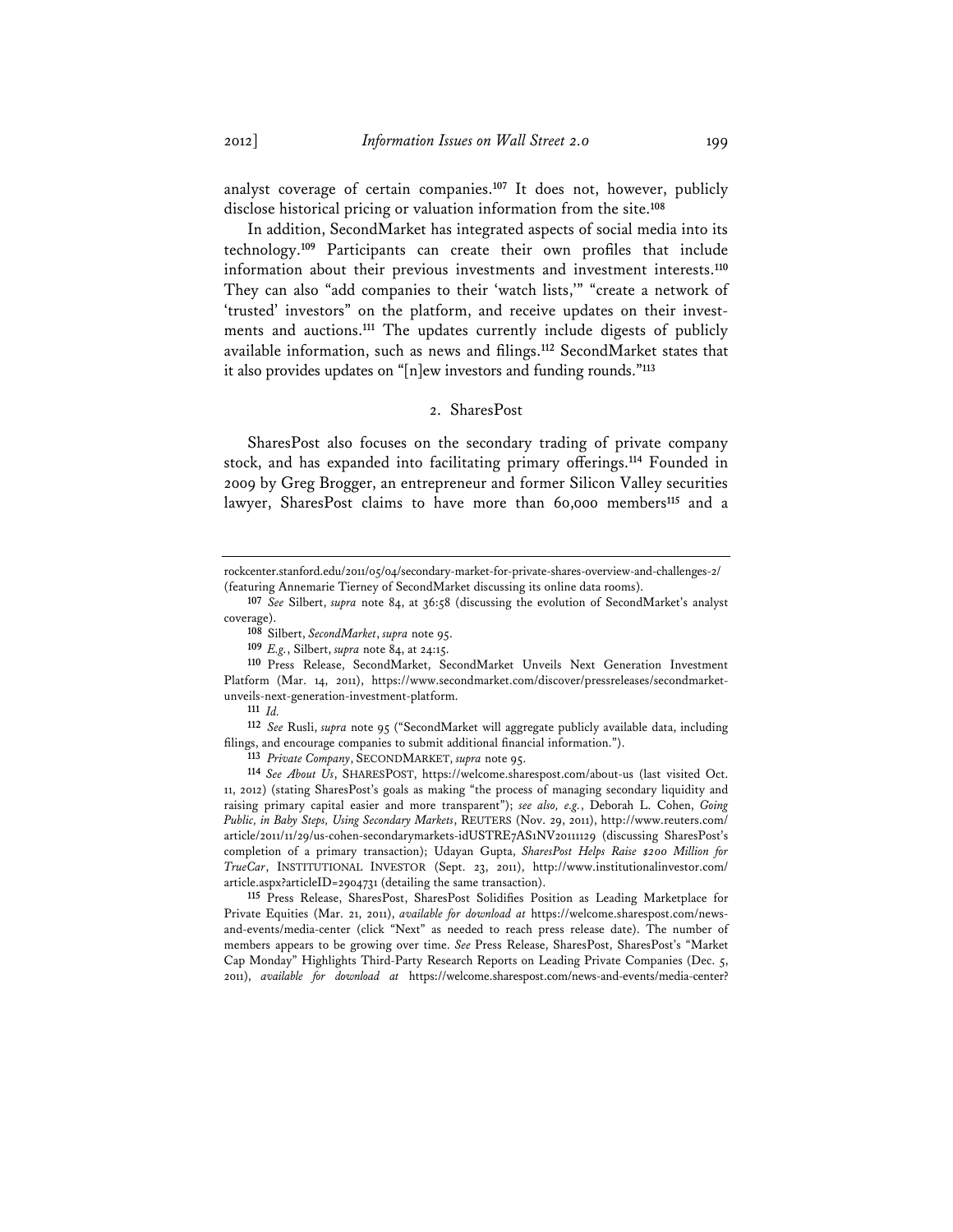listing of over 150 companies.**<sup>116</sup>** It initially structured itself as an online "passive bulletin board," allowing members to post offers to buy or sell shares but without direct involvement or facilitation by SharesPost itself.**<sup>117</sup>** Over time, though, its model has shifted toward a more active facilitation of secondary transactions—a move which spurred an SEC investigation into the company's failure to register as a broker-dealer.**118** SharesPost subsequently acquired a registered broker-dealer, registered as an alternative trading system, and settled the administrative proceeding with the SEC.**<sup>119</sup>**

Unlike SecondMarket, SharesPost does not work closely with private companies. Instead, it retains more of a marketplace-type approach between buyers and sellers. The secondary transaction process on SharesPost begins when a seller works with a SharesPost "transaction specialist" to post an indication of interest to sell.**<sup>120</sup>** If a buyer agrees to the terms of a seller's posting, the buyer can use the SharesPost system to create a form of agreement for the transaction, which she then sends to the seller for electronic signature.**<sup>121</sup>** The parties' identities are not disclosed to each other

page=1 (click "Next" as needed to reach press release date) (claiming "more than 83,000 members").

**118** *See* SharesPost, Inc., Exchange Act Release No. 66,594, 2012 WL 1029004, at \*3-4 (SEC Mar. 14, 2012) (admin. order) (noting how SharesPost evolved from serving as a bulletin board for potential traders to an intermediary helping transactions move toward completion).

**119** *Id.* at \*5. The SEC imposed an \$80,000 sanction against SharesPost for violating Section 15(a) of the Exchange Act by effecting securities transactions for the accounts of others without registering as a broker-dealer. *Id.*; *see also* Press Release, SEC, SEC Announces Charges from Investigation of Secondary Market Trading of Private Company Shares (Mar. 14, 2012), http://www.sec.gov/news/press/2012/2012-43.htm [hereinafter SEC Press Release] (quoting Marc Fagel, Director of the SEC's San Francisco Regional Office, as observing, "The newly emerging secondary marketplace for pre-IPO stock presents risk for even savvy investors . . . . Broker-dealer registration helps ensure those who effect securities transactions can be relied upon to understand and faithfully execute their obligations to customers and the markets. SharesPost skirted these important provisions").

**120** *FAQ*, SHARESPOST, *supra* note 76.

**121** *Id.*

**<sup>116</sup>** Press Release, SharesPost, SharesPost Becomes Registered Broker-Dealer and Alternative Trading System (Mar. 14, 2012), *available for download at* https://welcome.sharespost.com/newsand-events/media-center (click "Next" as needed to reach press release date).

**<sup>117</sup>** Yarow, *supra* note 10. "Passive bulletin board" is a nontechnical term for SharesPost's initial structure. In organizing that structure, the company appears to have relied on a series of SEC advisory and interpretive positions concerning registration as a broker-dealer and a national securities exchange. *Id.* For examples of these no-action letters, see Oil-N-Gas, Inc., SEC No-Action Letter, 2000 WL 1119244 (June 8, 2000), OilOre.com, SEC No-Action Letter, 2000 WL 546573 (Apr. 21, 2000), Angel Capital Electronic Network, SEC No-Action Letter, 1996 WL 636094 (Oct. 25, 1996), Real Goods Trading Corp., SEC No-Action Letter, 1996 WL 422670 (June 24, 1996), and Spring Street Brewing Co., SEC No-Action Letter, 1996 WL 899364 (Apr. 17, 1996).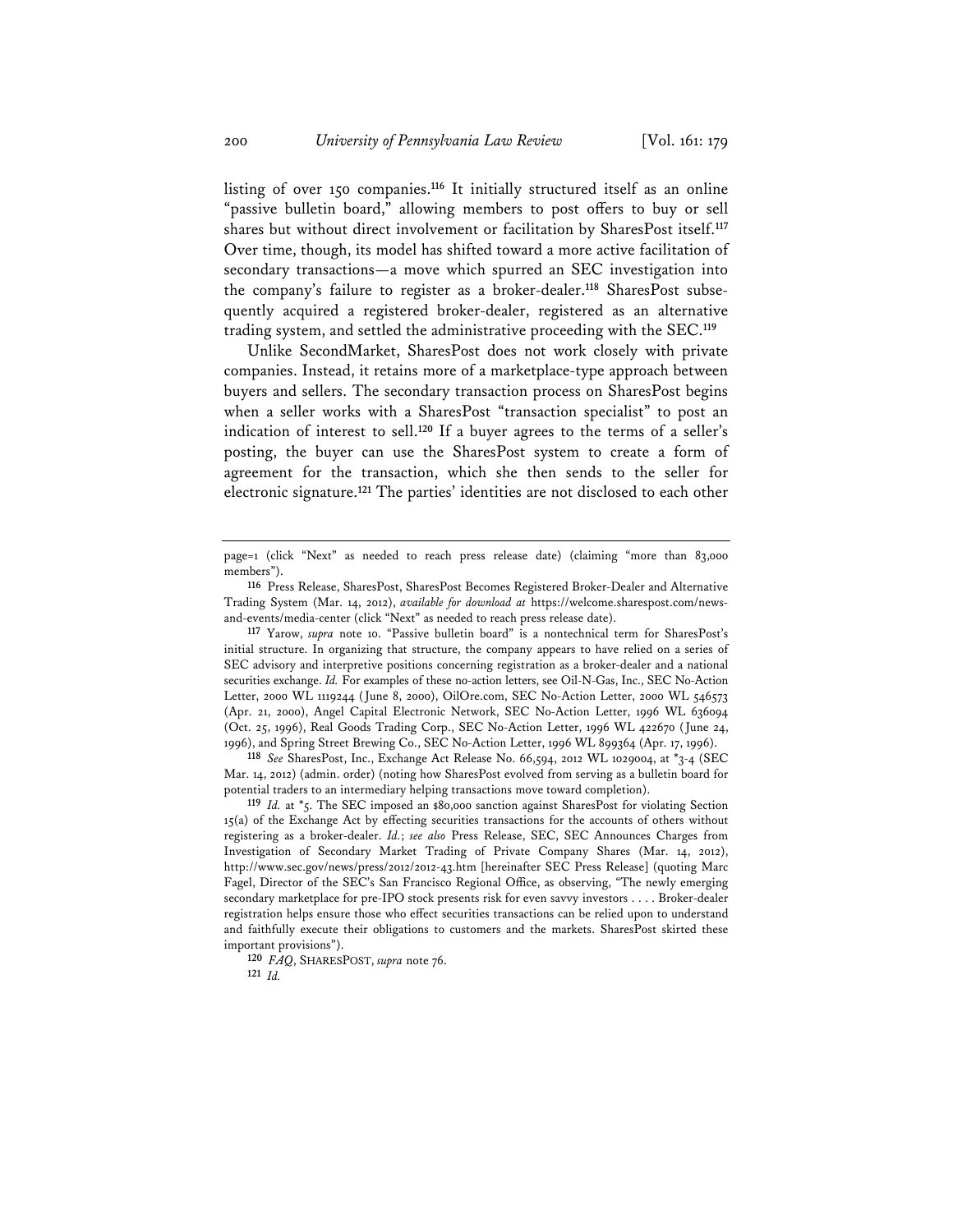until both parties have signed the agreement.**<sup>122</sup>** However, either party, by clicking a button to send an e-mail, may request the other party's identity.**<sup>123</sup>** Once signed by both the buyer and seller, the agreement is considered binding.**<sup>124</sup>** The buyer can also start the same back-and-forth process with a "post to buy" instead of "post to sell."**<sup>125</sup>**

SharesPost provides the fully executed agreement to the escrow agent, who assists the parties in navigating the issuer's transfer process and processes the transaction.**<sup>126</sup>** Restrictive agreements on the stock, such as rights of first refusal, can slow the transaction, but even in such circumstances closing often occurs within sixty days of providing formal notice to the company.**<sup>127</sup>**

The minimum sales price for a transaction is \$25,000,**<sup>128</sup>** and the average trade is about \$200,000.**<sup>129</sup>** SharesPost charges a fee of three percent of the transaction or \$5000, whichever is greater, as a commission for its "transaction specialists," who facilitate the process.**<sup>130</sup>** The escrow agent charges a flat fee of \$1,500 to each party.**<sup>131</sup>**

As with SecondMarket, participation is a limited affair. Only SharesPost members with a password-protected account can participate.**<sup>132</sup>** Registering as a member provides basic access to the site, and once a SharesPost broker

**126** *FAQ*, SHARESPOST, *supra* note 76.

**127** *Id.* When private companies issue stock, certain transfer restrictions or agreements are often included, such as rights of first refusal, that can limit the transferability of the stock. *See* CONSTANCE E. BAGLEY & CRAIG E. DAUCHY, THE ENTREPRENEUR'S GUIDE TO BUSINESS LAW 101-02 (2d ed. 2003) (discussing the "right of first refusal" and "buy-sell agreements"); Stone, *supra* note 83 (describing how technology companies sometimes restrict the transferability of their stock); *see also* Jonathan Macey & Maureen O'Hara, *Stock Transfer Restrictions and Issuer Choice in Trading Venues*, 55 CASE W. RES. L. REV. 587, 606-09 (2005) (discussing the validity of share transfer restrictions).

**128** *FAQ*, SHARESPOST, *supra* note 76.

**129** Teitelbaum, *supra* note 12. In contrast, the average trade on SecondMarket is \$1-2 million. *Id.*

**<sup>122</sup>** *Id.*

**<sup>123</sup>** *Id.*

**<sup>124</sup>** *Id.*

**<sup>125</sup>** *Id.* In addition to this basic process for buying and selling, SharesPost also offers auctions for interests in single-purpose funds designed to buy a particular private company stock. *See* SharesPost, Inc., *supra* note 118, at \*4 (detailing SharesPost's model whereby "buyers were bidding on interests in [a] fund and the fund would in turn purchase the stock").

**<sup>130</sup>** *FAQ*, SHARESPOST, *supra* note 76.

**<sup>131</sup>** *Id.*

**<sup>132</sup>** *Id.*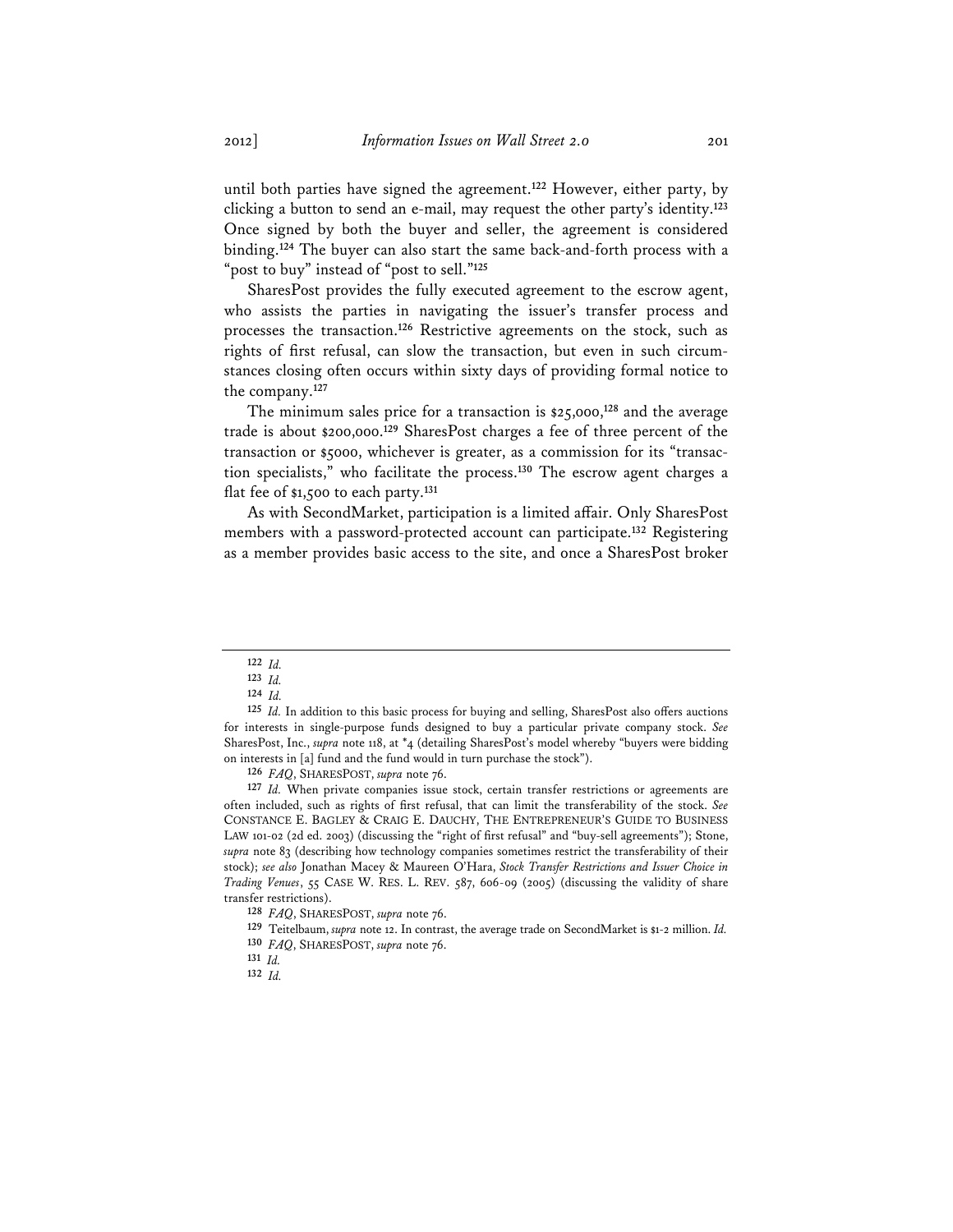has confirmed that the member is qualified to invest, the individual or entity can access additional information and purchase stock.**<sup>133</sup>**

Unlike SecondMarket, SharesPost does disclose historical data, including previous transaction prices, on the site.**<sup>134</sup>** In addition, SharesPost has collaborated with third-party analysts and commentators in an effort to increase the information available to market participants trying to determine stock valuations.**<sup>135</sup>**

# II. POTENTIAL BENEFICIAL ROLE OF SECONDARY MARKETS FOR PRIVATE COMPANY STOCK

Despite their different approaches, the private secondary markets serve the same essential function: they make it easier and more efficient for buyers and sellers of private-company stock to find one another and transact. This intermediating or connecting function is powerful.

**<sup>133</sup>** *See* Evelyn M. Rusli, *As S.E.C. Watches, Secondary Market Seeks Transparency*, N.Y. TIMES DEALBOOK (Mar. 18, 2011, 2:59 PM), http://dealbook.nytimes.com/2011/03/18/as-s-e-c-watchessecondary-market-seeks-transparency ("Prospective clients must . . . pass a multistep qualification process to ensure that they meet the financial requirements, including a net worth of at least \$1 million or an annual salary of at least \$200,000 in the last two years."); Yarow, *supra* note 10 (quoting SharesPost CEO David Weir's discussion of the company's "multiple levels of security").

**<sup>134</sup>** *See Benefits of SharesPost for Individual Investors*, SHARESPOST, https://welcome. sharespost.com/benefits-of-sharespost/for-investors/individual-investors (last visited Oct. 11, 2012) (indicating that members can view "historical trade data"); *see also SharesPost Private Company Share Prices Now on Bloomberg*, BLOOMBERG (Nov. 9, 2011), http://www.bloomberg.com/apps/ news?pid=conewsstory&tkr=BPW:GR&sid=a950RzGIeA9A (announcing Bloomberg subscribers' access to SharesPost's "real-time pricing" for private companies and historical data, including prices paid and trending graphs).

**<sup>135</sup>** *See Third-Party Research on SharesPost*, SHARESPOST, https://welcome.sharespost.com/ features/sharespost-research (last visited Oct. 11, 2012) [hereinafter *Third-Party Research*, SHARESPOST] (boasting "over 450 research reports from 11 third-party research providers"). The quantity of the third-party research provided by SharesPost appears to be growing steadily. *See* Rusli, *supra* note 133 (reporting 230 available research reports available as of March 2011). For a period of time, SharesPost provided an index tracking a small number of venture-backed private companies as a reference point for valuation. Brian Caulfield, *SharesPost Launches Index*, FORBES (Mar. 3, 2010, 11:00 AM), http://www.forbes.com/sites/velocity/2010/03/03/sharespost-launchesindex (reporting SharesPost's launch of "what it says is the first index to track the performance of venture-backed private companies"); *see also* Jay Gould, *Buyer Beware: SharesPost Index Under Values LinkedIn by Billions*, SECOND SHARES (Mar. 30, 2010), http://www.secondshares.com/2010/ 03/30/buyer-beware-sharespost-index-under-values-linkedin-by-billions (criticizing the SharesPost Index and noting that "providing incomplete and insufficient data when determining valuations is unprofessional at best, and potentially very dangerous to these potential buyers on their exchange").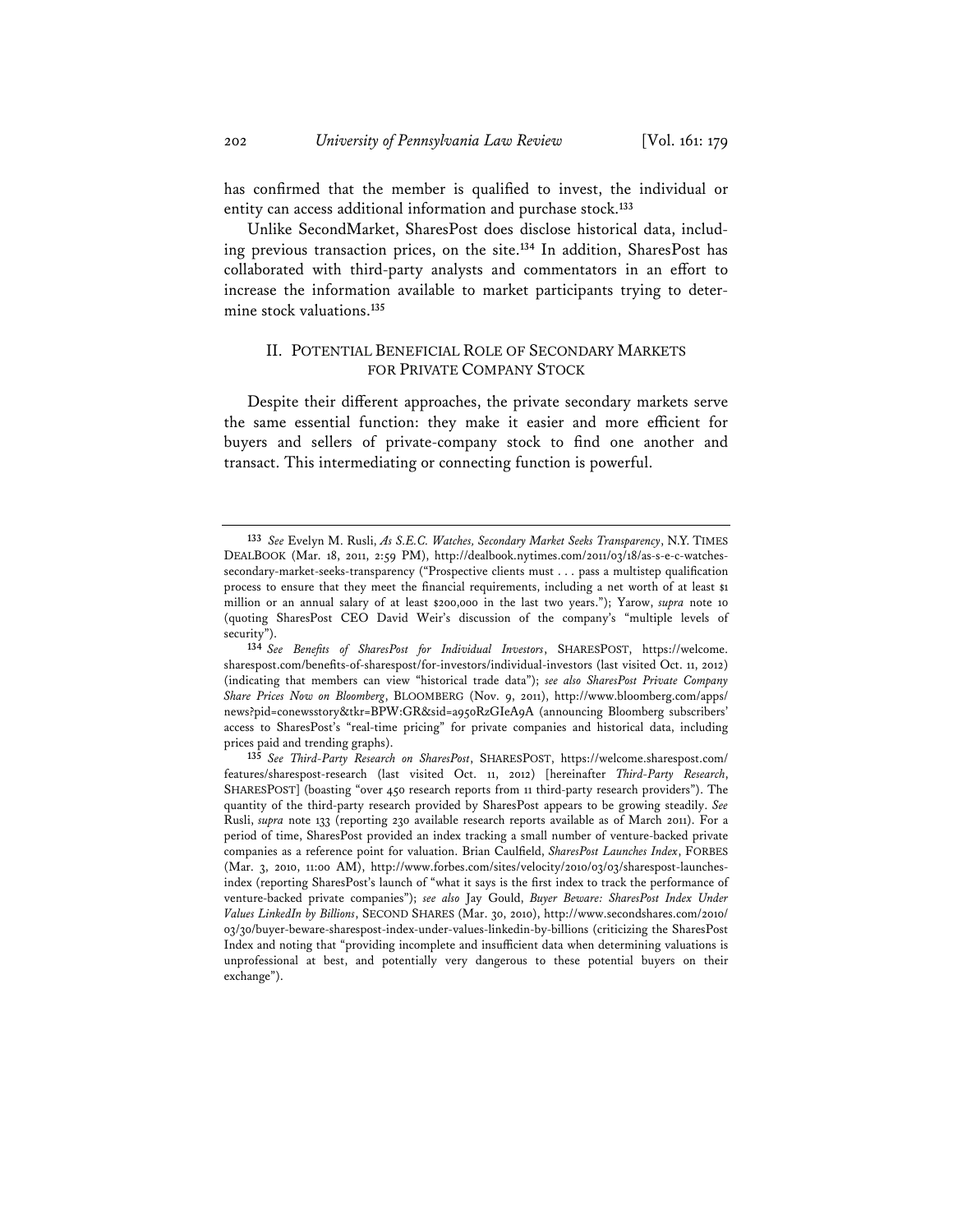While shares in a private company have previously been transferable, notwithstanding certain contractual restrictions and the constraints of registration exemptions, in practice the market has been notably illiquid and ad hoc.**<sup>136</sup>** Finding a buyer or seller has been difficult. Imagine a potential investor decides she wants to invest in a particular private company stock. Without inside connections, she has no way to know whether any shareholders in that company are willing to sell or whether a seller may sell the stock within an available exemption from registration. These obstacles could prevent the transaction from occurring. SharesPost and SecondMarket provide centralized sites for buyers and sellers to overcome these obstacles and transact.

In addition to reducing search costs, the private secondary markets may also lower the parties' transaction costs in carrying out the trade. Before the rise of these platforms, it had been notoriously difficult for outsiders to value private company shares without extensive due diligence.**<sup>137</sup>** While the platforms charge fees for their services, they lower transaction costs by providing some, albeit limited, information for valuing stock. For its part, SecondMarket has started involving the issuer companies in their transaction process, which seems to have generally resulted in more disclosure.**<sup>138</sup>** SharesPost, on the other hand, provides information such as recent buy-sell bids, contract prices, and third-party research reports.**<sup>139</sup>** Both also provide form agreements, electronic signature functions, escrow services, and assistance in navigating any issuer restrictions on the stock.**<sup>140</sup>** These functions all serve to lower the cost of secondary transactions in private company stock.

Thus, the secondary markets make it easier and more efficient for buyers and sellers to identify each other and transact. Moreover, as the secondary markets lower search and transaction costs, the network may grow, and the

**<sup>136</sup>** *See, e.g.*, Stone, *supra* note 83 (describing secondary transactions before the new markets as "carefully negotiated affairs," and quoting a Silicon Valley financier who stated they were "very occasional transactions . . . done the old-fashioned way . . . [by] earn[ing] the respect and trust of the company").

**<sup>137</sup>** Ibrahim, *supra* note 9, at 21-22.

**<sup>138</sup>** *See supra* notes 93-95, 105, and accompanying text.

**<sup>139</sup>** *See supra* 134-35 and accompanying text.

**<sup>140</sup>** *FAQ*, SHARESPOST, *supra* note 76; *Private Company*, SECONDMARKET, *supra* note 95; *see also* SAWYER ET AL., *supra* note 30, at 12 ("Most direct secondary transactions necessitate the waiving of rights or privileges by the company and existing investors, the executing of a stock transfer agreement with the company, and the adoption and adherence to existing operative documents by the new investor.").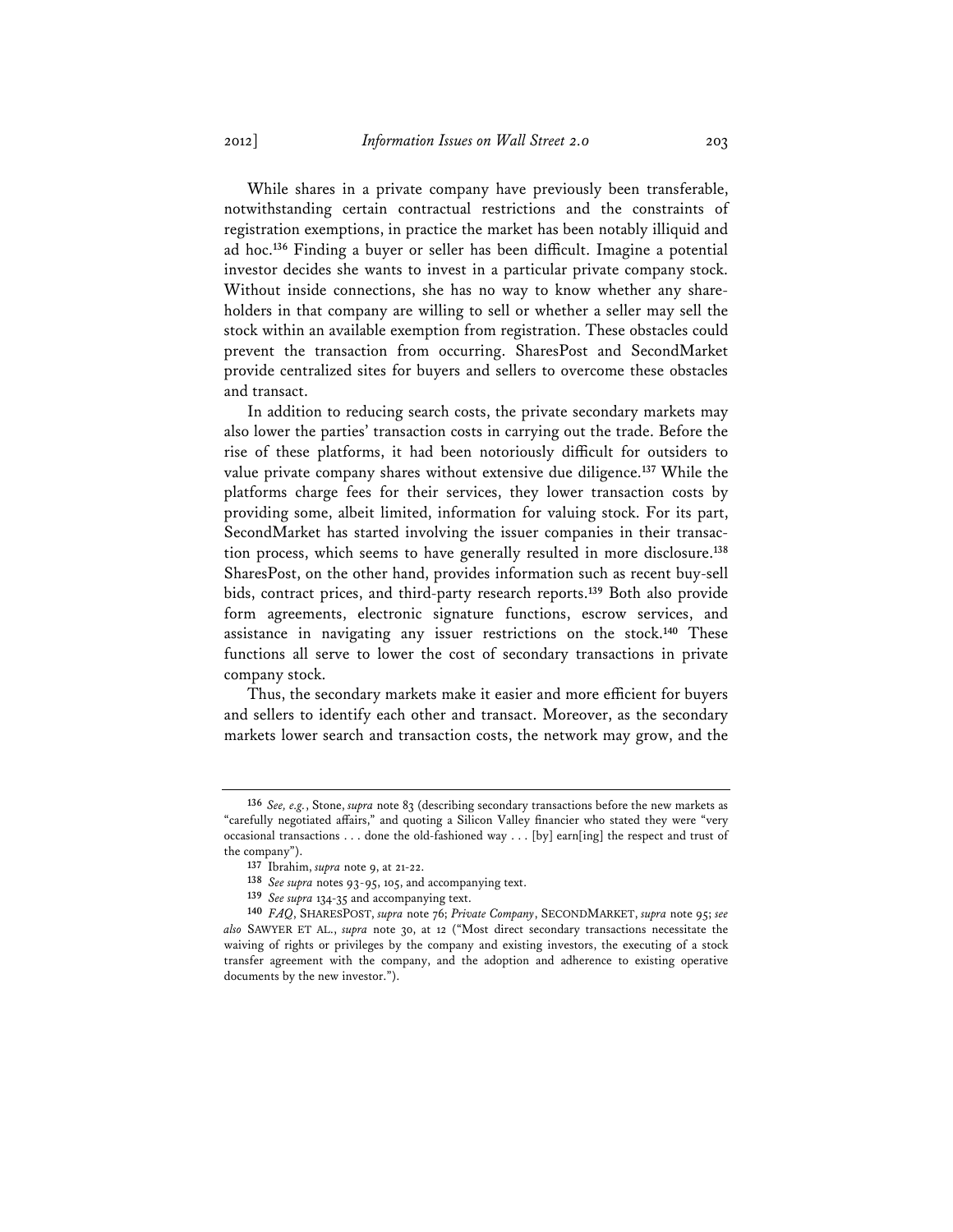liquidity of private company stock may increase.**<sup>141</sup>** Although the market remains relatively illiquid, the increase in liquidity of private company stock may benefit stockholders as well as start-up companies.**<sup>142</sup>**

As for liquidity benefits to stockholders, the secondary markets provide an exit option at the individual level, rather than at the company level as with an acquisition or IPO. This individual exit option is particularly important because "[t]he ability to control exit is crucial to the venture capitalist's business model,"**<sup>143</sup>** and the venture capital industry has faced a declining IPO market and longer average time before a company is acquired or goes public.**<sup>144</sup>** Furthermore, employees in start-up companies have also faced difficulty with illiquidity, as few people want to wait ten years or more before being able to cash in on stock options awarded as incentive compensation.

Increased liquidity for stockholders may in turn create ex ante benefits for start-up companies. With more exit opportunities, investors may be less inclined to price an "illiquidity premium" into their potential investments.**<sup>145</sup>** This may lead to more start-ups receiving funding than might otherwise occur without the secondary markets.**<sup>146</sup>** "By offering a market price and exit transaction at any stage . . . the secondary market can help promote allocation to venture in the first place."**<sup>147</sup>**

**142** *See* Ibrahim, *supra* note 9, at 21 ("The increased liquidity offered by the [secondary] market has both ex post benefits for individual investors looking to sell and ex ante benefits for nascent start-ups that need funding."); *see also* Zohar Goshen & Gideon Parchomovsky, *On Insider Trading, Markets, and "Negative" Property Rights in Information*, 87 VA. L. REV. 1229, 1231 n.8 (2001) ("A securities market is liquid when investors can buy or sell shares on very short notice." (citing JONATHAN R. MACEY, INSIDER TRADING: ECONOMICS, POLITICS, AND POLICY 7 (1991))).

**146** *See id.* at 23-24.

**<sup>141</sup>** It is worth underscoring that increased liquidity does not necessarily mean a great deal of liquidity. There were only 689 transactions of Facebook stock on SecondMarket between 2008 and early 2012, and it was one of the most heavily traded stocks on the site. Felix Salmon, *How to Make \$50 Million Trading Facebook Shares*, REUTERS (May 18, 2012), http://blogs.reuters.com/ felix-salmon/2012/05/18/how-to-make-250-million-trading-facebook-shares. Moreover, tertiary trades are uncommon. *See* Felix Salmon, *How SecondMarket Works*, REUTERS (Apr. 12, 2011), http://blogs.reuters.com/felix-salmon/2011/04/12/how-secondmarket-works (reporting "maybe half a dozen instances" of tertiary trades).

**<sup>143</sup>** Smith, *supra* note 20, at 316; *see also supra* Section I.A.

**<sup>144</sup>** The secondary markets could be particularly useful for "angel investors" who may tend to have more concentrated portfolios than VCs. *See* Darian M. Ibrahim, *The (Not So) Puzzling Behavior of Angel Investors*, 61 VAND. L. REV. 1405, 1424 (2008) (discussing research suggesting angel investors tend to be less diversified in investments than venture capitalists). "Angel investors are wealthy individuals who personally finance the same high-risk, high-growth start-ups as venture capitalists but at an earlier stage." *Id.* at 1406.

**<sup>145</sup>** *See* Ibrahim, *supra* note 9, at 22-23 (explaining that venture capital investors demand a higher rate of return on illiquid investments, which in turns makes investment less likely).

**<sup>147</sup>** BURSTEIN & SCHWERIN, *supra* note 30, at 8.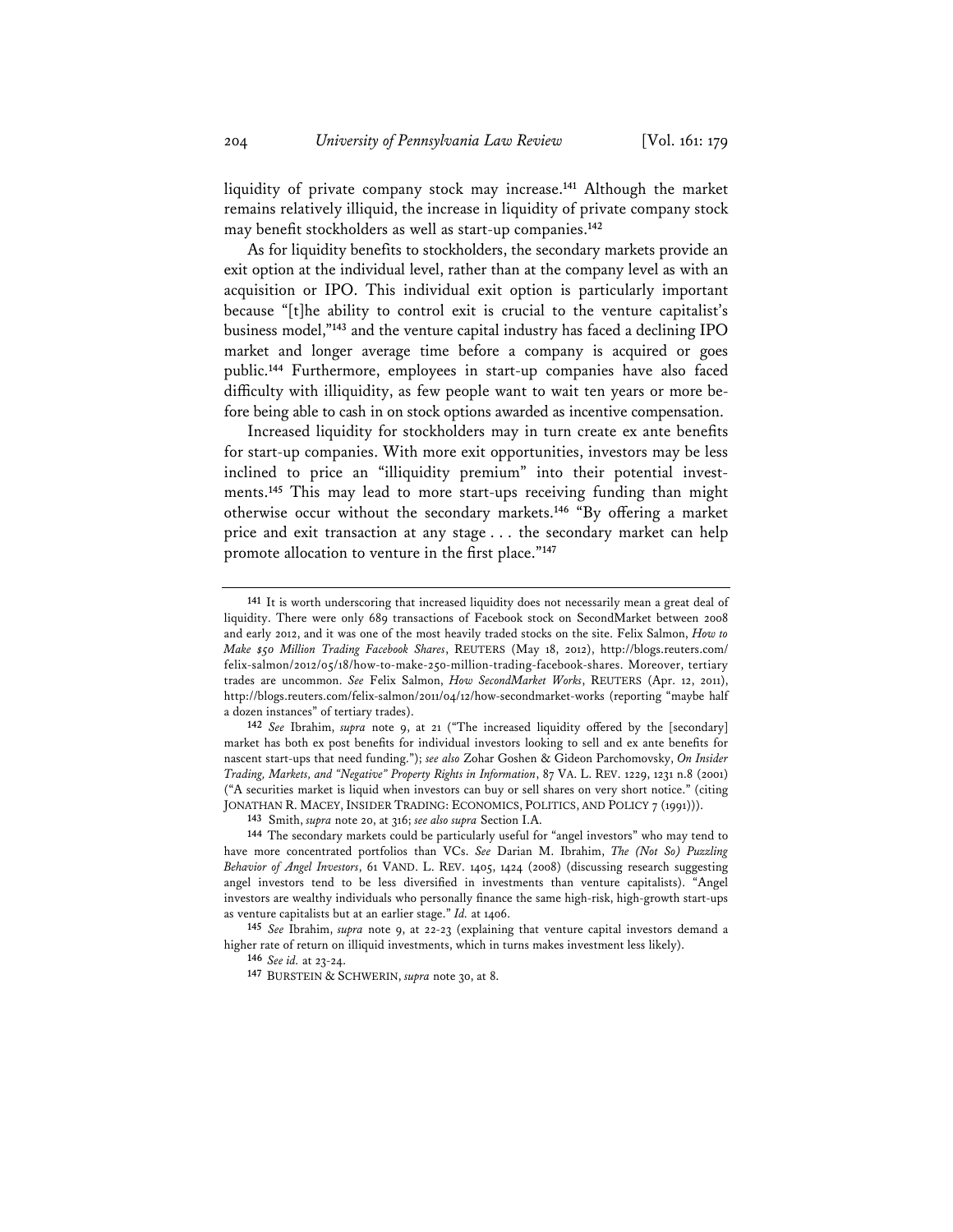The secondary markets may provide additional benefits beyond increased liquidity. In the other scholarly article published to date on the secondary markets, Darian Ibrahim explored their beneficial role in the start-up and venture capital environment, specifically identifying improved corporate governance benefits as well as greater liquidity.**<sup>148</sup>** Ibrahim argues that entrepreneurs and VCs can use the threat of a secondary market exit to reduce each other's opportunistic conduct in the management of the firm.**<sup>149</sup>** Further, he argues that the secondary markets can mitigate conflicts between VCs and entrepreneurs over traditional exits.**<sup>150</sup>** That is, the secondary markets provide a "release valve" that allows the party seeking an early exit to sell her stake separately and avoid forcing the start-up as a whole into a suboptimal exit.**<sup>151</sup>** These potential benefits come, however, with a host of concerns that the next Part explores.

# III. INFORMATION ISSUES IN THE SECONDARY MARKETS FOR PRIVATE COMPANY STOCK

Regulators have begun to examine the secondary markets and to debate whether they should encourage these markets by loosening the legal strictures constraining their growth, or, conversely, whether they should

**<sup>148</sup>** *See generally* Ibrahim, *supra* note 9, at 24-27. *See also* Mendoza & Vermeulen, *supra* note 14, at 16 ("Without sufficiently clear options to exit from portfolio firms, it would be difficult to align the interests of the entrepreneurs and those who invest in a company during the different stages of its development.").

**<sup>149</sup>** Ibrahim, *supra* note 9, at 26; *see also* BURSTEIN & SCHWERIN, *supra* note 30, at 7 (observing that "investors and management teams are increasingly viewing the secondary market as a method to provide liquidity to help solve a wide range of issues, from employee motivation to litigation and severance situations").

**<sup>150</sup>** *See* Ibrahim, *supra* note 9, at 29 ("The party seeking the early exit can sell in the direct market . . . ."); BURSTEIN & SCHWERIN, *supra* note 30, at 7-8 (noting that secondary markets may give venture capital firms greater ability to manage venture capital assets in a portfolio, such as by adjusting their risk and return in a fund, or achieving partial liquidity on some of their investments before a traditional exit for a portfolio company).

**<sup>151</sup>** Ibrahim, *supra* note 9, at 29. This potential benefit may come with the corresponding concerns, however, that allowing employees to sell their stock lowers their incentives to exert effort in the company, and that allowing VCs to exit may lead to less vigorous monitoring. *See* Stone, *supra* note 83 ("Now some founders and employees are motivated to leave before the IPO because they are free to cash out . . . ."); *cf.* Letter from Mary L. Schapiro, Chairman, SEC, to Darrell E. Issa, Chairman, House Comm. on Oversight and Gov't Reform 24 (Apr. 6, 2011), *available at* http://www.sec.gov/news/press/schapiro-issa-letter-040611.pdf [hereinafter Schapiro] (noting that outside investors cannot monitor private companies like public companies because of limited disclosure and that VCs are by contrast "value-added investors").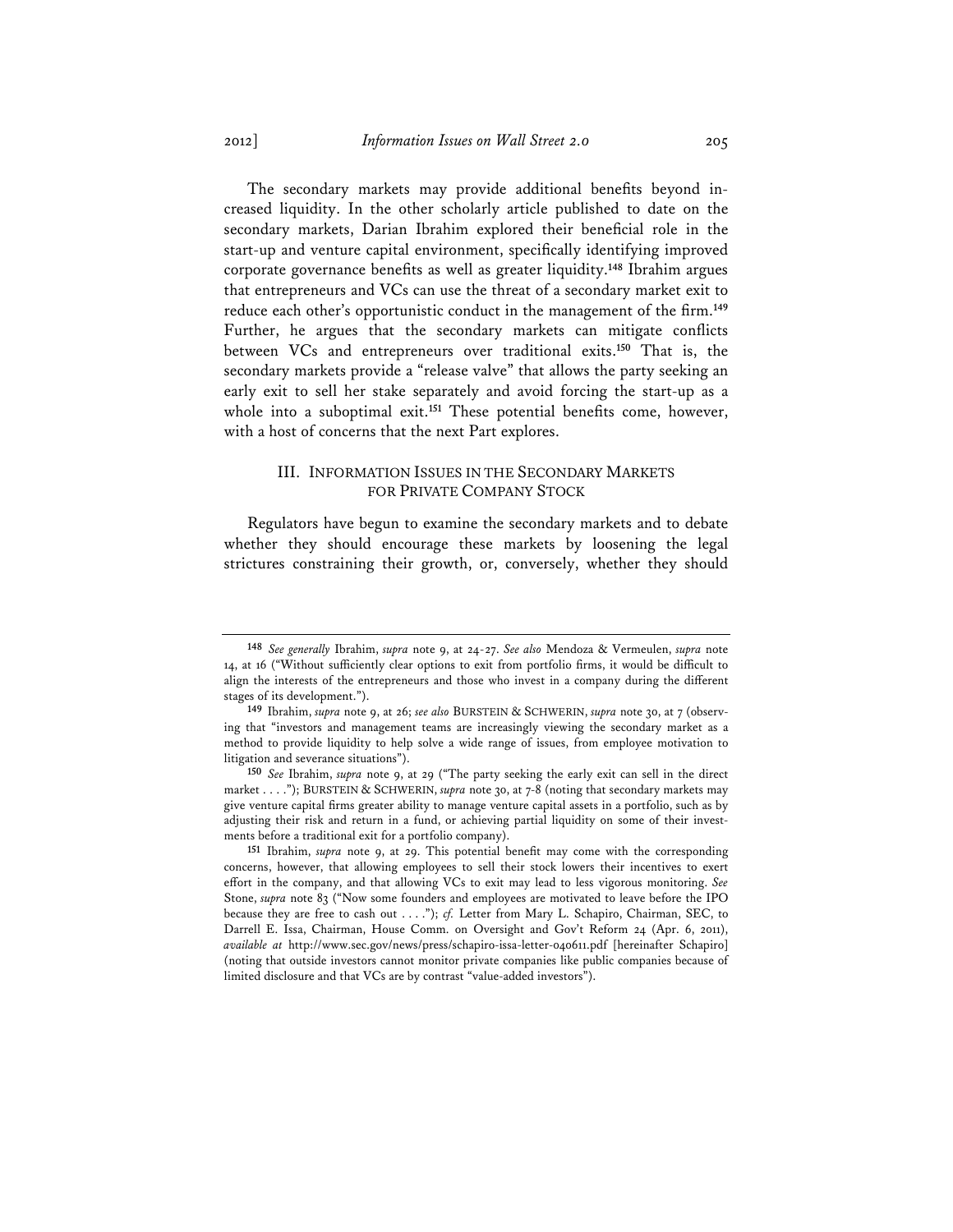regulate these marketplaces more strictly.**<sup>152</sup>** The potential benefits discussed in Part II suggest that the secondary markets should be encouraged, because they increase liquidity and may foster the venture capital cycle, which contributes to innovation and economic growth.**<sup>153</sup>**

But to focus only on the markets' potential benefits leaves significant issues unexplored. Specifically, concern has been rising about the lack of information and the information asymmetry between buyers and sellers in the secondary markets. This apprehension relates to both the quality and amount of information being disclosed.**<sup>154</sup>** Underlying these concerns is the larger worry that without an adequate amount of accurate information, private company stock cannot be properly valued.**<sup>155</sup>** Furthermore, the concern about asymmetric information raises questions about the related issue of insider trading.

Imperfect or asymmetric information is, of course, a common issue in contracting.**<sup>156</sup>** In some cases the law intervenes, and in some it does not. Public securities laws provide an example of regulatory intervention. In many contexts, though, parties can address information issues on their own through contract, or they can agree to a price that reflects the uncertainty surrounding their contract.<sup>157</sup> Thus, the decision of whether to regulate

**154** *See* Schapiro, *supra* note 151, at 22 (discussing the "lack of information available to investors").

**156** For classic literature in economics and contract theory on imperfect information and information asymmetry, see generally George A. Akerlof, *The Market for "Lemons": Qualitative Uncertainty and the Market Mechanism*, 84 Q.J. ECON. 488 (1970); Michael Rothschild & Joseph Stiglitz, *Equilibrium in Competitive Insurance Markets: An Essay on the Economics of Imperfect Information*, 90 Q.J. ECON. 629 (1976); Alan Schwartz & Louis L. Wilde, *Intervening in Markets on the Basis of Imperfect Information: A Legal and Economic Analysis*, 127 U. PA. L. REV. 630 (1979); and Michael Spence, *Job Market Signaling*, 87 Q.J. ECON. 355 (1973).

**157** *See, e.g.*, Gilson, *supra* note 15, at 1076 ("All financial contracts respond to three central problems: uncertainty, information asymmetry, and opportunism in the form of agency costs."); Robert E. Scott, *Conflict and Cooperation in Long-Term Contracts*, 75 CALIF. L. REV. 2005, 2007 (1987) ("Parties enter into continuing contractual relationships in order to exploit the economic benefits of long-term planning and coordination. Even so, contingencies may later materialize and

**<sup>152</sup>** *See* Schapiro, *supra* note 151, at 21-22 ("Trading that develops on online trading platforms . . . can provide much desired liquidity to investors, which can assist in attracting investors to smaller private companies. This benefit, however, must be balanced with investor protection concerns  $\dots$ .").

**<sup>153</sup>** *See* Ibrahim, *supra* note 9, at 36, 47 (noting that the markets "must continue to develop for their benefits to be fully realized" and that "[g]iven the surplus that entrepreneurial activity produces for society, VC secondary markets should be . . . encouraged by policymakers").

**<sup>155</sup>** For a discussion of why inaccurate stock prices may be undesirable in the public securities context, see Marcel Kahan, *Securities Laws and the Social Costs of "Inaccurate" Stock Prices*, 41 DUKE L.J. 977 (1992). *But see* Jeff Schwartz, *Fairness, Utility, and Market Risk*, 89 OR. L. REV. 175, 186-89 (2010) (arguing that share-price accuracy as a theory of regulation lacks an "intellectual core").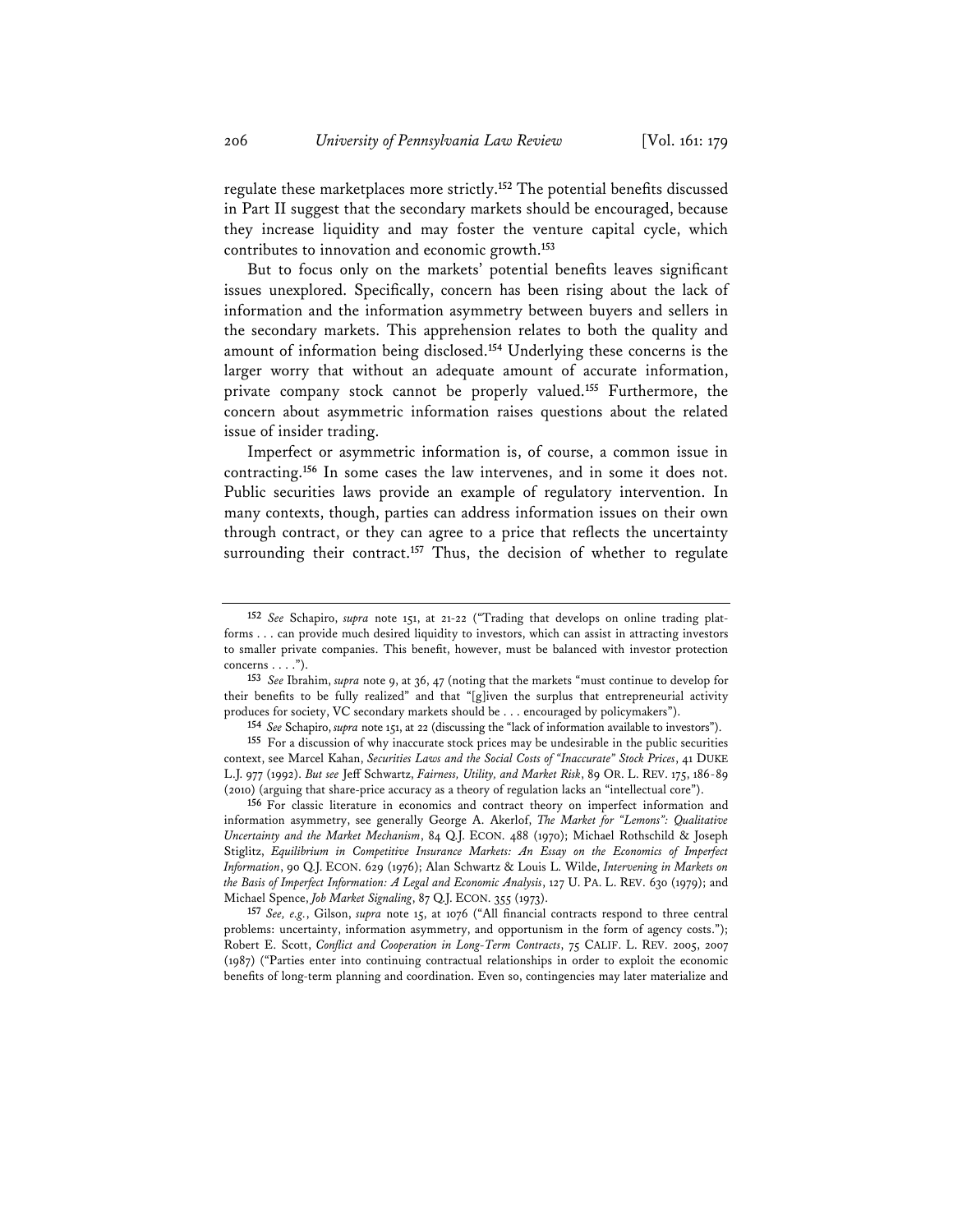requires an analysis of the information issues that exist in the private secondary markets and a determination whether the markets and parties are equipped to respond well to these issues without regulatory intervention.

To that end, this Part first examines the issues of lack of information, asymmetric information, and conflicts of interest, and then turns to insider trading.

### A. *Lack of Information, Asymmetric Information, and Conflicts of Interest*

The starting point for the information issues in the private secondary markets is that, by nature, generally less information is publicly available about private companies than public ones because private companies do not have public disclosure obligations.**<sup>158</sup>** Private companies are often hesitant to disclose information, and for good reason—their competitors can benefit by knowing their business plans and financial information.**<sup>159</sup>** It is accordingly common for employees, consultants, and stockholders of private companies to be bound by confidentiality agreements as a condition of employment or share purchase. Further, many private companies are keen to avoid the greater scrutiny to which regulators and shareholders often subject public companies.

In addition, the transactions on these marketplaces are secondary meaning that the company itself is not a party to the transaction and the seller is an existing shareholder. The company is not, as a general matter, obligated to disclose information to facilitate secondary transactions. The seller may not have significant information about the company, or may have signed a confidentiality agreement with the company and therefore may not be at liberty to disclose it. The Rule 144 exemption for resale of restricted stock does not impose an information disclosure requirement on nonaffiliate sellers.**<sup>160</sup>**

As a result, unless the company or seller voluntarily discloses information or it is otherwise available—such as in a third-party analyst report or publicly available information—the buyer may possess little information

frustrate the parties' efforts to realize these shared objectives. Anticipating this, contracting parties must distribute between themselves the risks of their enterprise.").

**<sup>158</sup>** This Article focuses on information about U.S. private companies. Note that there are substantial differences in how other countries regulate disclosure by private companies. *See, e.g.*, Benito Arruñada, *Mandatory Accounting Disclosure by Small Private Companies* 32 EUR. J.L. & ECON. 377, 378 (2011) (providing an overview of European Union practices, which require all private companies to register with a public registry).

**<sup>159</sup>** *See* SAWYER ET AL., *supra* note 30, at 25.

**<sup>160</sup>** *See supra* note 58 and accompanying text.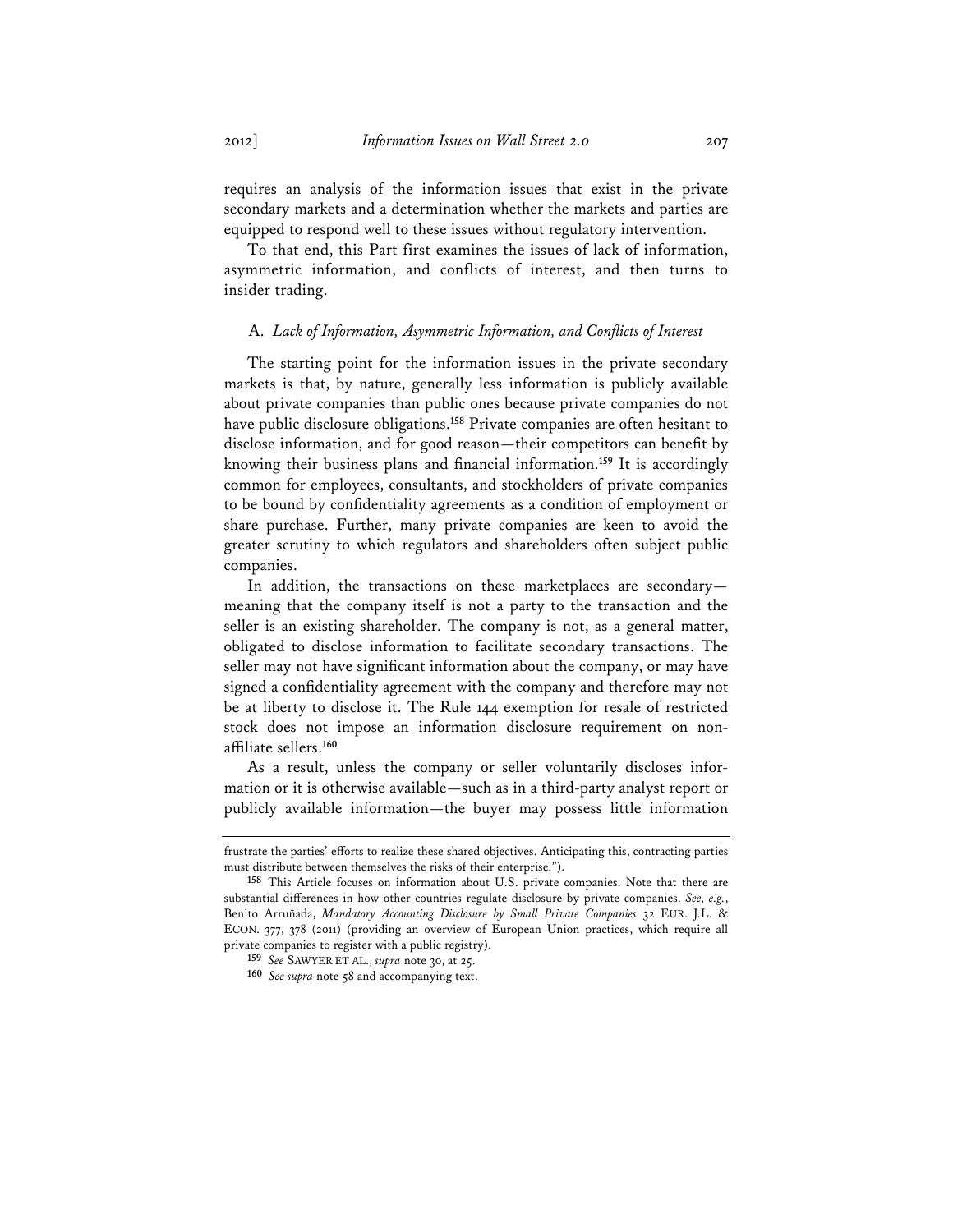when deciding whether to purchase stock at the offered price. The buyer faces the risk that the stock will be valued at a lower price when the company eventually discloses information.

The amount and quality of publicly available information about private companies varies widely. Some companies are relatively early-stage or have not attracted much attention, and consequently very little information about them is available. By contrast, a fairly substantial amount of information may be available about mature, private companies in the public eye. Examples of such information include the company's certificate of incorporation, which is a public document, and press releases regarding products, customers, or strategic partners.**<sup>161</sup>**

Potential buyers might give weight to the reputation value of other known investors in a private company, such as well-respected venture capital firms. However, without a capitalization table or financing documents, it is difficult to know how large a stake an investor has in the company, at what stage it invested, and whether the investor has since sold part of its position.

Some private companies are the subject of reporting on sites such as Second Shares and TechCrunch or more general media such as the *Wall Street Journal* and the *New York Times*. **<sup>162</sup>** Deal term data may even be available in databases such as VC Experts.**<sup>163</sup>**

The Internet, meanwhile, can also be a source of information, but that information can be strategically disclosed or unreliable.**<sup>164</sup>** For instance, when Bloomberg recently cited Twitter insiders as the source of sales projections for the distant future, other commentators speculated that they might have released this information for public relations purposes or to "boost the reputation of Twitter to move some stock on private markets like

**<sup>161</sup>** *See* SAWYER ET AL., *supra* note 30, at 19.

**<sup>162</sup>** *See generally About*, SECOND SHARES, http://www.secondshares.com/about (last visited Oct. 11, 2012); *About TechCrunch*, TECHCRUNCH, http://www.techcrunch.com/about (last visited Oct. 11, 2012). *See also, e.g.*, Amir Efrati & Spencer E. Ante, *Twitter Seeks \$7 Billion Valuation*, WALL ST. J., July 6, 2011, at B1 (reporting on the financing of Twitter, a private company); Thomas Kaplan, *Facebook Announces 5-for-1 Stock Split*, N.Y. TIMES DEALBOOK (Oct. 1, 2010, 3:37 PM), http://dealbook.nytimes.com/2010/10/01/facebook-announces-5-to-1-stock-split (providing coverage of the financial maneuverings of Facebook when it was a private company).

**<sup>163</sup>** *See About Us*, VC EXPERTS, https://www.vcexperts.com/vce/about-us (last visited Oct. 11, 2012) ("VC Experts provides specialized content on private equity & venture capital fundraising, valuations and deal term details on thousands of privately funded companies . . . .").

**<sup>164</sup>** *Cf.* Troy A. Paredes, *Blinded By The Light: Information Overload And Its Consequences For Securities Regulation*, 81 WASH. U. L.Q. 417, 475 & n.266 (2003) (noting that "the presentation of information . . . can be manipulated, for better or worse" and discussing the Internet as a source of information).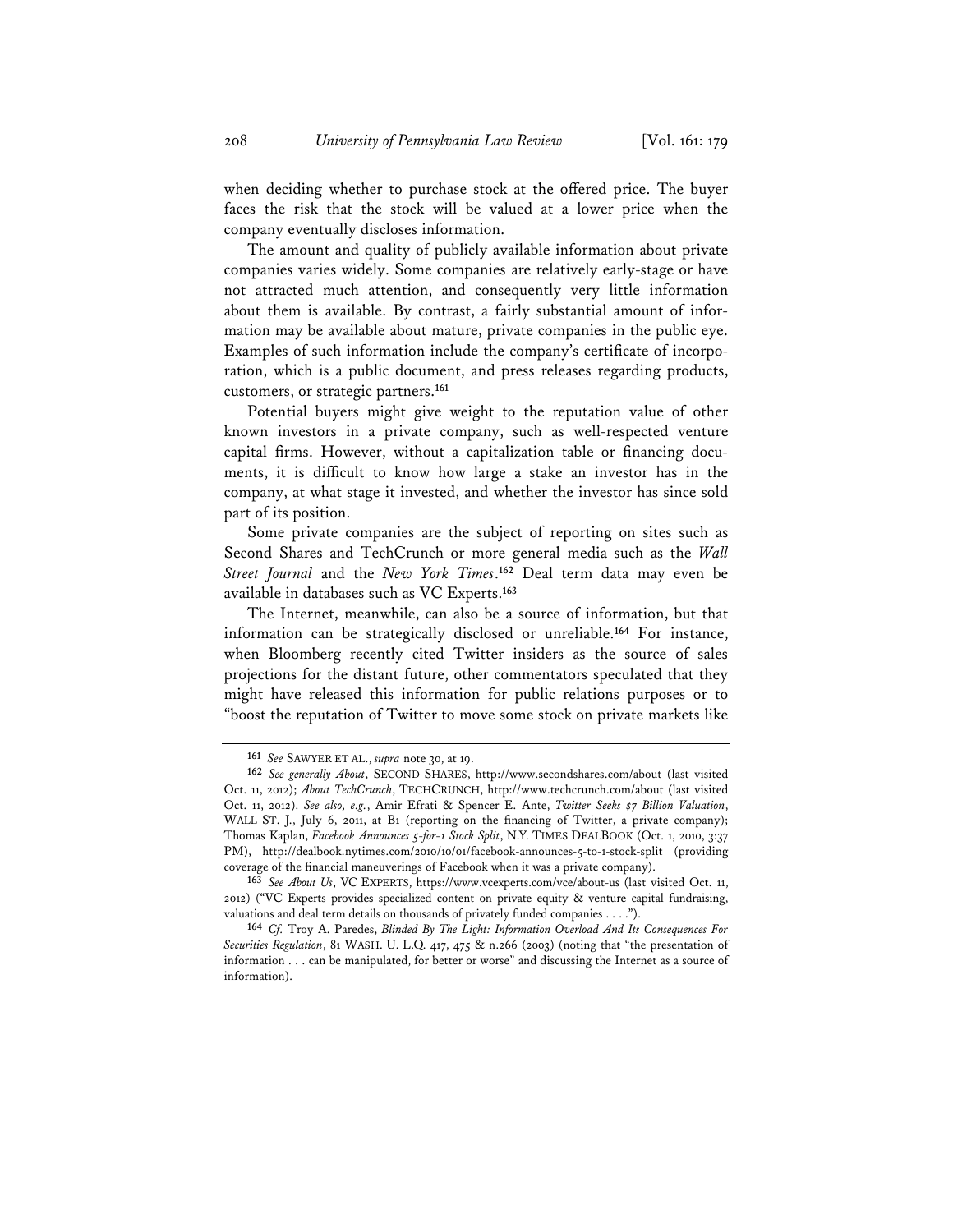SharesPost and SecondMarket."**<sup>165</sup>** Moreover, one simply cannot find on the web all of the information that is typically considered key to properly valuing private company stock, including the "[r]ecent company capitalization table[, c]orporate documents (charter, bylaws, and investment agreements)[, h]istorical and projected financials of the company[, and] recent board presentations and/or minutes."**<sup>166</sup>** One secondary market investor explained he made investment decisions "going by gut," which he described as saying to himself, "I like the product. I think the company's doing well. The news that I read on TechCrunch or AllThingsD[igital] or any one of these technology blogs, it all looks good."**<sup>167</sup>** This investor noted that when electric car manufacturer Tesla went public he discovered that the company whose stock he had purchased had been losing money.**<sup>168</sup>** He commented, "If I had actually known what the financials looked like, I would not have invested in Tesla."**<sup>169</sup>**

Third-party information, such as the research reports available on SharesPost,**<sup>170</sup>** likewise varies in quality and amount. SharesPost offers over 450 research reports from eleven third-party research providers.**<sup>171</sup>** While this third-party research adds to the information available about a company's stock, it is not a prospectus.**<sup>172</sup>** Without comprehensive information from the company itself, third-party researchers likely have trouble providing robust valuation estimates. Furthermore, third-party researchers with undisclosed conflicts of interest might mislead potential market participants, a point discussed in more detail below.

**171** *See Third-Party Research*, SHARESPOST, *supra* note 135 (listing available research reports).

**<sup>165</sup>** Erik Sherman, *Is Twitter Leaking to the Media to Primp for IPO?*, CBS NEWS (June 4, 2012, 5:14 PM), http://www.cbsnews.com/8301-505124\_162-57446882/is-twitter-leaking-to-the-media-toprimp-for-ipo.

**<sup>166</sup>** SAWYER ET AL., *supra* note 30, at 17.

**<sup>167</sup>** Ilya Marritz, *Hunting for Hot Stocks, Some Investors Head to Private Markets*, WNYC NEWS (Apr. 30, 2012), http://www.wnyc.org/articles/wnyc-news/2012/apr/30/hunting-hot-stocks-someinvestors-head-private-markets (alteration in original).

**<sup>168</sup>** *Id.* 

**<sup>169</sup>** *Id.*

**<sup>170</sup>** *See supra* notes 134-35 and accompanying text.

**<sup>172</sup>** SharesPost subsidizes some of the research. *See Third-Party Research*, SHARESPOST, *supra* note 135 ("SharesPost is not the author of these reports but rather is only distributing research from a variety of independent sources. In some cases, SharesPost subsidizes the research presented on its platform.").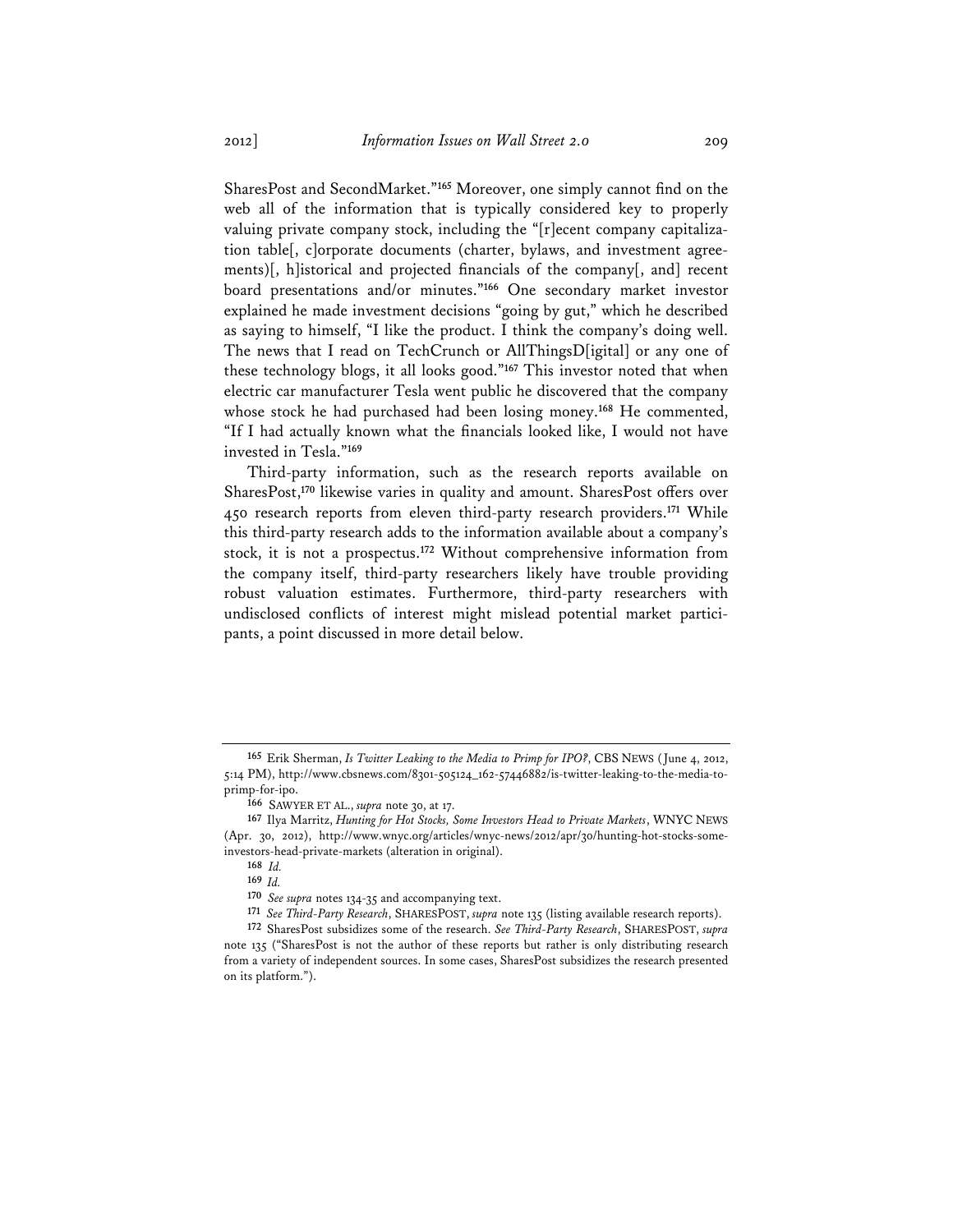In addition to providing third-party reports, SharesPost provides pricing data about contracts that have been executed through its site,**<sup>173</sup>** which increases transparency in the market to a degree. Indeed, SharesPost adopted this policy of posting trading histories, and having its brokers review price postings before they go live on the website, after significant efficiency flaws came to light.**174** In January 2011, for example, some investors agreed to trade then-private Facebook stock for \$60 a share, more than twice the price other investors paid that day.**<sup>175</sup>** Efficiency flaws of this type may persist, however, particularly since SecondMarket does not post such trading history and the prices on the two markets may not always be the same.**<sup>176</sup>**

More importantly, the trading history information, if available, may be of limited value if the other offers and transactions were also made without the information necessary to accurately price the stock. That is, the information SharesPost discloses about offers and contracts may inform potential participants about market activity, but these transactions may not bear much relation to the company fundamentals if critical information is not available. Market participants who buy and sell stock without knowledge of underlying fundamentals may propagate stock mispricing.**<sup>177</sup>**

Thus, the bottom line is that market participants may have little to no information of the type typically considered necessary for accurate pricing. Varying amounts of other information may be available, but it may be inaccurate and misleading. Further, it would seem that investors cannot rely

**<sup>173</sup>** Davidoff, *supra* note 93; *SharesPost Media FAQ: 2012*, SHARESPOST, https://welcome. sharespost.com (click "News and Events," then click "Media Center," then click "Download" under "SharesPost Media FAQ") (last visited Oct. 11, 2012).

**<sup>174</sup>** *See* Teitelbaum, *supra* note 12 (calling trades of private company stock based on minimal data a "leap of faith").

**<sup>175</sup>** *Id.*

**<sup>176</sup>** *See id.* (contrasting SecondMarket's practice of non-posting with SharesPost's); *see also* Pui-Wing Tam & Geoffrey A. Fowler, *Hot Trade in Private Shares of Facebook*, WALL ST. J., Dec. 28, 2010, at A1 (noting that in December 2010, the average valuation of Facebook based on SharesPost transactions had risen about 25%, while Facebook's valuation based on SecondMarket transactions had risen only about 12%).

**<sup>177</sup>** A variety of market participants have made this observation. *See, e.g.*, Bo Brustkern, Response to *Are Secondary Markets Helping to Overvalue Private Companies?*, QUORA (Dec. 18, 2010), http://www.quora.com/Are-secondary-markets-helping-to-overvalue-private-companies ("As a valuation expert, I believe that the majority of transactions taking place in today's secondary markets are *not* reflective of Fair Value . . . I would say that a majority—if not an absolute union of my peers [who attended a Fair Value Forum meeting] are in agreement with me on that.").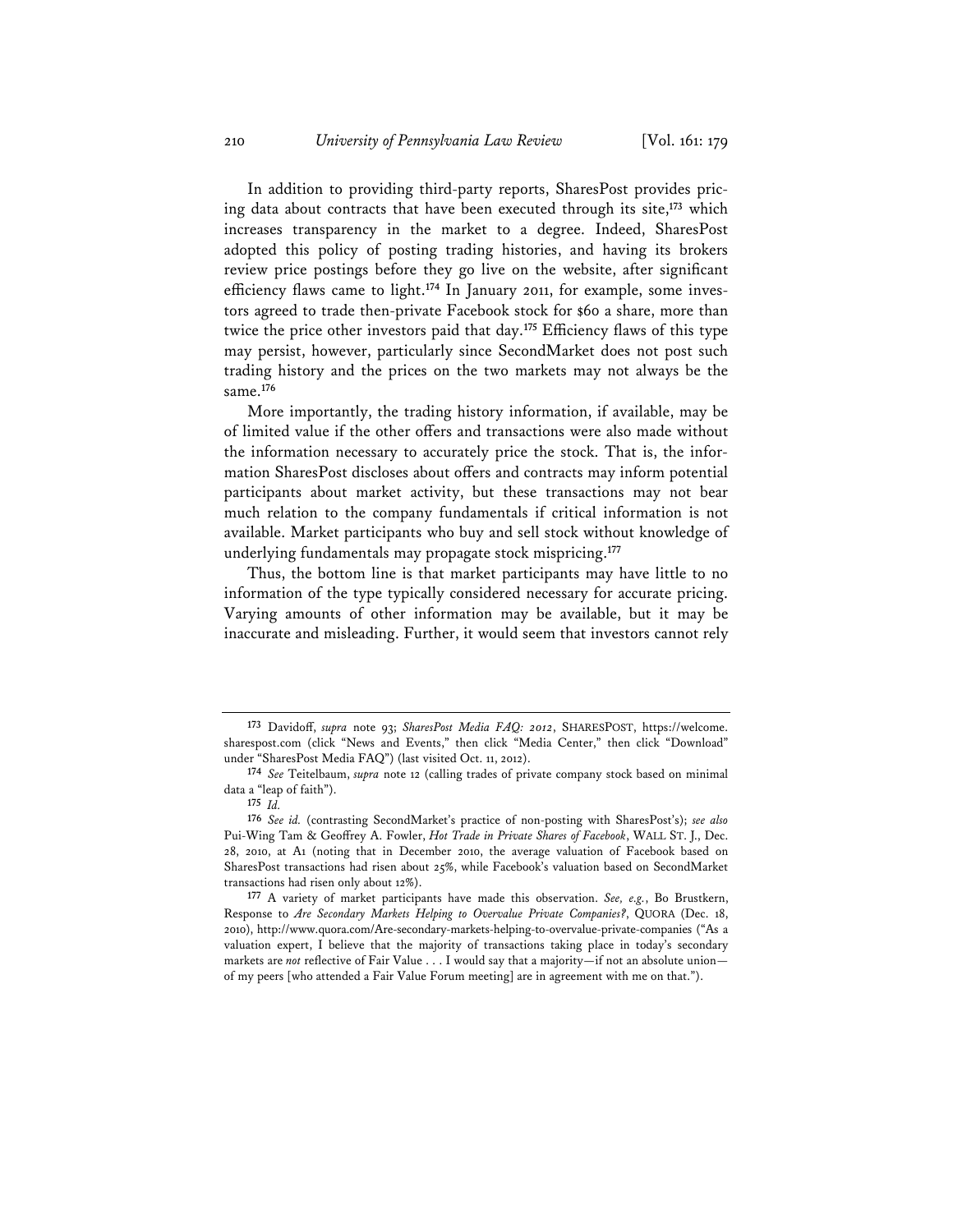on efficiencies of the market for protection because stocks in these markets can be thinly traded and trades are not immediate.**<sup>178</sup>**

 Adding to the concern about the sufficiency of information is the issue of asymmetric information between buyers and sellers. Specifically, the concern is that investors and business insiders who have had access to information about the finances and direction of the company constitute one side of the market, while individual and institutional investors who do not have such access or knowledge constitute the other side.**<sup>179</sup>**

The concern stems from the notion that in the world of venture capital– backed companies, nearly every early investor and employee has access to inside information. That changes as the company grows, and there are certainly exceptions, but on the whole it is an aspect of the culture and economic dynamic of start-ups, particularly in Silicon Valley's technology sector. VCs are known for providing "smart money"—they are not passive investors, but rather knowledgeable, savvy investors that actively try to help the company grow, with large investors often taking a seat on the board.**<sup>180</sup>**

Meanwhile, buyers in secondary markets can be anyone meeting the accredited-investor or QIB standard.**<sup>181</sup>** Hence, asymmetries can arise in many ways. A buyer might be a venture capital firm trying to increase its position, and the seller could be a former employee who was not, or is no longer, privy to company information. Or, perhaps more likely, the asymmetry could arise because the seller is someone with experience at the company, such as a current or former employee, and the buyer is an individual or institution with no such connection. Plus, the asymmetry is not always detectable. The buyer may not know the identity of the seller until after signing the purchase agreement.**<sup>182</sup>**

A particular concern regarding asymmetric information is where a conflict of interest exists. SEC Chairman Mary Schapiro recently acknowledged this concern, stating, "In the absence of an informed market,

**<sup>178</sup>** *Cf.* Troy A. Paredes, *On the Decision to Regulate Hedge Funds: The SEC's Regulatory Philosophy, Style, and Mission*, 2006 U. ILL. L. REV. 975, 1001 ("[T]he reasonable expectations investors have that they can rely on securities prices as approximating fundamental value is a cornerstone of securities market integrity.").

**<sup>179</sup>** For a discussion of problems arising from informational asymmetries, see Stephen J. Choi, *A Framework for the Regulation of Securities Market Intermediaries*, 1 BERKELEY BUS. L.J. 45 (2004).

**<sup>180</sup>** *See, e.g.*, Gilson, *supra* note 15, at 1070-76 (providing an overview of the structure of American venture capital); Thomas F. Hellmann, *Venture Capitalists: The Coaches of Silicon Valley*, *in* THE SILICON VALLEY EDGE 276, 276 (Chong-Moon Lee et al. eds., 2000) (explaining the role that venture capitalists play in the development of start-up companies).

**<sup>181</sup>** *See supra* notes 52 & 78 and accompanying text.

**<sup>182</sup>** *See supra* notes 122-23 and accompanying text.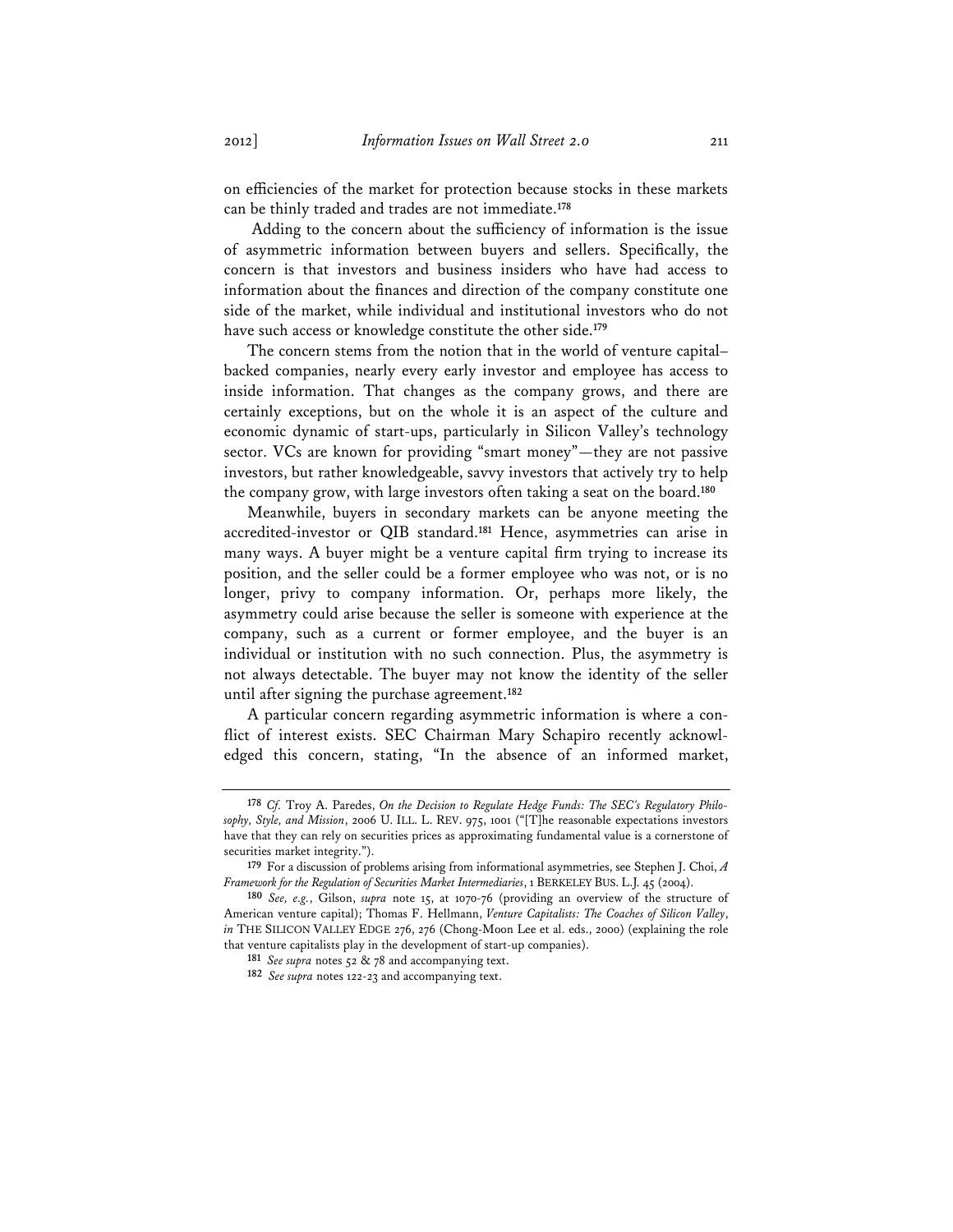concerns can be raised that pricing of securities may be influenced by conflicted market participants who may be buying and selling for their own account as well as facilitating transactions for other buyers and sellers."**<sup>183</sup>** Because conflicts may go undisclosed, it is difficult to gauge the extent to which conflicted participants pervade the secondary markets.

However, the media has reported on at least a handful of examples of conflicts of interest. Last year, Global Silicon Valley Partners posted a research note about then-private Facebook stock, valuing it at a significantly lower price than the price at which its affiliate concurrently bought it.**<sup>184</sup>** Another example includes investment firm GreenCrest Capital, which provides a research service that compiles financial reports on popular start-ups, while also offering single-company and blended funds of stock in the same private companies.**<sup>185</sup>** The research service is "led by a team of former analysts at Wall Street firms [who] draw from publicly available information and interviews with the company's investors, employees and industry experts."**<sup>186</sup>** GreenCrest takes only institutional investors as clients, and has pointed to that approach as mitigating the conflict of interest. "There is a conflict of interest to some extent—we do seek to do business with the companies we cover. However, our investors will keep that in mind before they make their investment decisions."**<sup>187</sup>**

Finally, tales of conflicts of interest abound in Silicon Valley, the geographic home of many of the start-up companies whose stock is traded on secondary markets. Legendary venture capitalist John Doerr of Kleiner Perkins is rumored to have once said "no conflict, no interest" in describing

**<sup>183</sup>** Schapiro, *supra* note 151, at 22. Earlier this year, the SEC filed charges against two managers of private company stock funds and their firms for engaging in improper self-dealing by charging investors undisclosed fees. *See* SEC Press Release, *supra* note 119 (announcing the charges); Sarah N. Lynch & Aruna Viswanatha, *SEC Charges SharesPost, Felix Over Pre-IPO Trading*, REUTERS (Mar. 14, 2012, 7:25 PM), http://www.reuters.com/article/2012/03/14/us-sec-sharespostidUSBRE82D1B420120314 (discussing the SEC's suits against Felix Investments and its manager, which is pending, and the SEC's charges against EB Financial Group and its manager, which settled).

**<sup>184</sup>** Davidoff, *supra* note 93. Global Silicon Valley Partners, a research provider for private company valuation, published a research note with a valuation of Facebook around \$52 billion while an affiliate purchased shares of the company at a valuation around \$68 billion. *Id.* The affiliate later explained that the research provider is now defunct and the research was in fact outsourced and independently produced, and there was not an economic relationship between the research producer and the affiliate that bought the stock. *Id.* However, this explanation does not assuage the concern that an affiliate might pay or otherwise encourage research reports to suggest valuations that would put the affiliate in an advantageous position for buying or selling.

**<sup>185</sup>** *See* Rusli, *supra* note 133.

**<sup>186</sup>** *Id.*

**<sup>187</sup>** *Id.*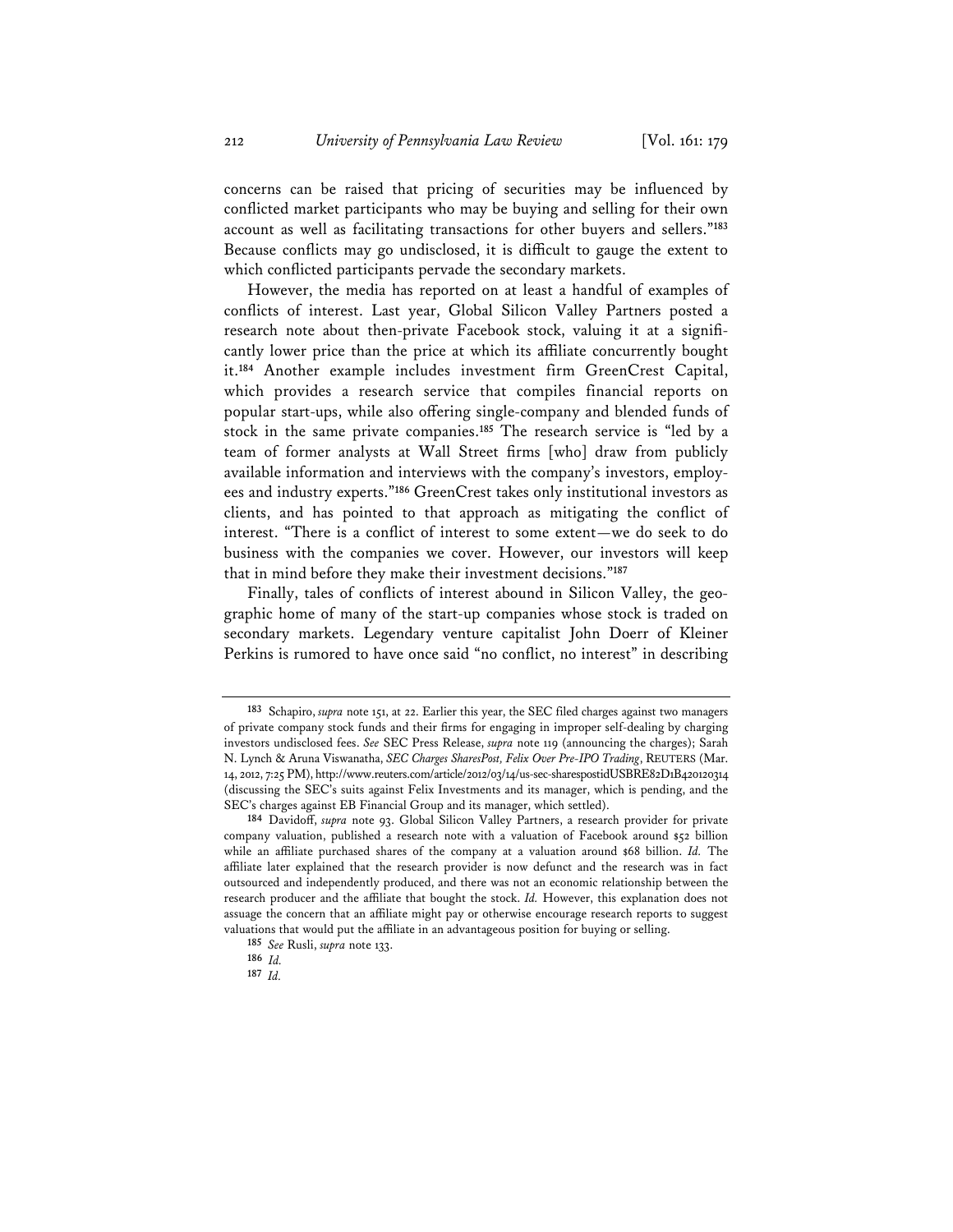his investment views.**<sup>188</sup>** While such a statement may have been only rumor, Silicon Valley is a small world for some investors. Doerr sits on the board of Google, which is said to have made a "soft bid" to acquire Twitter in 2010.**<sup>189</sup>** In late 2010, Kleiner Perkins invested \$150 million in Twitter.**<sup>190</sup>** Several months later, Doerr "raised eyebrows" with his participation in a Twitter board meeting as an "observer."**<sup>191</sup>** Around the time of its Twitter investment, Kleiner Perkins also reportedly invested in Groupon, another company that Google tried to acquire, and in Facebook, an emerging competitor to Google.**<sup>192</sup>**

Perhaps responding to the perceived information problems, as noted in subsection I.B.1, SecondMarket has recently changed its model to require company approval for secondary transactions.**<sup>193</sup>** In doing so, it has generally required that companies provide two years of financials as well as other information.**<sup>194</sup>** One reason a company might agree to such disclosure is to exert some influence over the selection of secondary buyers. The company may not otherwise have specific rights to control the stock sale process, and managing "to whom and how the information is shared" allows the company to exert some influence.**<sup>195</sup>** The company may not be concerned about the identity of the investor if the stake is small, but it may be a more significant consideration if the secondary buyer will acquire a significant voting position.**<sup>196</sup>** Companies may wish to avoid having competitors become

**190** *Id.* 

**<sup>188</sup>** Henry Blodget, *No Conflict, No Interest: John Doerr, Twitter, and the Rise of Secondary Private Markets*, BUS. INSIDER (Mar. 11, 2011), http://articles.businessinsider.com/2011-03-11/tech/ 30001236\_1\_twitter-twitter-board-investment.

**<sup>189</sup>** *Id.* 

**<sup>191</sup>** *Id.* Investors in venture capital–backed companies sometimes receive board "observation rights," which give them the ability to sit in on board meetings and thereby get information about the company's direction. Observation rights may exclude the observer from full participation in the board meeting, such as during the executive sessions. *See id.* (contextualizing Doerr's role as a "board observer" at the Twitter board meetings); *see also* David Snow, *Disparity Meets Liquidity*, PRIVCAP (Mar. 22, 2011), http://www.privcap.com/snowsnotes/2011/03/disparity-meets-liquidity (explaining that "[e]ven investors who have no board or executive role at the corporate level are often given board 'observations rights,' meaning the ability to sit in on board meetings").

**<sup>192</sup>** *See* Blodget, *supra* note 188 (noting that Kleiner Perkins invested in companies that are potential partners or competitors of Google, where Doerr sits on the board of directors).

**<sup>193</sup>** Davidoff, *supra* note 93.

**<sup>194</sup>** *Id.*

**<sup>195</sup>** SAWYER ET AL., *supra* note 30, at 30.

**<sup>196</sup>** *See id.* (explaining that the identity of secondary investors "should be an important consideration if the secondary buyer will have a meaningful voting position amongst the shareholders or if they will play [a] role as a board member or observer").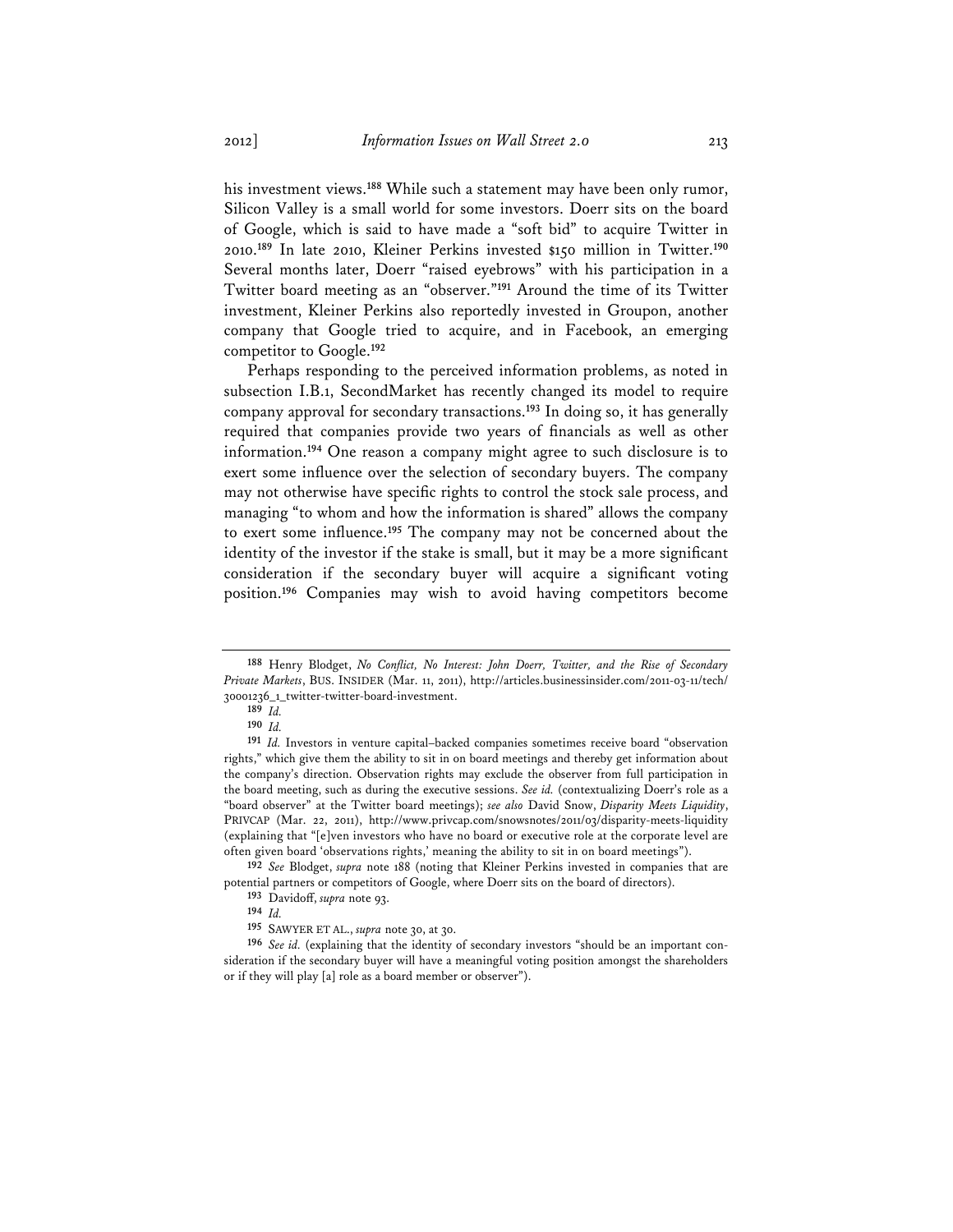stockholders and to require that potential buyers sign a confidentiality or nondisclosure agreement with the company.**<sup>197</sup>**

Companies may also be willing to disclose information for other reasons. They may have concerns about the accuracy of the pricing or about securing the best pricing for their stock.**<sup>198</sup>** They may want to support private trading to provide some liquidity to shareholders or employees, or to manage their total number of shareholders so as to avoid triggering the Section  $12(g)$ threshold that would require the company to go public.**199** Finally, companies may wish to establish an insider trading policy and open limited trading windows with information disclosure, a point discussed in more detail below.

However, companies may not want to disclose all of the information that SecondMarket recommends. As discussed at the outset of this Section, many private companies want to avoid disclosing information that would benefit their competitors, and they generally want to avoid greater scrutiny. Companies may still have other reasons for not wanting to facilitate trading in their stock, including concerns about liability and employee retention.**<sup>200</sup>**

**<sup>197</sup>** *See id.* at 25 ("Once a potential buyer has indicated a sufficient level of interest in the transaction, they will be willing to sign a confidentiality agreement with the company, at which point the company can share a more substantial amount of information."). The company may also insist that the buyer sign and acknowledge that the information was provided "as a convenience" and have the selling stockholder "indemnify the company from any claim arising from the accuracy or incompleteness of the information provided." *Id.* at 26.

**<sup>198</sup>** *See* SAWYER ET AL., *supra* note 30, at 25 (describing the reservations that companies have about disclosing information to the secondary investor markets).

**<sup>199</sup>** *See supra* notes 64-74 and accompanying text. For example, by working with SecondMarket a company could arrange for multiple shareholders to sell to one buyer, thereby reducing the total number of shareholders of record.

**<sup>200</sup>** Companies may view the secondary markets as having "created a legal quagmire that must be navigated." Stone, *supra* note 83. Companies may be concerned about employee effort and retention. *Cf. supra* note 32. In addition, companies may be concerned about losing control over the shareholder base, inadvertently exceeding the record-holder threshold for going public, and valuation concerns regarding incentive compensation and an IPO. *Today's Marketplace for Securities of Pre-Public Companies and How We Got Here*, CORP. COUNS., Mar.–Apr. 2011, at 1, 3-4, *available at* https://www.secondmarket.com/discover/wp-content/uploads/2012/01/Corporate-Counsel-Todays-Marketplace-for-Securities-of-Pre-Public-Companies.pdf. And, although not a party to the secondary transaction, a company might be concerned about liability related to information it provides in connection with that process. Compliance with a registration exemption does not preclude liability under anti-fraud provisions of the securities laws, such as Rule 10b-5 governing omissions or misstatements. *See* SAWYER ET AL., *supra* note 30, at 26 (noting that the "law is ambiguous as to whether the provision of information creates what is called a Rule 10b-5 liability obligation from the company to the purchaser" and discussing best practices for a company to avoid liability); J.J. Colao, *'An Abomination That Should Stop': What's the Problem with Secondary Markets?*, FORBES (June 29, 2012, 8:58 AM), http://www.forbes.com/sites/jjcolao/2012/06/29/ an-abomination-that-should-stop-whats-the-problem-with-secondary-markets (noting the concern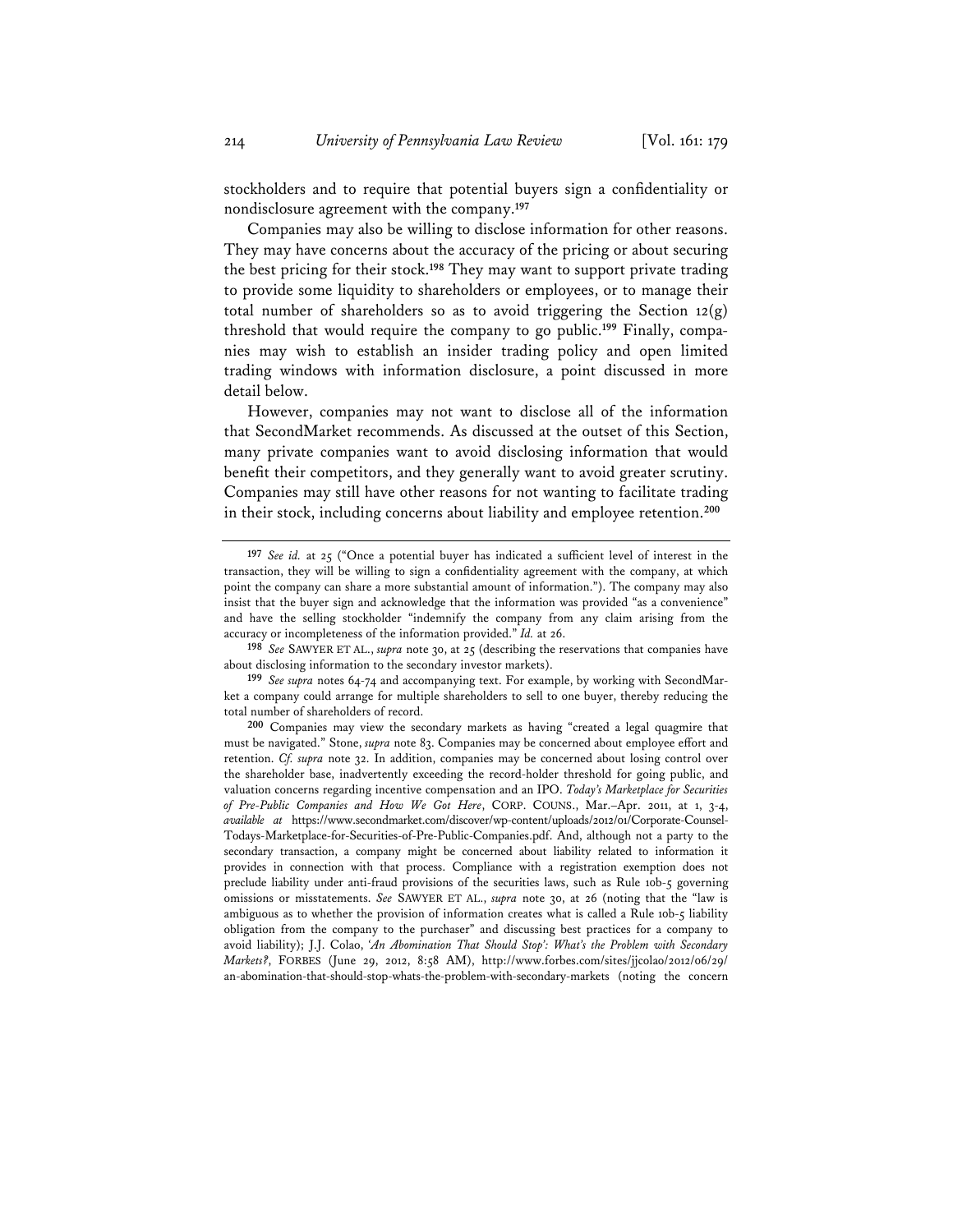Given that SecondMarket makes money by charging fees for the transactions it facilitates, one might expect that its interests would sometimes diverge from requiring what would otherwise be optimal levels of information to those contemplating a trade. Reports suggested that SecondMarket did not require information disclosures from Facebook for secondary trading of its private shares.**<sup>201</sup>** Facebook was the most actively traded stock on SecondMarket before Facebook went public, and the source of a significant portion of SecondMarket's revenue.**<sup>202</sup>** Hence, SecondMarket's move to a model of working with companies to develop liquidity programs that include some information disclosure suggests that the market is responding to the problem—but the response may be insufficient. It is unclear whether all companies "listed" on SecondMarket have disclosed information and whether disclosures are of the type and amount that suffice to address the information concerns. Furthermore, it seems the information released to potential buyers is not standardized and so the company's disclosures may be limited and selective.

As we have seen, SharesPost does not require company involvement at all, apart from clearing any contractual restrictions on the stock. Its adaptations have been to provide historical trading data and third-party research reports. Consequently, while the private secondary markets have made some effort to promote information disclosure, they still raise concerns about the adequacy of the information available.

Among participants, the markets have started to get the reputation of facilitating transactions "executed more on public perception rather than investing fundamentals."**<sup>203</sup>** Thus, despite the potential for private ordering to address the information issues in these markets, such an approach may be failing.**<sup>204</sup>**

that companies whose stock is traded in secondary markets may face lawsuits); Memorandum from Goodwin Procter LLP to Annemarie Tierney, Gen. Counsel, SecondMarket Holdings, Inc. 3 (Mar. 16, 2012) [hereinafter Goodwin Procter Memo], *available at* https://www.secondmarket. com/discover/wp-content/uploads/2012/01/Memo-on-Secondary-Sale-Disclosure-Requirements-Goodwin-Proctor.pdf (discussing Rule 10b-5 and noting there is no anti-fraud safe harbor).

**<sup>201</sup>** *See* Davidoff, *supra* note 93; *supra* text accompanying note 103.

**<sup>202</sup>** *See* Spears, *supra* note 89 (reporting on the fees that Facebook trading brought to Second-Market before going public).

**<sup>203</sup>** SAWYER ET AL., *supra* note 30, at 10-11.

**<sup>204</sup>** While it is difficult, if not dangerous, to draw conclusions from a single case, the Facebook IPO may suggest flawed price discovery in the secondary markets. In the weeks after its May 2012 IPO, Facebook stock fell to a price which had not been seen on private secondary markets since 2010. *Compare Facebook on SecondMarket*, SECONDMARKET, https://www.secondmarket. com/facebook-on-secondmarket (last visited Oct. 11, 2012) (providing a history of Facebook share prices on SecondMarket), *with* Alexei Oreskovic, *Facebook Shares Dive as Deadline for Insider Sales Nears*, REUTERS (Aug. 2, 2012, 6:08 PM), http://www.reuters.com/article/2012/08/02/us-facebook-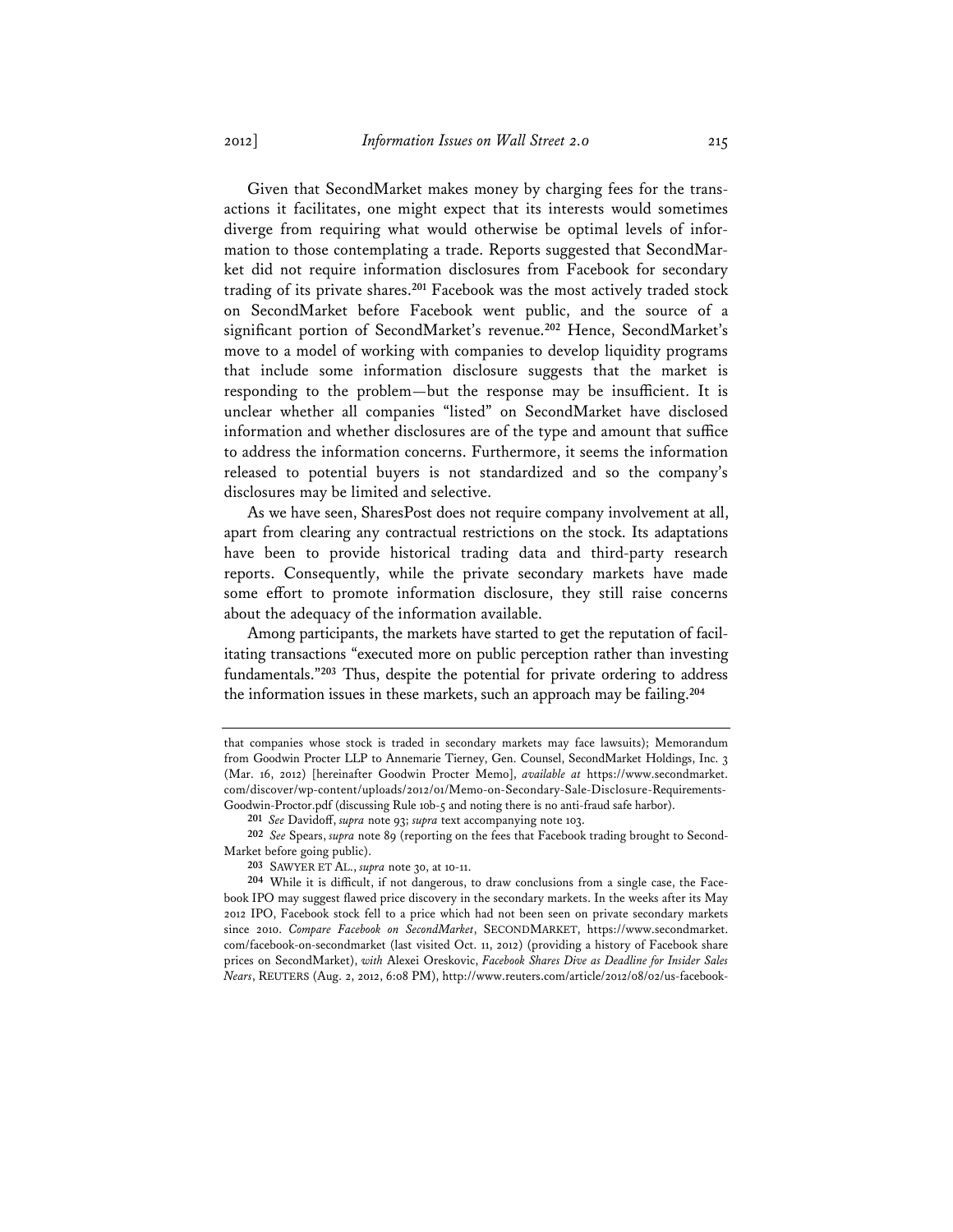### B. *Insider Trading*

In addition to the broader issue of information asymmetry between buyers and sellers, a more specific concern exists about insider trading in these new markets.**<sup>205</sup>** Before the rise of these marketplaces, privately negotiated secondary transactions were possible but more difficult and costly to arrange.**<sup>206</sup>** Buyers and sellers had to find each other without a central marketplace. Parties shared their identities, and the transactions were often heavily negotiated after extensive due diligence by the buyer for the purposes of valuing the stock and reducing information asymmetry and the opportunity for insider trading. Now, the online marketplaces provide the possibility of anonymity between the buyer and seller before the agreement is signed and a process which does less to reduce information asymmetry. This Section explores the concerns about insider trading in the private secondary markets.

As a starting point, insider trading prohibitions are phrased broadly, applying to both public and private securities. Specifically, Rule 10b-5, promulgated under section 10(b) of the Exchange Act, provides that its fraud prohibitions apply "in connection with the purchase or sale of *any* security."**<sup>207</sup>**

Rule 10b-5 has developed into the SEC's principal legal source for insider trading liability.**<sup>208</sup>** Congress has not clearly defined insider trading, but the core notion developed through case law is that insider trading occurs when someone buys or sells securities on the basis of material nonpublic information in breach of a fiduciary duty or a relationship of trust or confidence.**<sup>209</sup>** Such trading constitutes a "deceptive device" under section 10(b)

shares-idUSBRE8711AS20120802 (reporting that the Facebook public share price dropped below \$20).

It would be imprudent to draw conclusions from this one example, however, because many factors contributed to the Facebook IPO and its subsequent pricing. With time, there will be more data to study the relationship between trading on private secondary markets and IPO pricing or pricing on a public market.

**<sup>205</sup>** For a discussion of the rationale for distinguishing insider trading from unobjectionable trading on informational advantages, see generally Victor Brudney, *Insiders, Outsiders, and Informational Advantages Under the Federal Securities Laws*, 93 HARV. L. REV. 322, 329-33 (1979).

**<sup>206</sup>** *See* Stone, *supra* note 83, and accompanying text.

**<sup>207</sup>** 17 C.F.R. § 240.10b-5 (2012) (emphasis added).

**<sup>208</sup>** *See* RALPH C. FERRARA ET AL., FERRARA ON INSIDER TRADING AND THE WALL § 3.01 (2011).

**<sup>209</sup>** *See generally* Robert A. Prentice, *Permanently Reviving the Temporary Insider*, 36 J. CORP. L. 343, 345-53 (2011) (noting that Congress and the SEC have not promulgated a definition of insider trading and discussing the history of insider trading law). Materiality is a fact-specific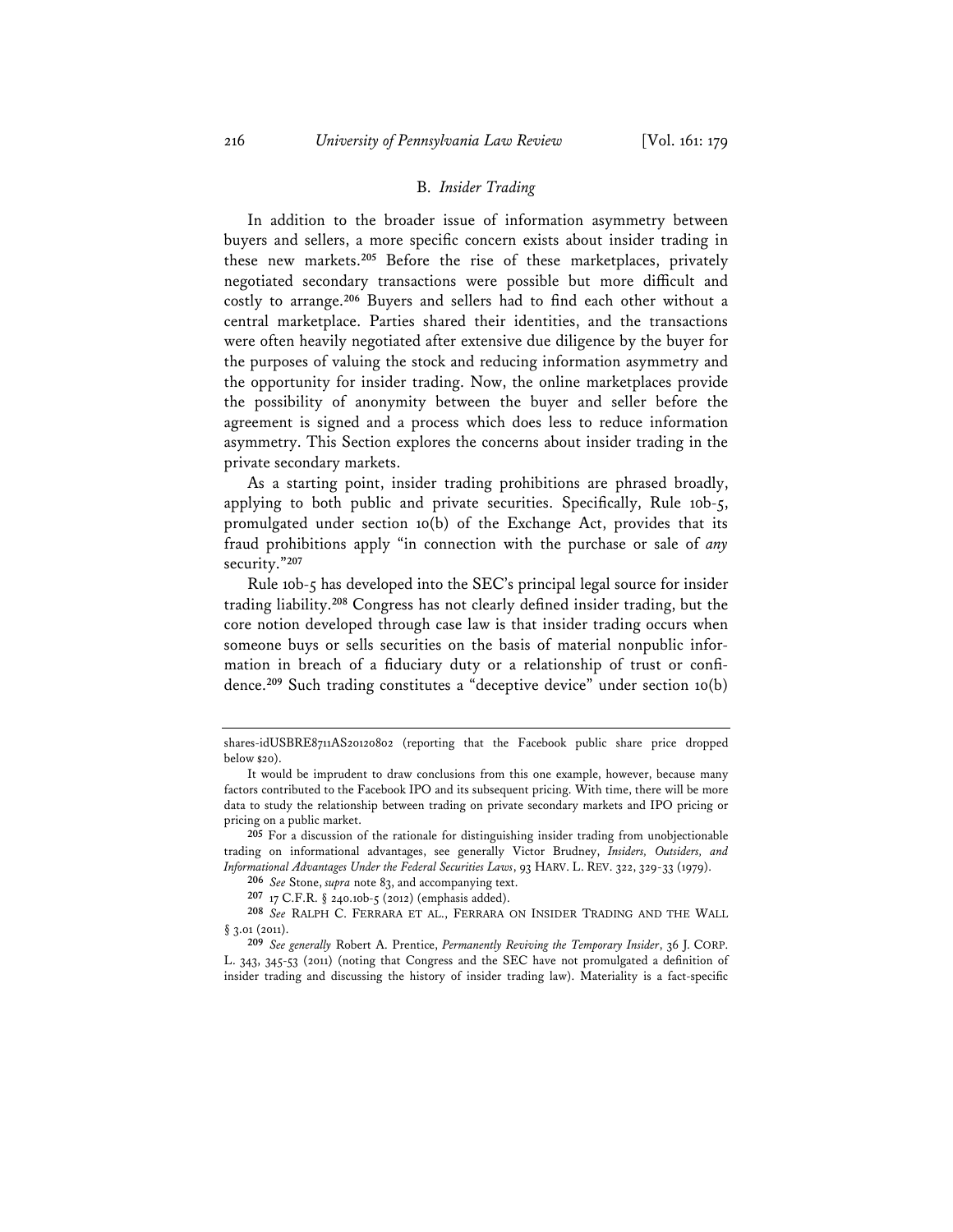and Rule 10b-5. Under current insider trading law, liability can arise in a few distinct ways.**<sup>210</sup>** Under the "classical theory," an insider is required to disclose her material nonpublic information before trading, or abstain from trading, if she owes a fiduciary duty to her trading partner.**<sup>211</sup>** A "tippee" can be held liable in the same way if her "tipper" has such a duty.**<sup>212</sup>** Under the "misappropriation theory," a trader is subject to Rule 10b-5 liability when she misappropriates material nonpublic information in breach of a fiduciary duty to the source of the information.**<sup>213</sup>**

Notably, the key insider trading cases have developed in the context of trading public company stock.**<sup>214</sup>** Although the language of Rule 10b-5 includes private company stock, insider trading actions against private securities traders have been nearly nonexistent to date.**<sup>215</sup>** That may be because historically there has not been an active market for trading private company securities. And while liability is theoretically possible, given the broad phrasing of Rule 10b-5, the concept of insider trading is a somewhat problematic fit in the context of secondary transactions in private company shares.

**210** In addition to the bases for liability discussed here, Rule 14e-3 prohibits traders from buying or selling securities using inside information related to a tender offer. 17 C.F.R. § 240.14e-3 (2012).

**211** Chiarella v. United States, 445 U.S. 222, 228 (1980).

**212** *See* Dirks v. SEC, 463 U.S. 646, 660 (1983) ("[A] tippee assumes a fiduciary duty . . . not to trade on material nonpublic information only when the insider has breached his fiduciary duty to the shareholders by disclosing the information to the tippee and the tippee knows or should know that there has been a breach.").

**213** *See* United States v. O'Hagan, 521 U.S. 642, 647 (1997); *see also id.* at 658 ("The misappropriation theory comports with  $\S$  10(b)'s language, which requires deception 'in connection with the purchase or sale of any security,' not deception of an identifiable purchaser or seller.").

**214** *See supra* notes 211-13.

**215** One rare example includes a recent SEC enforcement proceeding involving a private company's repurchasing of shares from employees at prices that did not reflect undisclosed higher third-party valuations and acquisition offers. *See* WINSTON & STRAWN, SEC RENEWS FOCUS ON INSIDER TRADING IN PRIVATE COMPANY STOCK (2011), *available at* http://www.winston. com/sitefiles/publications/SEC\_Briefing\_12\_20\_11%20(2).pdf (discussing SEC v. Stiefel Labs. Inc., No. 11-24438 (S.D. Fla. filed Dec. 12, 2011)).

inquiry which looks at whether there is "a substantial likelihood that the disclosure of the omitted fact would have been viewed by the reasonable investor as having significantly altered the 'total mix' of information made available." Matrixx Initiatives, Inc. v. Siracusano, 131 S. Ct. 1309, 1318 (2011) (citing Basic, Inc. v. Levinson, 485 U.S. 224, 231-32 (1988)). For a discussion of how courts and the SEC have often ignored or disregarded fiduciary principles in insider trading cases despite the Supreme Court's dictates, see generally Donna M. Nagy, *Insider Trading and the Gradual Demise of Fiduciary Principles*, 94 IOWA L. REV. 1315, 1336-64 (2009).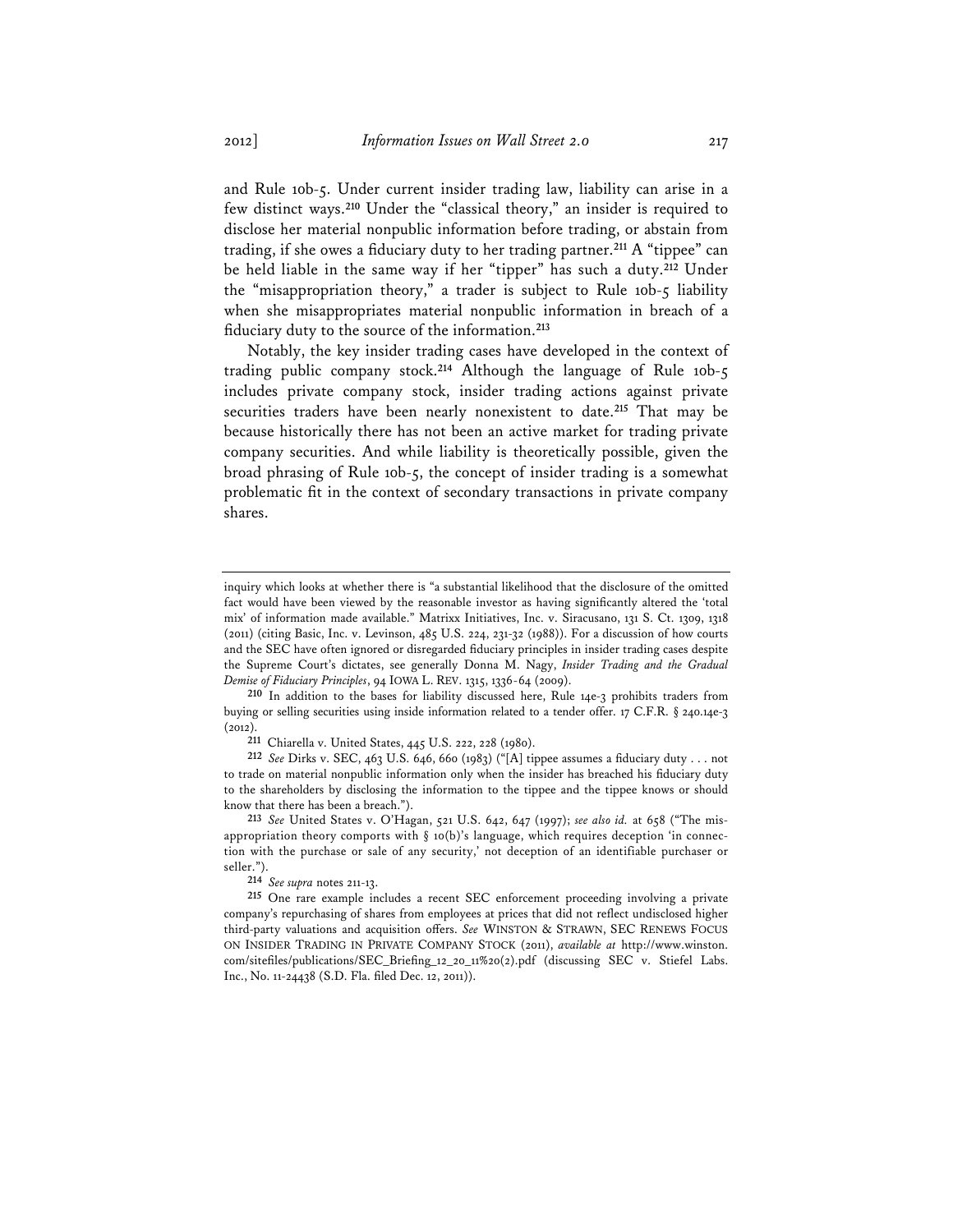For example, at the first level, there is a question of what information is actually public about a private company. As noted in Section III.A, private companies are not subject to mandatory disclosure rules like public companies. There is therefore not a base level of publicly available information about private companies, and they do not file periodic reports to update information. Indeed, there may be very little publicly available information about a private company, and much of the company's finances and other material information may be nonpublic.

Another challenge is that the proportion of shareholders with access to material nonpublic information is likely significantly greater in the private company context than the public one. Existing shareholders in venturebacked private companies have typically become shareholders by being founders who helped establish the business, investors who acquired shares in a round of venture financing involving due diligence, or employees, former employees, or consultants awarded stock options as incentive compensation for their work for the company.**<sup>216</sup>** All of these categories of shareholders might have inside knowledge about the company that may be material with regard to stock valuation. Furthermore, existing shareholders may be subject to company confidentiality agreements that reflect the private company's desire to keep information private.

Together, these differences suggest that a significant number of participants in the secondary markets may have material nonpublic information along with a corresponding duty to the company not to disclose that information. As a result, insider trading may be prevalent or difficult to avoid in secondary markets. The lack of public information about these companies and the proportion of people with access to material nonpublic information also raise the question of whether such holders can still buy or sell in a secondary transaction without violating insider trading laws. And without the participation of these shareholders, the secondary markets may be significantly constrained and fail to fully realize the benefits discussed in Part II.

There are limited ways that insider participants might avoid or minimize insider trading, apart from simply abstaining from trading. One possibility would be for a company to agree to disclose all material information to the potential buyer—or at least all the material information that the existing shareholder has, on an ad hoc basis. For instance, SecondMarket itself has recently arranged a share tender for its own stock, which it

**<sup>216</sup>** *See* Russolillo, *supra* note 91 (noting that, on SecondMarket, nearly eighty percent of sellers in the past year were ex-employees and eleven percent of sellers were current employees).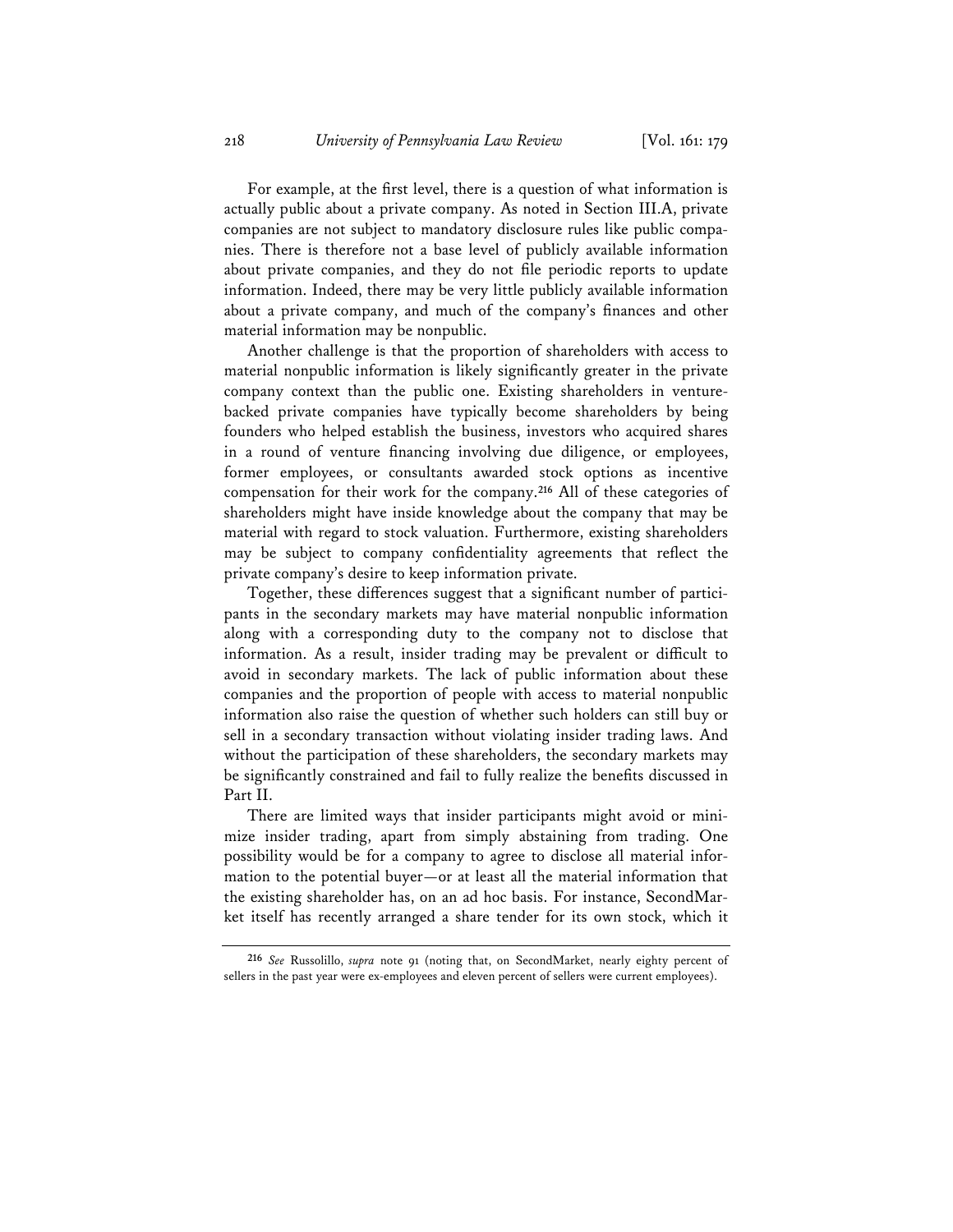stated is the first of many liquidity events the company plans to arrange for its shareholders.**<sup>217</sup>** In arranging such a liquidity event, the company can eliminate information disparities between buyers and sellers by allowing the sellers to share any material nonpublic information in their possession, and the company can require buyers to sign confidentiality agreements.

Another possibility would be for a company to move to a more formal public company–style compliance program. While for many years a myth existed in Silicon Valley that insider trading rules did not apply to private company stocks,**<sup>218</sup>** that understanding has been changing with the rise of secondary marketplaces and some private companies have started adopting insider trading policies.**<sup>219</sup>** An insider trading policy could provide for trading windows with disclosures, as well as black-out periods, such as when the company is fundraising, executing or discussing material transactions, or around the end of the fiscal quarter or year.**<sup>220</sup>** The company might also refrain from granting "observation rights," which give an investor the ability to sit in on board meetings.**<sup>221</sup>**

**<sup>217</sup>** *See* Lizette Chapman, *SecondMarket Shareholders Cash Out at \$160M Valuation in Secondary Deal*, DOW JONES PRIVATE EQUITY & VENTURE CAPITAL (Sept. 28, 2011), http://pevc.dowjones. com/Article?an=DJFPEA0020110928e79s0002t (reporting that SecondMarket allowed its shareholders to sell \$13 million worth of shares based on a company valuation of \$160 million).

**<sup>218</sup>** *See, e.g.,* John Carney, *Does Silicon Valley Have an Insider Trading Problem?*, CNBC (Apr. 1, 2011, 1:10 PM ET), http://www.cnbc.com/id/42377452/Does\_Silicon\_Valley\_Have\_an\_Insider\_ Trading\_Problem ("Many in Silicon Valley apparently believe that insider trading rules don't apply to buying or selling stakes in non-public companies like Twitter and Facebook."); John Carney, *Insider Trading in Silicon Valley*, CNBC (Apr. 4, 2011, 10:39 AM ET), http://www.cnbc. com/id/42413987/Insider\_Trading\_in\_Silicon\_Valley (quoting a venture capitalist as asking the author, "How can there be an insider trading issue in the Valley if everyone buying is basically an insider?").

**<sup>219</sup>** *See, e.g.*, Jessica E. Vascellaro, *Facebook Implements Insider-Trading Policy*, WALL ST. J. DIGITS BLOG (Apr. 5, 2010, 7:15 PM), http://blogs.wsj.com/digits/2010/04/05/facebookimplements-insider-trading-policy (discussing how Facebook instituted an insider trading policy in 2010, while still a private company, "to better comply with insider trading laws and to protect the interests of the company and its employees and shareholders" (internal quotation marks omitted)); *see also* Stone, *supra* note 83 (discussing how Facebook, while still a private company, fired an employee for violating the company's policy against trading in company stock). Legal implications aside, a company might seek to reduce the likelihood of insider trading in order to protect against the reputational injury that might result if insider trading by corporate managers or employees were to come to light. *See* Stephen M. Bainbridge, The Law and Economics of Insider Trading: A Comprehensive Primer 78 (2001) (unnumbered working paper), *available at* http://ssrn.com/ abstract\_id=261277 (discussing possible reputational injury to corporations from insider trading by corporate managers).

**<sup>220</sup>** *See* SAWYER ET AL., *supra* note 30, at 28-29.

**<sup>221</sup>** *See supra* note 191.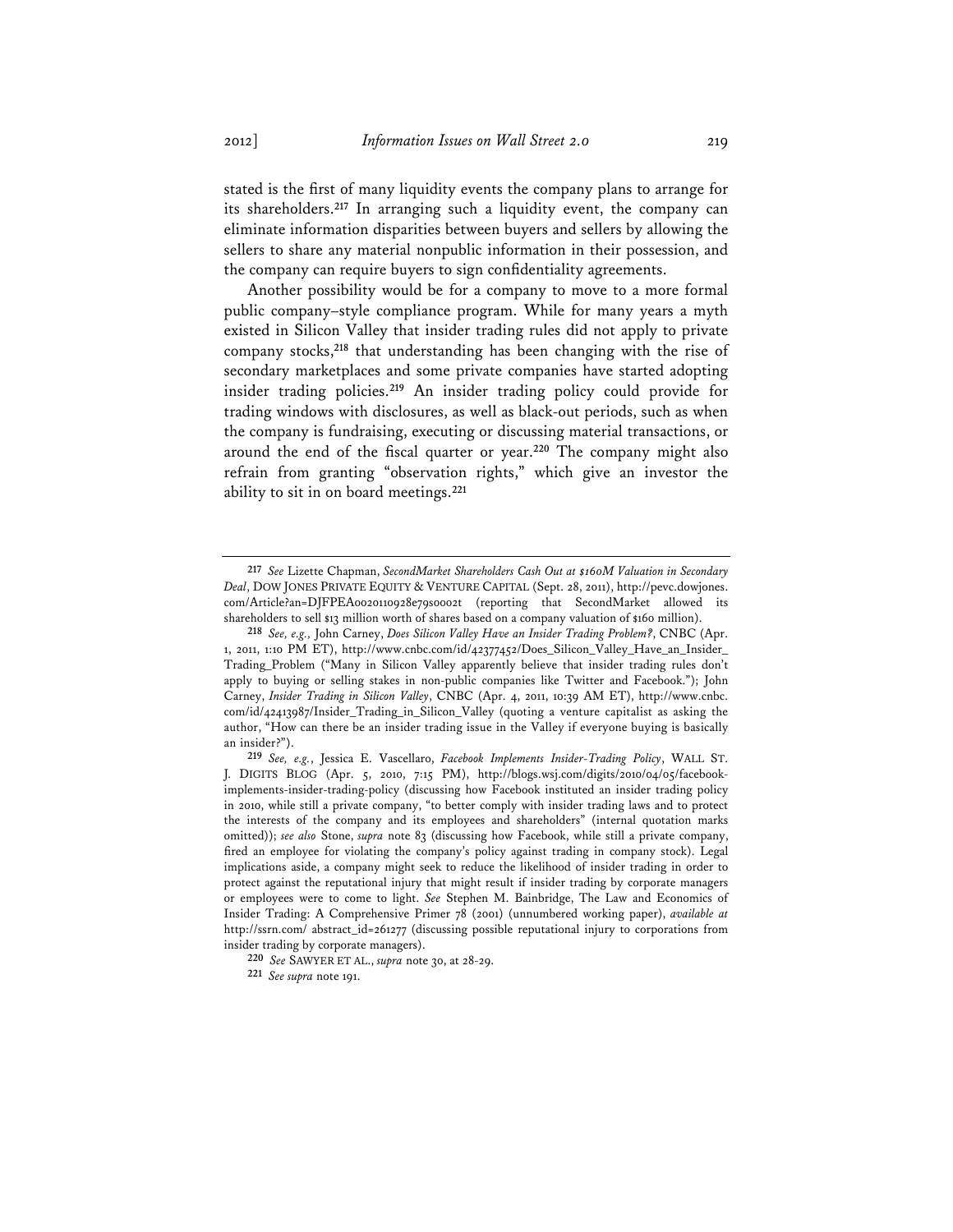Alternatively, if the company is not willing to make disclosures and the shareholder is not selling pursuant to an established trading window, the party possessing the material nonpublic information might try to obtain a "big boy letter" in connection with the sale.**<sup>222</sup>** A big boy letter is an "agreement . . . between parties to a securities transaction where one party, typically the seller, has material nonpublic information that it does not want to disclose, but both parties want to complete the transaction and preclude any claims based on the nondisclosure."**<sup>223</sup>** The letter typically includes a list of representations and a waiver of claims, essentially stating that the party is a "big boy" who elects to proceed with a transaction, even knowing the risks of doing so.

But while a big boy letter might discourage or provide defenses in private actions, it is not clear that such a letter would protect against government enforcement of insider trading laws. After all, the SEC is not a party to big boy letters. Moreover, the government could potentially show that a defendant deceived the source of the material nonpublic information by not disclosing his trading activities to the source, or that he deceived the counterparty by not disclosing the specific nature and scope of the information.**<sup>224</sup>** Indeed, SEC officials have suggested unofficially that big boy letters would not provide a defense to insider trading charges.**<sup>225</sup>** In addition, the SEC has recently shown particular concern about insider trading by hedge funds, firms that frequently transact using big boy letters.**<sup>226</sup>**

**<sup>222</sup>** *See* SAWYER ET AL., *supra* note 30, at 31 (recommending, with reservations, the use of big boy letters to "provide disclosure to the [outside party] and [acknowledge] the dynamics that exist between the sophisticated buyer and seller transacting on an arm's length basis").

**<sup>223</sup>** Edwin D. Eshmoili, Note, *Big Boy Letters: Trading on Inside Information*, 94 CORNELL L. REV. 133, 135 (2008) (footnote omitted); *see also* DONALD C. LANGEVOORT, 18 INSIDER TRADING: REGULATION, ENFORCEMENT & PREVENTION § 3:19 (2012) (explaining that big boy letters "state that the buyer of securities is not relying on any information provided or not provided by the seller").

**<sup>224</sup>** *See* Goodwin Procter Memo, *supra* note 200, at 6-7 (discussing how big boy letters "do not eliminate the risk of insider trading liability" and noting that "SEC officials have said that big boy letters will not affect SEC enforcement proceedings").

**<sup>225</sup>** Eshmoili, *supra* note 223, at 156; *see also, e.g.*, Complaint at 4-5, SEC v. Barclays Bank PLC, No. 07-04427 (S.D.N.Y. May 30, 2007) (describing insider trading charges against the bank and a proprietary trader despite the use of big boy letters to advise counterparties about possession of material nonpublic information); Rachel McTague, *'Big Boy' Letter Not a Defense to SEC Insider Trading Charge, Official Says*, 39 Sec. Reg. & L. Rep. (BNA) 1832 (Dec. 3, 2007).

**<sup>226</sup>** *See* Jenny Anderson, *Side Deals in a Gray Area*, N.Y. TIMES, May 22, 2007, at C1 (discussing an SEC case involving big boy letters and a hedge fund); SEC Staff Considers Use of 'Big Boy' Letters, Bingham McCutchen (Jan. 15, 2008) (on file with author) (discussing the SEC's "renewed interest" in insider trading cases involving big boy letters).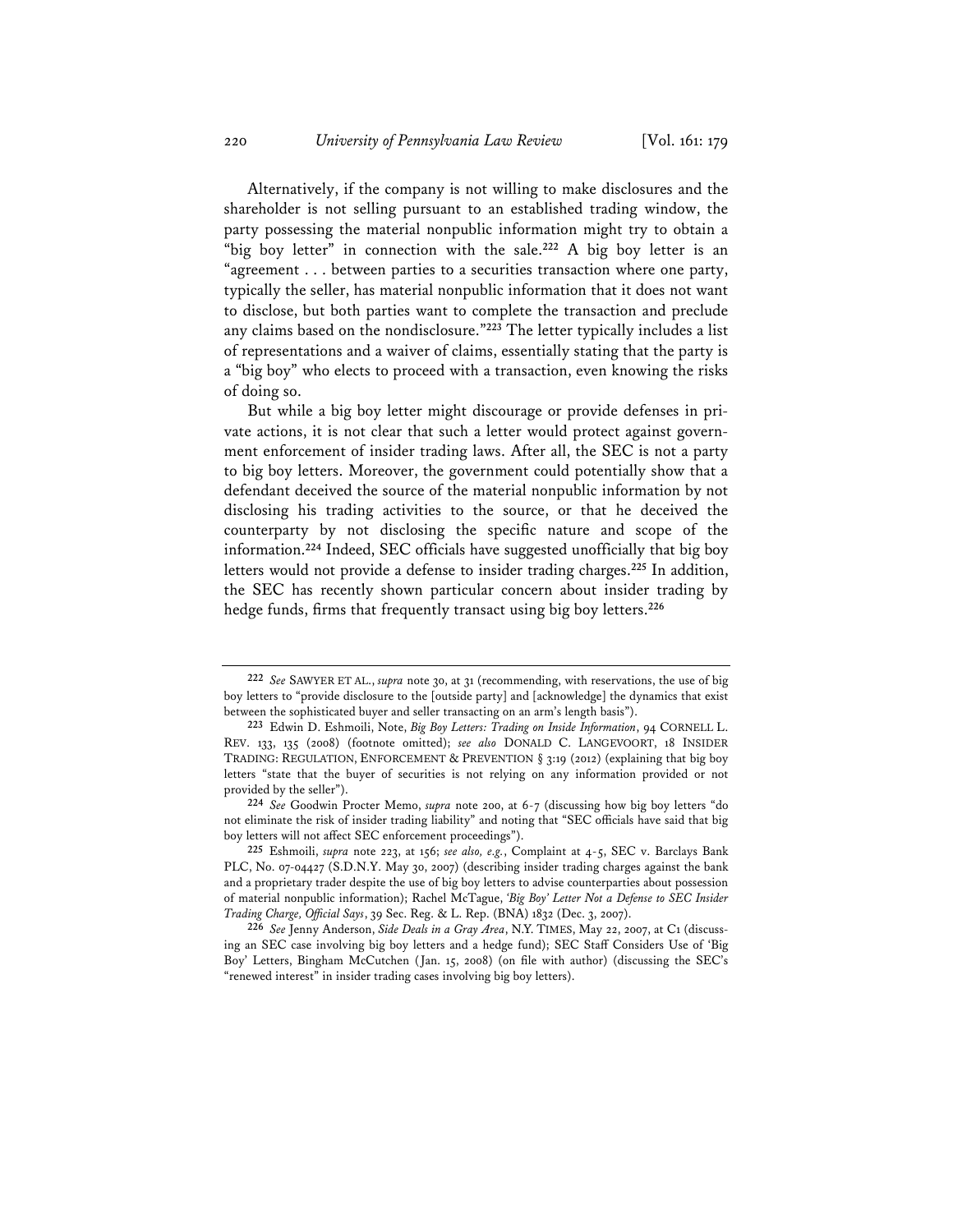In sum, Rule 10b-5 is phrased broadly; its language covers private company stock and there are limited ways for participants in secondary markets to try to avoid or minimize insider trading. SecondMarket and SharesPost may require the parties to represent that they are not trading on the basis of material nonpublic information, but such representations may in actuality do little to prevent insider trading. Accordingly, the question arises as to how the government might or should respond—a question the next Part endeavors to answer.

### IV. POSSIBLE RESPONSES TO INFORMATION ISSUES IN THE SECONDARY MARKETS FOR PRIVATE COMPANY STOCK

The previous Parts have built on existing literature recognizing the potentially beneficial role of the secondary markets for private stock, while drawing new attention to significant information issues in these markets. The secondary markets are still relatively new, and their future is unclear. Thus, the practical challenge going forward is determining whether these markets should be embraced, whether adequate responses to the information issues can be devised, and, more broadly, whether the markets can be regulated in a way consistent with the SEC's mandate to promote investor protection, capital formation, and market integrity. This Part explores potential responses to the information issues.

### A. *Lack of Information, Asymmetric Information, and Conflicts of Interest*

Virtually no legal scholarship has offered a response to the information issues that threaten the legitimacy and efficiency of these markets. Popular media commentary addressing the issue has varied primarily between two polar viewpoints. Some observers have argued that the markets should be allowed to flourish unfettered since accredited investors are either sophisticated or wealthy enough to withstand a loss.**<sup>227</sup>** Conversely, others have expressed strong reservations about the surging, perhaps bubble-like, and potentially inaccurate valuations of some companies on these markets, suggesting that these markets should be subject to more regulatory oversight.**<sup>228</sup>**

**<sup>227</sup>** *See, e.g.*, Sarah Lacy, *Back Off SEC: Let's Put the "Risk" of Secondary Markets in Perspective*, TECHCRUNCH (Dec. 29, 2010), http://techcrunch.com/2010/12/29/back-off-sec-lets-put-the-riskof-secondary-markets-in-perspective (arguing that, since trading is restricted to accredited investors, the SEC should "stay out of the system until companies start crossing clear lines").

**<sup>228</sup>** *See, e.g.*, Liz Gannes, *Does the LinkedIn IPO Validate Secondary Market Trading?*, ALL-THINGSD (May 19, 2011, 1:00 AM PST), http://allthingsd.com/20110519/does-the-linkedin-ipovalidate-secondary-market-trading (lamenting that secondary market investors "must make stock buys based on hype and expectations"); Jeff Macke, *Avoid Social Media Frenzy on Secondary*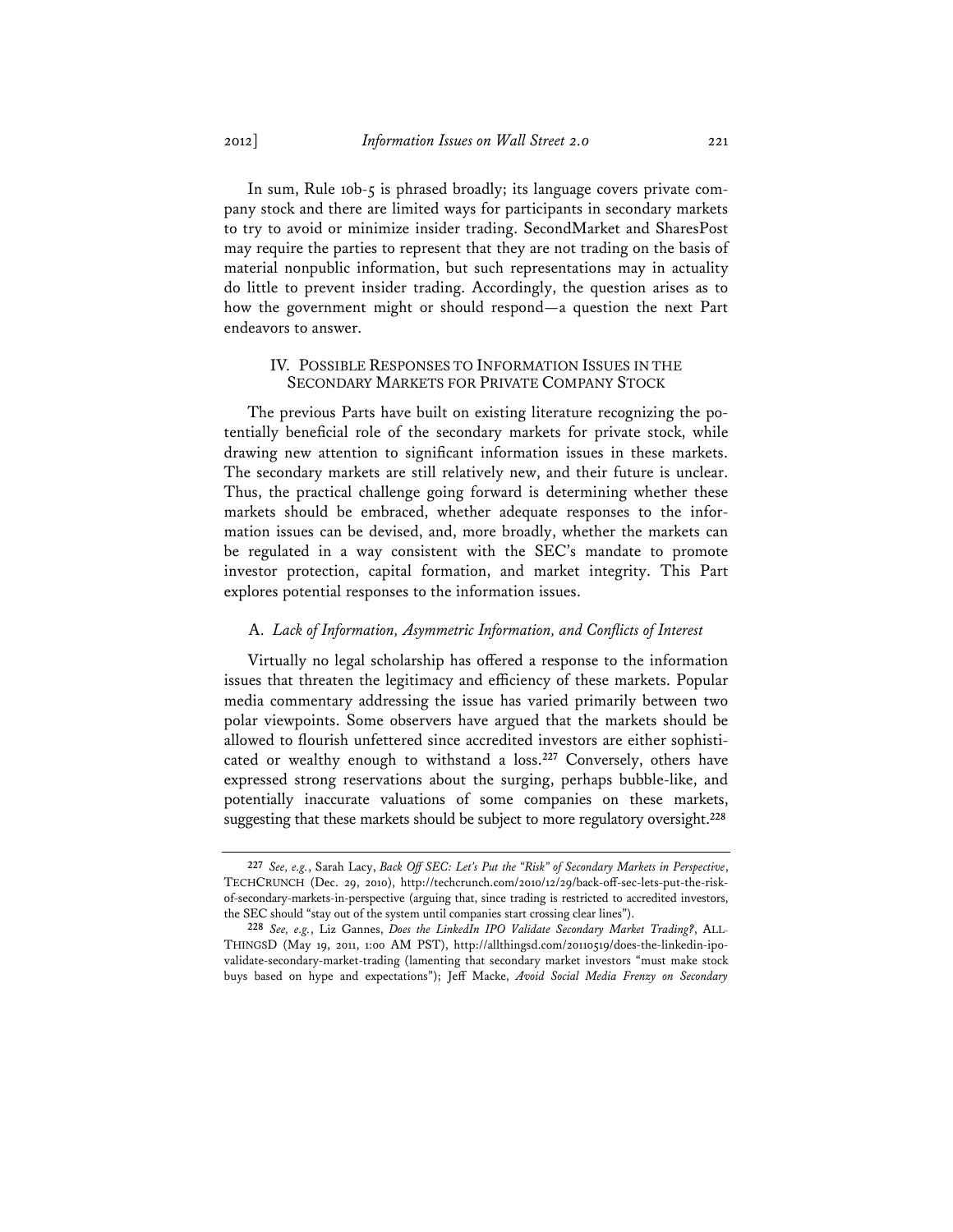This Article argues for a middle path. The Supreme Court established more than a half-century ago that sophisticated investors do not need the same protections as the unsophisticated.**<sup>229</sup>** With access to information, sophisticated investors are presumably able to "fend for themselves."**<sup>230</sup>** That is, they are assumed to be in a position to get the information they need before investing or, alternatively, to take any lack of information into consideration in pricing stock.**<sup>231</sup>** As only accredited investors and QIBs can buy private company stock on the secondary markets, there is arguably no need to expand regulation of secondary trading of private company stock. Yet, as Section III.A explained, investors on these private secondary markets may not have the appropriate type and amount of information, and access to this information may be difficult to obtain, particularly as investors are not in privity with the company in a secondary transaction. Given that the relevant regulatory structure was devised years before the rise of these new private secondary markets, some regulatory tweaking may be necessary to strengthen the markets and promote investor protection.

This Article proposes two reforms to this end: a specified minimum level of disclosure for private secondary trading to fit within a registration exemption and a reevaluation of the accredited investor standard.

One way to address the lack of information and the asymmetric information in the secondary markets would be for the SEC to require a certain minimum level of disclosure in order for private company stock to be traded in secondary transactions. The SEC could issue new rules or interpretive guidance that specified certain disclosures required for secondary transactions to fit within the established securities exemptions. For instance, the SEC could amend Rule 144 such that both affiliates and nonaffiliates would be subject to information requirements.

The information required could include basic information critical to evaluating a company's financial fundamentals and stock value. The disclosure required under Rule 701 of the Securities Act could serve as a

**230** *Id.*

**231** *See* ROBERT CHARLES CLARK, CORPORATE LAW § 17.3 (1986) ("Institutional investors are usually sophisticated and powerful enough to demand and get the information they need . . . .").

*Markets*, YAHOO FIN. (June 7, 2011, 11:58 AM EDT), http://finance.yahoo.com/blogs/breakout/ avoid-social-media-frenzy-secondary-markets-macke-155809254.html (arguing that the SEC should regulate secondary markets because outsiders will "lose big" due to the limited information about private companies and the likelihood of insider trading in these markets).

**<sup>229</sup>** *See* SEC v. Ralston Purina Co., 346 U.S. 119, 125 (1953) (declaring that transactions should be exempt from the Securities Act if "there is no practical need for [the Act's] application" (internal quotation marks omitted)).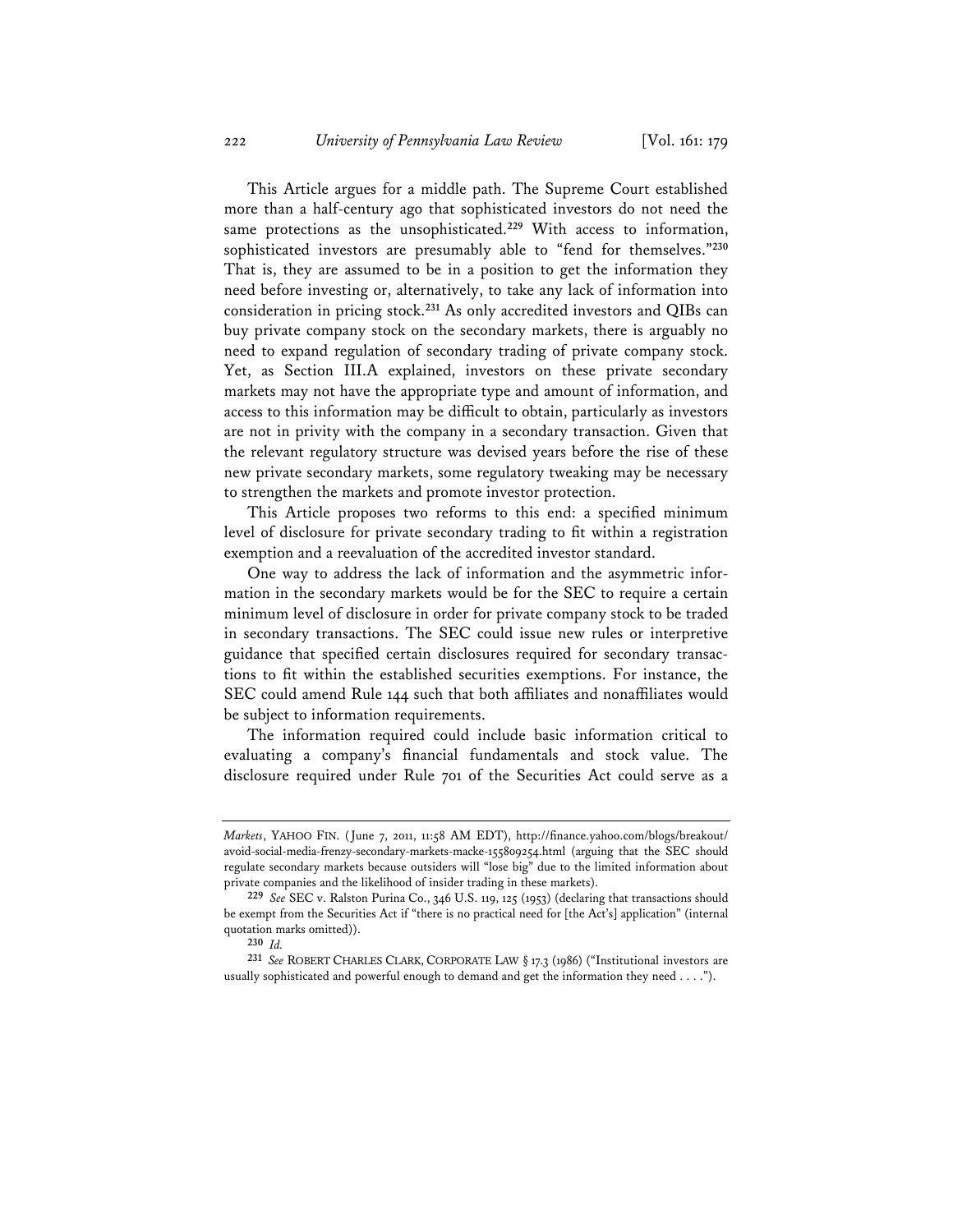useful reference point.**<sup>232</sup>** Rule 701 provides a registration exemption for compensatory stock options, and requires private companies issuing over \$5 million in stock options within a twelve-month period to provide optionholders with risk information and financial statements no more than 180 days old.**<sup>233</sup>** The SEC could also consider, by contrast, less and more stringent reference points—such as the Rule 144 exemption for affiliates selling restricted stock, and the full registration requirements or the JOBS Act on-ramp for newly public companies.**<sup>234</sup>** In addition to considering these reference points, the SEC should seek public comment and engage in cost-benefit analysis to require disclosures properly tailored to the private secondary market context.**<sup>235</sup>**

The goal would not be to replicate the extensive governance and reporting requirements of public companies, but rather to standardize a modest level of required information that would not overly burden the private companies and that sophisticated investors would find critical for basic valuation.**<sup>236</sup>** In other words, the disclosure requirement is meant to address the concern that there is not enough information available to make prudent

**234** *See supra* note 5 and accompanying text; *supra* note 41; *supra* note 57 and accompanying text. Rule 144 requires disclosure of current information about the issuer, principally the company's most recent balance sheet, profit and loss statement, and retained earnings statement for the last and preceding fiscal years. 17 C.F.R.  $\S$  230.144(c)(2) & 240.15c2-11(a)(5). There is no requirement that the information be audited, and the standard for "reasonably current" information under Rule 144(c)(2) is relatively lax. *See* Michael K. Molitor, *Will More Sunlight Fade the Pink Sheets? Increasing Public Information About Non-Reporting Issuers with Quoted Securities*, 39 IND. L. REV. 309, 335-38 (2006) (discussing the low information and timeliness standards under Rule 15c2-11, incorporated by Rule  $144(c)$ ).

**235** For a discussion of the difficulties of doing cost-benefit analysis, and its role in SEC policymaking, see Donald C. Langevoort & Robert B. Thompson, *"Publicness" in Contemporary Securities Regulation After the JOBS Act*, 101 GEO. L.J. (forthcoming 2012), *available at* http:// ssrn.com/ abstract\_id=1984686.

**236** *See id.* (manuscript at 31) ("[A] disclosure regime makes sense, though we have to balance this benefit against the risk that government-mandated disclosure will turn out not to be costefficient.").

**<sup>232</sup>** *See* 17 C.F.R. § 230.701(e) (2012) (listing required disclosures). Exchange Act Rule 12h-1 provided a similar registration exemption under the Exchange Act; the JOBS Act extended this relief by excluding from the Section 12(g) definition of record holders any persons who received securities pursuant to an employee compensation plan exempt from the Securities Act registration requirements. *See supra* note 73.

**<sup>233</sup>** 17 C.F.R. § 230.701(e); *see also* HAROLD S. BLOOMENTHAL & SAMUEL WOLFF, 3 SECURITIES & FEDERAL CORPORATE LAW § 3:38 n.19 (2005) (further specifying the financial statements required to be disclosed). Companies may make the disclosures on a passwordprotected Internet site and are permitted to condition disclosure on the optionholder's agreement to maintain the confidentiality of the agreement. 17 C.F.R. § 240.12h-1 (f)(1)(vi) & (note); Exemption of Compensatory Employee Stock Options from Registration Under Section 12(g) of the Securities Exchange Act of 1934, Exchange Act Release No. 34-56887, 72 Fed. Reg. 69,554 (Dec. 7, 2007).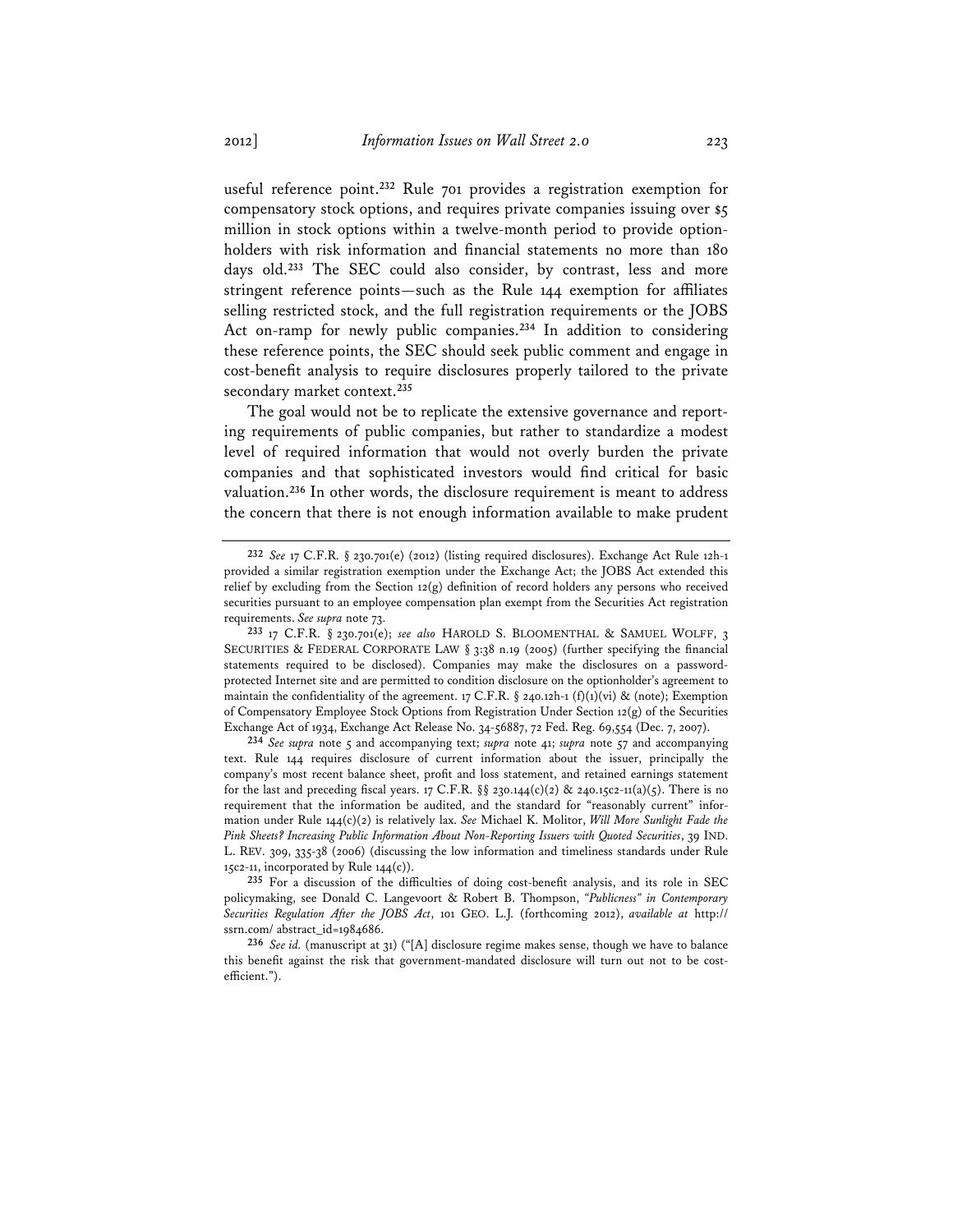decisions, regardless of an investor's accredited status.**<sup>237</sup>** As one managing director of an investment firm said, "It's hard enough to get information on Facebook. I'm an accredited [investor], I have an M.B.A. in finance, how do I know what these things should be valued at?"**<sup>238</sup>** A moderate mandatory disclosure rule could correct for a market failure in information production and thereby strengthen these markets.**<sup>239</sup>**

As this requirement could be structured as specific guidance for fitting any given transaction within an exemption, the information would not have to be disclosed to the public at large, but rather only to the secondary transaction participants. Such a requirement would allow companies to continue to use secure electronic data rooms and confidentiality agreements to maintain some level of control and confidentiality. Mature private companies whose stock is likely to be traded on secondary markets may have already prepared the same type of information for compliance with the disclosure requirements of Rule 701, and possibly for affiliate sellers who have sold stock pursuant to Rule 144.

This idea reflects changes in the venture capital cycle—that the lengthening period of time from a company's formation to a major liquidity event has created mature private companies that straddle or blur the lines between previously held notions of public and private.**<sup>240</sup>** SharesPost has said that it is "trying to create an interim market between the VC investing world and

**<sup>237</sup>** *See id.* (manuscript at 32) ("An active trading market disconnected from [private bargaining over allocation of capital to the issuer], even among the sophisticated or wealthy, will not by itself generate a socially optimal amount or type of information.").

**<sup>238</sup>** Rusli, *supra* note 95.

**<sup>239</sup>** Mandatory disclosure in the public markets is premised on the idea that the optimal amount of information will not be produced if left to normal market forces and that information is a public good. Explanations have been framed in terms of investor protection and efficiency, and grounded on benefits to investors and society more broadly. For an overview of mandatory disclosure literature, see generally FRANK H. EASTERBROOK & DANIEL R. FISCHEL, THE ECONOMIC STRUCTURE OF CORPORATE LAW 286-314 (1991); John C. Coffee, Jr., *Market Failure and the Economic Case for a Mandatory Disclosure System*, 70 VA. L. REV. 717, 734-37 (1984); Frank H. Easterbrook & Daniel R. Fischel, *Mandatory Disclosure and the Protection of Investors*, 70 VA. L. REV. 669, 680-96 (1984); Merritt B. Fox, *Retaining Mandatory Securities Disclosure: Why Issuer Choice Is Not Investor Empowerment*, 85 VA. L. REV. 1335, 1369-95 (1999); Michael D. Guttentag, *An Argument for Imposing Disclosure Requirements on Public Companies*, 32 FLA. ST. U. L. REV. 123, 186-88 (2004); Geoffrey A. Manne, *The Hydraulic Theory of Disclosure Regulation and Other Costs of Disclosure*, 58 ALA. L. REV. 473, 478-85 (2007); and Joel Seligman, *The Historical Need for a Mandatory Corporate Disclosure System*, 9 J. CORP. L. 1, 10-45 (1983). For a recent survey of literature on financial reporting, see generally Anne Beyer et al., *The Financial Reporting Environment: Review of the Recent Literature*, 50 J. ACCT. & ECON. 296 (2010).

**<sup>240</sup>** *See generally* Langevoort & Thompson, *supra* note 235 (discussing the "public-private divide" in securities regulation).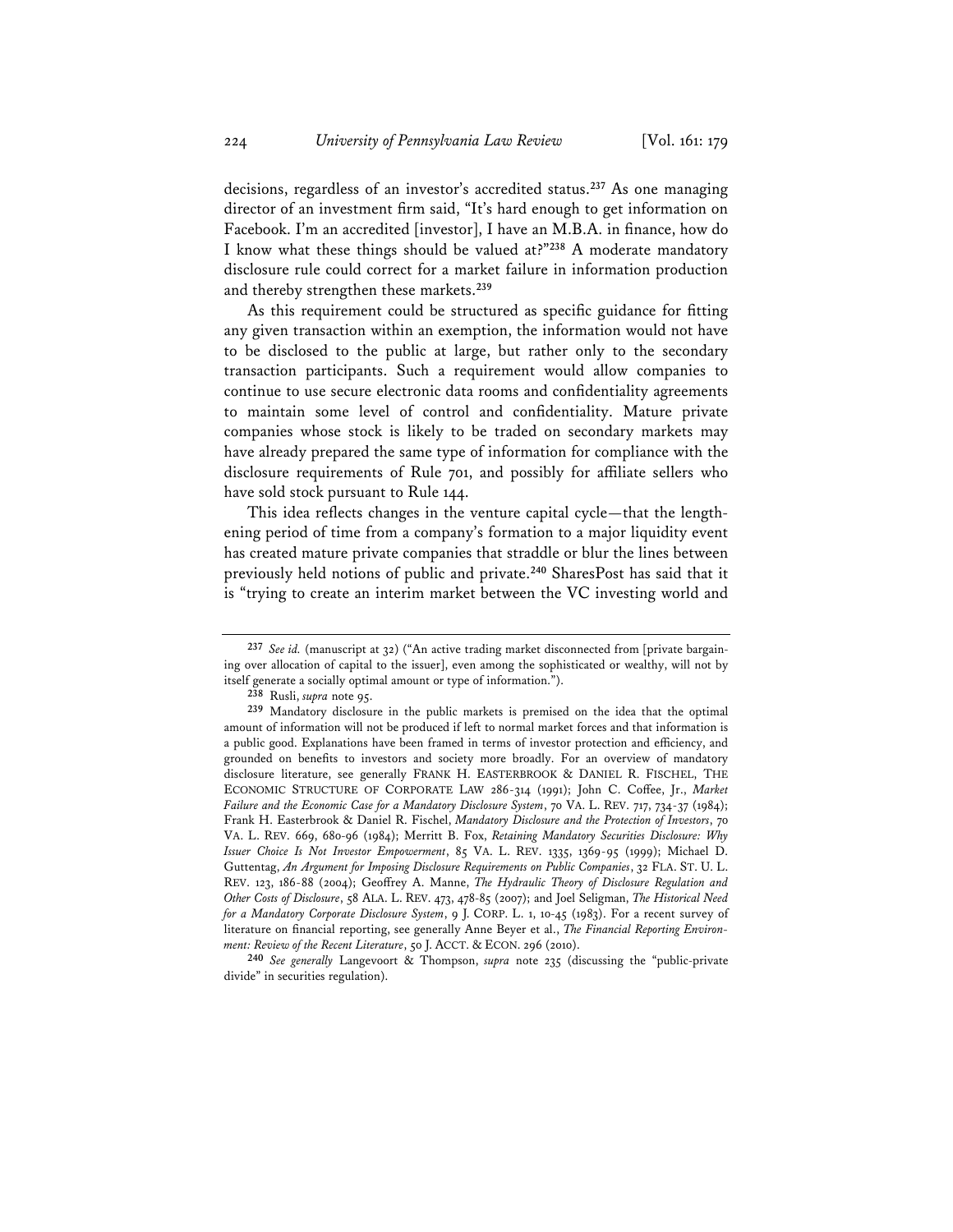the public markets;"**<sup>241</sup>** this proposal would establish a corresponding interim level of disclosure. This idea might become increasingly important as the secondary markets continue to develop and change, particularly in times of bubble-like exuberance.**<sup>242</sup>**

The idea has limitations, however, and some of the concerns about information issues in these markets would likely remain. One can imagine scenarios where, despite the availability of certain basic information, private companies would not disclose other important information for valuing their stock. Participants in these markets would still have to make their own determinations of whether they had sufficient information to make investment decisions. This proposal would only set a standard minimum level of disclosure to address a fundamental information failure.

Furthermore, while an interim level of disclosure responds to the lack of information and asymmetric information, it does not directly address conflicts of interest. While a certain base level of information might help counteract biased research reports, a separate response to the conflict of interest issue may be necessary.

In addition, there is, of course, a cost associated with requiring disclosure, however modest. Companies could be concerned that the information disclosed would not remain confidential and might refuse to make the required disclosures, effectively preventing shareholders from selling their stock on the secondary markets. Such a move could decrease the liquidity of some private company stock relative to the current situation, and constrain the growth of these markets. Furthermore, a minimum information mandate might require more company involvement than SharesPost currently includes in its model. Requiring information disclosures might necessitate moving to a model that creates controlled liquidity events rather than one that aims for an active marketplace.

The cost could, however, be kept moderate, similar to Rule 701's information requirements, which apply to companies issuing significant stock

**<sup>241</sup>** Yarow, *supra* note 10.

**<sup>242</sup>** For example, if the markets were to develop in such a way that higher value or more mature firms constrained trading in their stock, but riskier, lower value firms did not, information standards might become even more important. *See* Guttentag, *supra* note 70, (manuscript at 35) (discussing the "lemons" problem, witnessed in European markets, which predicts negative spillover effects in markets where firms provide only limited amounts of information); *see also* Gannes, *supra* note 41 (noting that one well-regarded VC firm has started instructing its portfolio companies to include a right of first refusal on all stock options so that they can buy stock back instead of allowing outside transactions).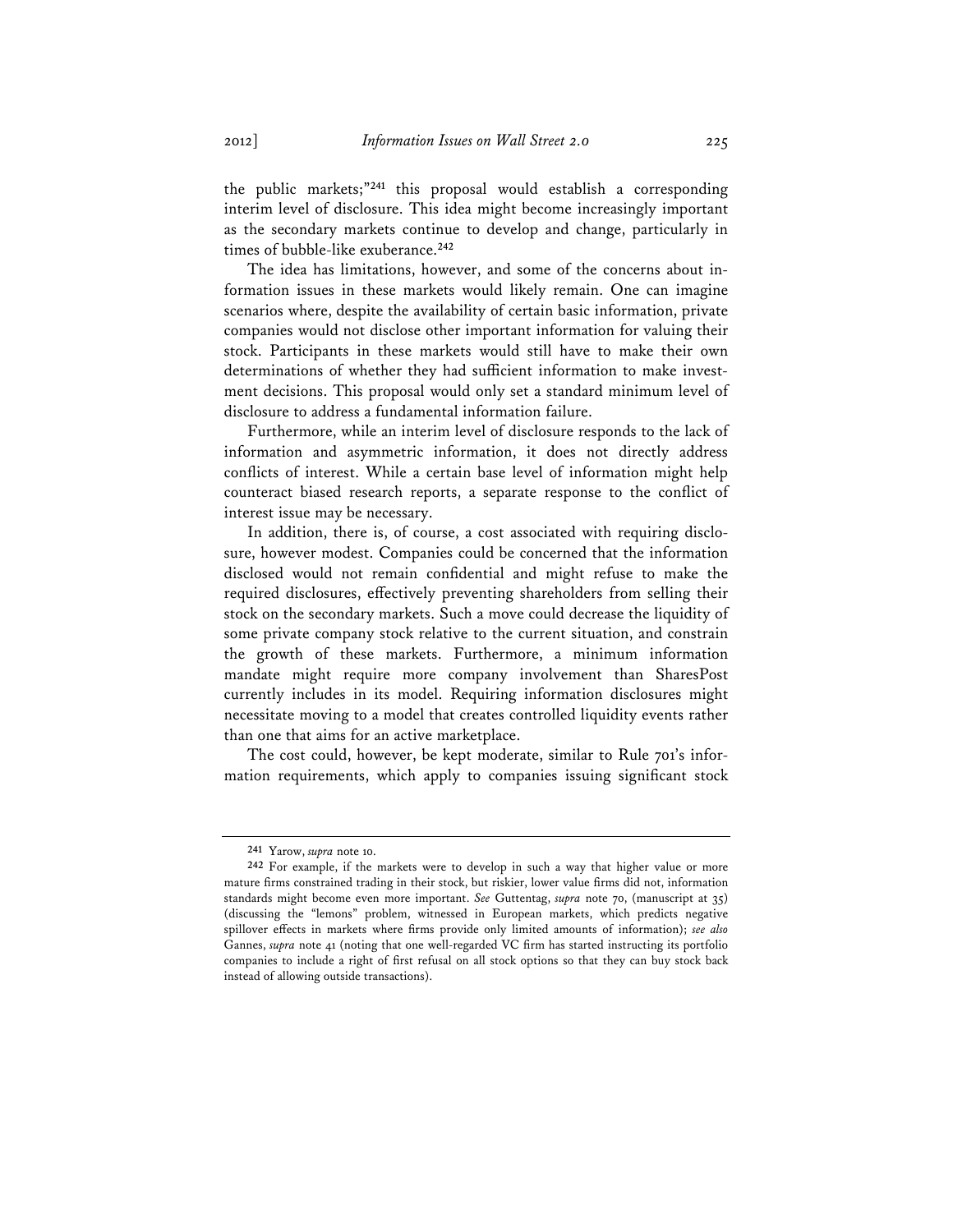options or compensatory equity awards.**<sup>243</sup>** If so, many companies might voluntarily cooperate, as evidenced by SecondMarket's newer business model, which is based on significant issuer involvement. While companies may be sensitive to the number of shareholders and other concerns related to secondary trading,**<sup>244</sup>** they may also find they benefit in the long run from the presence of vibrant secondary markets.**<sup>245</sup>** Further, over time, investors may be able to exert leverage over companies for minimal disclosures, either because of their size or number.

A second way to address concerns about information issues is to reexamine the definition of "accredited investor," established in Rule 501 of Regulation D.**<sup>246</sup>** This proposal does not directly deal with the amount or quality of information available, but rather addresses the concern that there are individuals participating in the secondary markets who cannot fend for themselves.

The definition of "accredited investor" aims to capture investors who are sophisticated enough to make their own trades, or who can afford to hire advisors, and so do not need securities law protections.**<sup>247</sup>** Net worth and income serve as objective proxies for this ability to fend for oneself.**<sup>248</sup>** As a result, the accredited investor definition is notoriously under- and over-inclusive.**<sup>249</sup>** It is underinclusive because financially knowledgeable investors may not meet the minimum wealth requirements for accredited status, and overinclusive because wealthy individuals without financial sophistication may qualify as accredited.

Moreover, despite various narrow SEC proposals and small modifications in the Dodd-Frank Act,**<sup>250</sup>** the definition has not changed substantially

**248** *See supra* note 52 and accompanying text.

**249** *See* Stephen Choi, *Regulating Investors Not Issuers: A Market-Based Proposal*, 88 CALIF. L. REV. 279, 310-11 (2000) (noting that the term "may treat otherwise financially sophisticated investors as nonaccredited, while treating financial neophytes as accredited"); Wallis K. Finger, Note, *Unsophisticated Wealth: Reconsidering the SEC's "Accredited Investor" Definition Under the 1933 Act*, 86 WASH. U. L. REV. 733, 748 (2009) (observing that "a financial novice" can be accredited "based upon the accident of being rich").

**250** *See* Dodd-Frank Wall Street Reform and Consumer Protection Act, Pub. L. No. 111-203, § 413(a), 124 Stat. 1376, 1577 (2010) (adjusting the accredited investor standard for natural persons

**<sup>243</sup>** *See supra* notes 232-33 and accompanying text.

**<sup>244</sup>** *See supra* notes 65-74, 200 and accompanying text.

**<sup>245</sup>** *See supra* Part II.

**<sup>246</sup>** *See supra* note 52 and accompanying text.

**<sup>247</sup>** *See* Roberta S. Karmel, *Regulation By Exemption: The Changing Definition of an Accredited Investor*, 39 RUTGERS L.J. 681, 683 (2008) (noting that such an investor "generally is defined in terms of wealth, on the theory that an accredited investor can hire knowledgeable and sophisticated advisors"); *supra* notes 42-52 and accompanying text.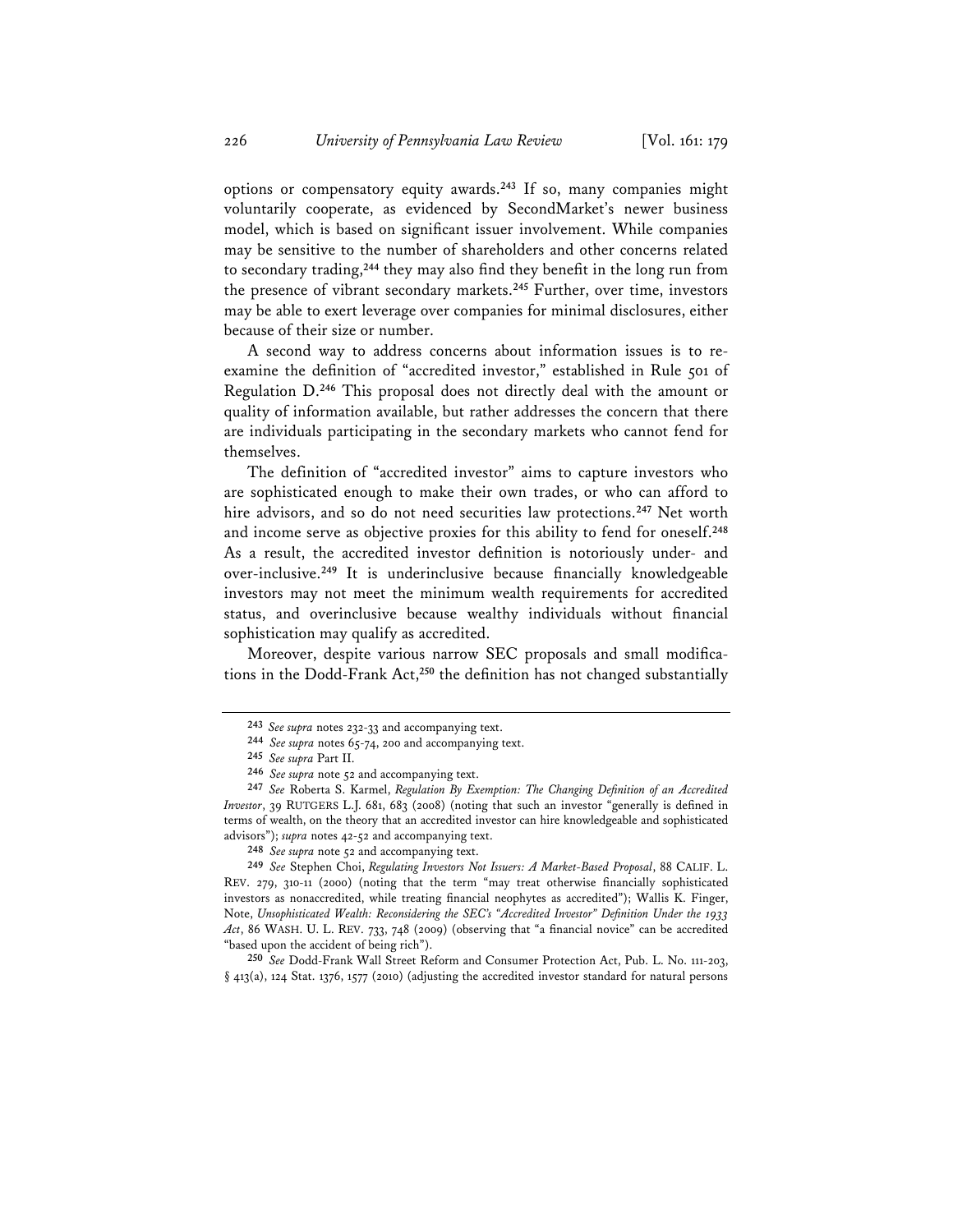since it was promulgated in 1982,**<sup>251</sup>** and the minimum net worth and income requirements are arguably outdated.**<sup>252</sup>** With inflation and growth in wealth, many more individuals today meet the requirements than when the guidelines were set.**<sup>253</sup>**

A reexamination of the definition could look at whether the objective threshold should be raised as well as whether another component should be added or substituted to minimize the under- and over-inclusiveness.**<sup>254</sup>** The net worth or income test may be a better proxy for sophistication and access to information in the context of primary issuances, where the investor is in privity with the issuer, than in secondary trading, where the investor is not and may have more difficulty gaining access to information.**<sup>255</sup>** It would thus be worthwhile to study whether proposals for other components such as a licensing scheme, strengthened suitability requirements on broker-dealers, or a move to a multi-factored approach would better serve stated goals in this secondary context.**<sup>256</sup>** In short, the thresholds may be too low and too

**254** *See* Donald C. Langevoort, *Angels on the Internet: The Elusive Promise of "Technological Disintermediation" for Unregistered Offerings of Securities*, 2 J. SMALL & EMERGING BUS. L. 1, 22 (1998) (expressing "skepticism about the self-protective abilities of seemingly sophisticated investors" and suggesting a careful empirical study of investment decisionmaking of investors in private securities offerings, including "solid demographic work, as well as inquiry into the process and influences on purchase decisions").

**255** *See* Langevoort & Thompson, *supra* note 235, at 30-31 ("'Fending for oneself' is easier when the investor is in privity or near-privity with the issuer, because representations and warranties can be extracted fairly directly; in aftermarket trading, by contrast, the link between issuer and investor is broken.").

**256** *See* Choi, *supra* note 249, at 284 (re-imagining the federal securities law regime to classify investors into four groups based on their knowledge and resources, using a licensing system); Fletcher, *supra* note 42, at 1149-54 (suggesting a multi-factored approach to decide whether an investor is sophisticated, using investor-specific information); Finger, *supra* note 249, at 759-62 (criticizing the accredited investor definition and proposing a licensing scheme to supplement the current definition); Howard M. Friedman, *On Being Rich, Accredited, and Undiversified: The Lacunae in Contemporary Securities Regulation*, 47 OKLA. L. REV. 291, 313-14 (1994) (expressing

so that the net worth requirement is \$1 million, excluding the value of the investor's primary residence); Finger, *supra* note 249, at 734-36 (noting that in 2006 and 2007 the SEC proposed alternative definitions of accredited investor). The Dodd-Frank Act also requires the SEC to periodically review the accredited investor standard and adjust it "as the Commission may deem appropriate for the protection of investors, in the public interest, and in light of the economy." Dodd-Frank Act § 413(b)(1)(B).

**<sup>251</sup>** Finger, *supra* note 249, at 743.

**<sup>252</sup>** Karmel, *supra* note 247, at 681.

**<sup>253</sup>** *See SEC Proposes Liberalization of Private Placement Requirements*, MORRISON FOERSTER (Aug. 9, 2007), http://www.mofo.com/pubs/xpqPublicationDetail.aspx?xpST=PubDetail&pub=7867 (noting that, due to inflation, the percentage of American households qualifying as accredited investors has increased from approximately 1.64% of households in 1982 to approximately 8.47% of households).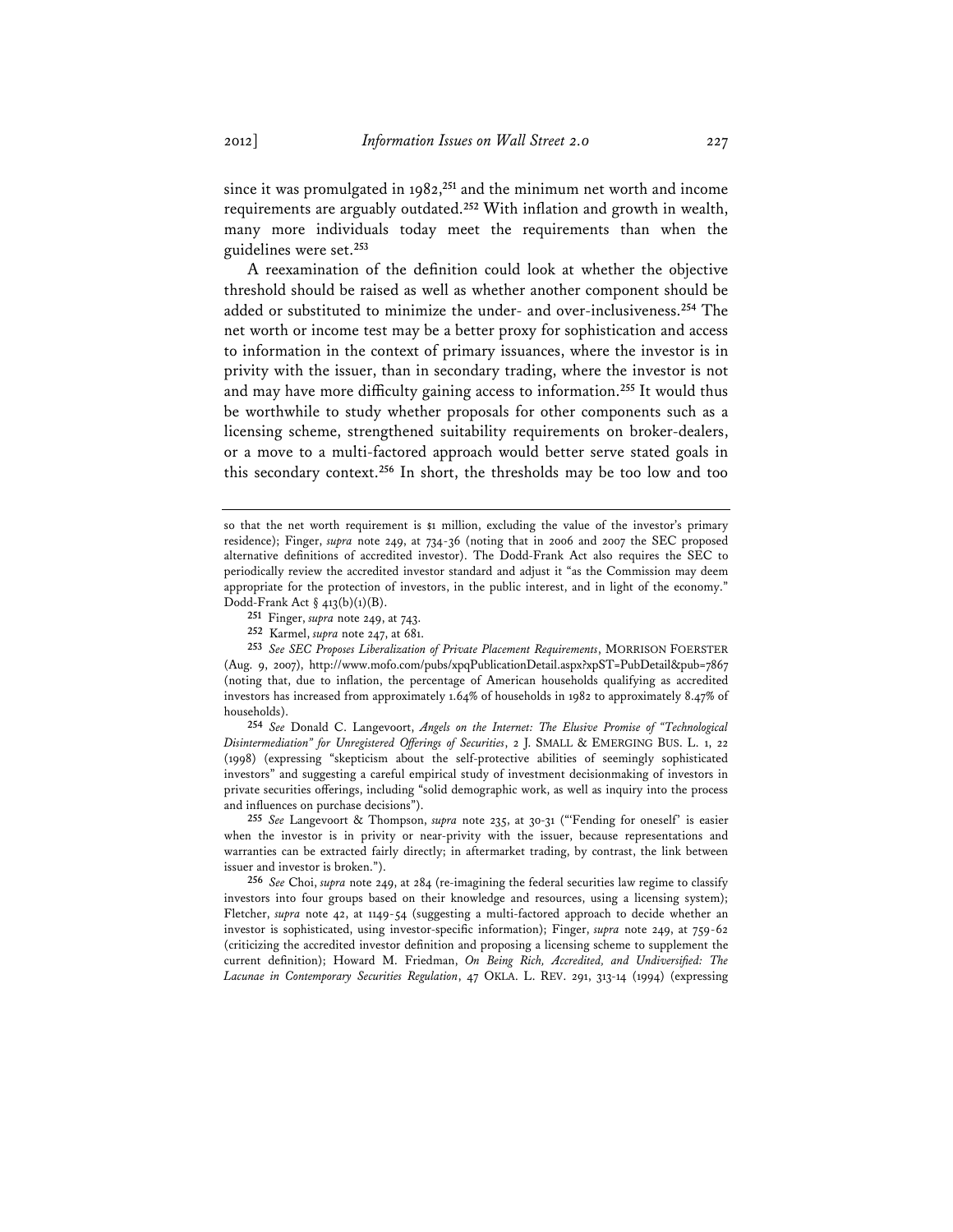imprecise to ensure that investors can fend for themselves in secondary markets for private company stock, where the protections of the public markets are not present.

Providing guidance or modest regulatory reform on information disclosure and the accredited investor thresholds will serve investor protection and market integrity goals, and in turn allow the secondary markets to grow and evolve.

### B. *Insider Trading*

Increasing the minimum information disclosed, as suggested above, might help reduce information asymmetries in the secondary markets, and in turn might reduce insider trading. Yet, as the proposal does not recommend the disclosure of *all* material information, there is no reason to believe that setting a minimum level of information disclosure would eliminate insider trading. Traders could still possess nonpublic, material information and be in a position to benefit by trading on that information, in breach of a fiduciary duty or relationship of trust or confidence. Thus, even with the proposed information requirement, concerns about insider trading in the private secondary markets would remain.

A scholarly debate about whether insider trading should be regulated at all has raged for over half a century.**<sup>257</sup>** Critics of insider trading regulation have argued that insider trading increases share price efficiency, causes no harm to other traders, is an efficient compensation scheme for managers, and mitigates agency costs.**<sup>258</sup>** Supporters of insider trading regulation have argued that insider trading is unfair, does not contribute significantly to price efficiency, may reduce investor confidence in securities markets, increases transaction costs and decreases market liquidity by increasing bid-ask spreads, constitutes a misappropriation of information and wealth better assigned to the corporation, and creates perverse incentives for manage-

concerns about the treatment of wealthy, unsophisticated, accredited investors, and proposing "a more meaningful suitability requirement").

**<sup>257</sup>** For the seminal work that sparked this debate, see HENRY G. MANNE, INSIDER TRAD-ING AND THE STOCK MARKET (1966).

**<sup>258</sup>** For literature describing the various arguments for why insider trading should not be regulated, see MACEY, *supra* note 142, and MANNE, *supra* note 257. *Cf.* Dennis W. Carlton & Daniel R. Fischel, *The Regulation of Insider Trading*, 35 STAN. L. REV. 857, 868 (1983) ("[C]ommunicating information through insider trading may be of value to the firm."); Michael P. Dooley, *Enforcement of Insider Trading Restrictions*, 66 VA. L. REV. 1, 54-55 (1980) (noting that insider trading regulations, if they are to be justified, cannot be justified on the basis of protecting consumers since they typically do not).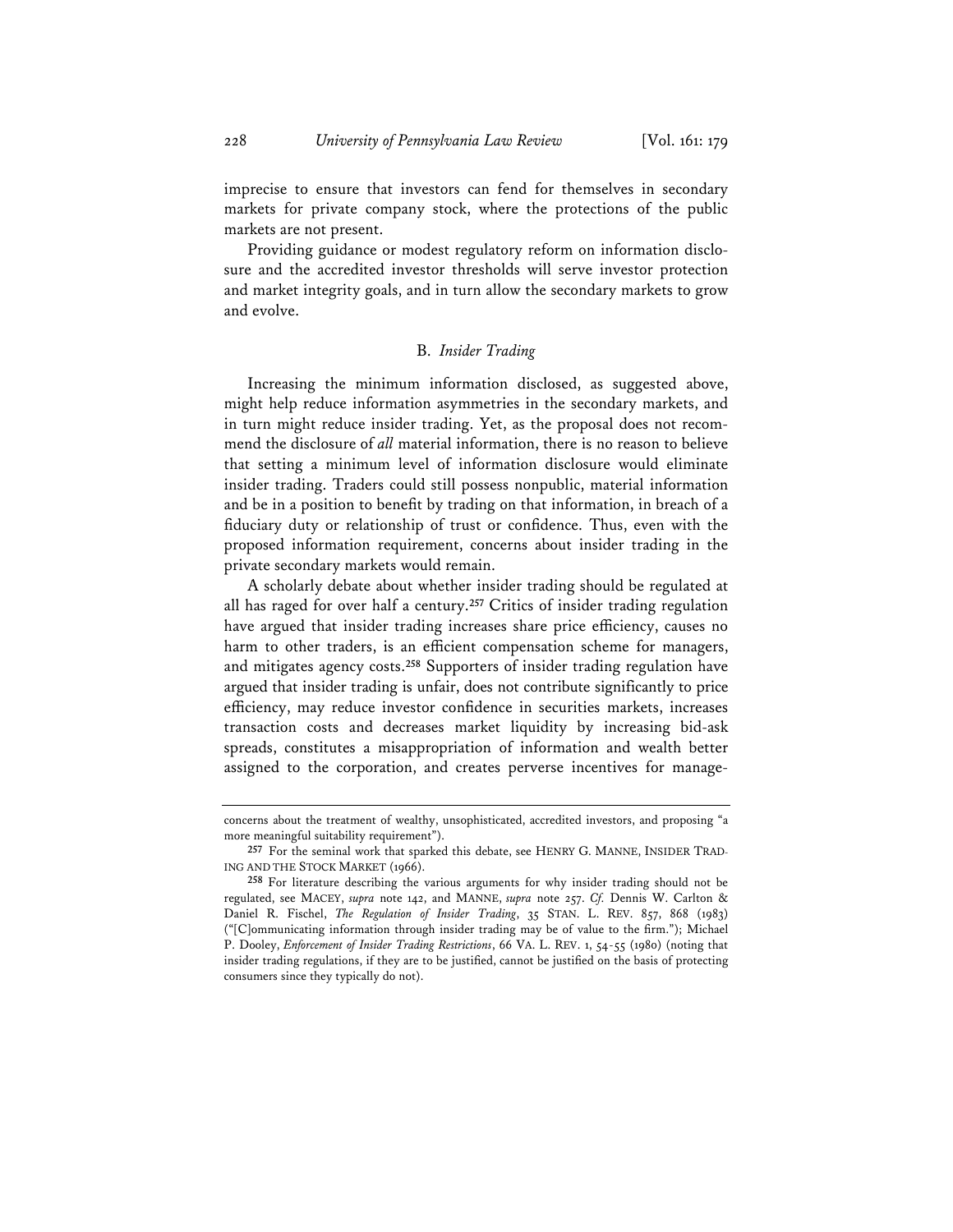ment.**<sup>259</sup>** Policy prescriptions have run the gamut from proposals that insider trading be fully legalized**<sup>260</sup>** or partially legalized**<sup>261</sup>** to claims that it should be more aggressively tracked and punished.**<sup>262</sup>** Despite extensive literature and a multitude of empirical studies, scholars have not reached a conclusive resolution in the debate.**<sup>263</sup>** As a practical matter, however, the SEC and the courts have long enforced the insider trading prohibition, and so this Section starts from that premise. This Section does not seek to rehash the debate about insider trading generally, but rather focuses on potential responses in the specific context of the private secondary markets.

The SEC is in the unfortunate position of choosing between imperfect paths of action regarding insider trading in private company stocks. Each of the three options outlined below comes with some drawbacks. The choice is particularly difficult as pertinent empirical questions, such as how much insider trading is actually taking place in the secondary markets and to what extent market participants are aware of the level of insider trading, remain unanswered.

One option for the SEC is proactively to enforce existing insider trading laws in the secondary markets. The SEC could take a two-pronged approach by issuing guidance, similar to its approach on insider trading policies and big boy letters, as well as launching investigations into specific transactions. Doing so would draw attention to the applicability of insider trading laws to private company stock and put investors on notice. It would

**<sup>259</sup>** For literature describing the various arguments why insider trading should be regulated, see LOUIS LOSS & JOEL SELIGMAN, FUNDAMENTALS OF SECURITIES REGULATION 762 (3d ed. 1995); Brudney, *supra* note 205, at 327-28; Frank H. Easterbrook, *Insider Trading, Secret Agents, Evidentiary Privileges, and the Production of Information*, 1981 SUP. CT. REV. 309, 330-33; Nicholas L. Georgakopoulos, *Insider Trading as a Transactional Cost: A Market Microstructure Justification and Optimization of Insider Trading Regulation*, 26 CONN. L. REV. 1, 17-46 (1993); Ronald J. Gilson & Reinier H. Kraakman, *The Mechanisms of Market Efficiency*, 70 VA. L. REV. 549, 630-32 (1984); Robert J. Haft, *The Effect of Insider Trading Rules on the Internal Efficiency of the Large Corporation*, 80 MICH. L. REV. 1051, 1051-53 (1982); Ian B. Lee, *Fairness and Insider Trading*, 2002 COLUM. BUS. L. REV. 119; Saul Levmore, *Securities and Secrets: Insider Trading and the Law of Contracts*, 68 VA. L. REV. 117, 122 (1982); and Kenneth E. Scott, *Insider Trading: Rule 10b-5, Disclosure and Corporate Privacy*, 9 J. LEGAL STUD. 801, 817-18 (1980).

**<sup>260</sup>** *See, e.g.*, Henry G. Manne, *Insider Trading: Hayek, Virtual Markets, and the Dog that Did Not Bark*, 31 J. CORP. L. 167 (2005).

**<sup>261</sup>** *See, e.g.*, Thomas A. Lambert, *Overvalued Equity and the Case for an Asymmetric Insider Trading Regime*, 41 WAKE FOREST L. REV. 1045, 1096-98 (2006) (suggesting that price-decreasing insider trading should be allowed but not price-enhancing insider trading).

**<sup>262</sup>** *See, e.g.*, Prentice, *supra* note 209, at 379 (asserting that insider trading laws support ideals of fairness, protect corporations' property, and aid economic efficiency).

**<sup>263</sup>** Stephen Clark, *Insider Trading and Financial Economics: Where Do We Go From Here?*, 16 STAN. J.L. BUS. & FIN. 43, 57 (2010).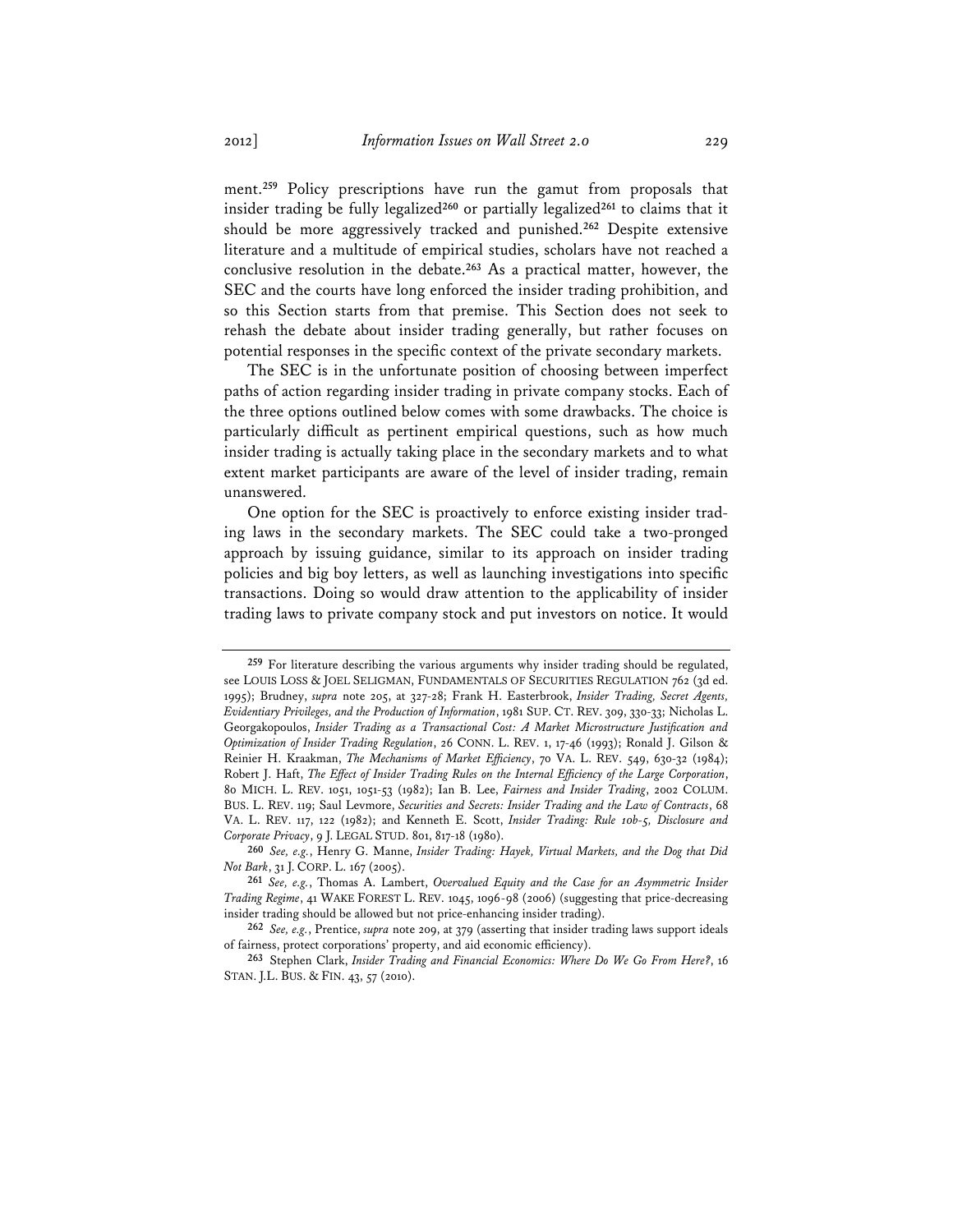also give the SEC the opportunity to provide helpful clarification as to proper practices for private companies opening trading windows, and would be in line with the SEC's revived interest in insider trading generally.**<sup>264</sup>** Further, recent empirical work suggests that insider trading enforcement is associated with increased liquidity and lower cost of equity.**<sup>265</sup>**

As a practical matter, though, it may be difficult to police insider trading in private company stock. Illegal insider trading is generally quite difficult to prove—traders can hide behind proxies, it can be hard to determine what the trader knew at the time of the trade, and direct evidence is rare.**<sup>266</sup>** Indeed, the SEC itself has acknowledged this difficulty.**<sup>267</sup>** And it may be even more challenging for the government to detect insider trading in the private company stock context because stock prices and trading information are not publicly available and no baseline of publicly reported information exists.

Moreover, an aggressive approach has the potential to squash the online secondary markets while they are still in a delicate initial stage. Many shareholders might have access to material nonpublic information, or seem as though they might,**<sup>268</sup>** and, after seeing an insider trading case in the headlines, might not be willing to sell due to fears of investigation or liability. With increased attention on insider trading in these markets, outsiders may fixate on—or overestimate—the risk of buying from insiders**<sup>269</sup>**

**266** Clark, *supra* note 263, at 47-48.

**<sup>264</sup>** The government has recently brought novel insider trading charges in a variety of cases, including its prosecution of one of the biggest insider trading cases in history. *See* Prentice, *supra* note 209, at 344 & n.1 (describing recent insider trading cases involving instruments such as credit default swaps, new theories such as under 18 U.S.C § 1348, and defendants such as employers, famous billionaires, and administrative assistants).

**<sup>265</sup>** *See* Laura Nyantung Beny, *Insider Trading Laws and Stock Markets Around the World: An Empirical Contribution to the Theoretical Law and Economics Debate*, 32 J. CORP. L. 237, 240, 273-80 (2007) (finding that "countries with more stringent insider trading laws have more dispersed equity ownership; more liquid stock markets; and more informative stock prices"); Utpal Bhattacharya & Hazem Daouk, *The World Price of Insider Trading*, 57 J. FIN. 75, 104 (2002) ("[E]nforcement of insider trading laws . . . is associated with a reduction in the cost of equity in a country."). *But see* Stanislav Dolgopolov, *Insider Trading and the Bid-Ask Spread: A Critical Evaluation of Adverse Selection in Market Making*, 33 CAP. U. L. REV. 83, 144-49 (2004) (questioning the causal link between regulation and market liquidity).

**<sup>267</sup>** *See id.* at 64 n.130 (quoting testimony of an SEC director that insider trading cases "are unquestionably among the most difficult cases we are called upon to prove, and despite careful and time-consuming investigations, we may not be able to establish all of the facts necessary to support an insider trading charge").

**<sup>268</sup>** *See supra* note 216 and accompanying text.

**<sup>269</sup>** *Cf.* Amos Tversky & Daniel Kahneman, *Availability: A Heuristic for Judging Frequency and Probability*, *in* JUDGMENT UNDER UNCERTAINTY: HEURISTICS AND BIASES 163 (Daniel Kahneman et al. eds., 1982).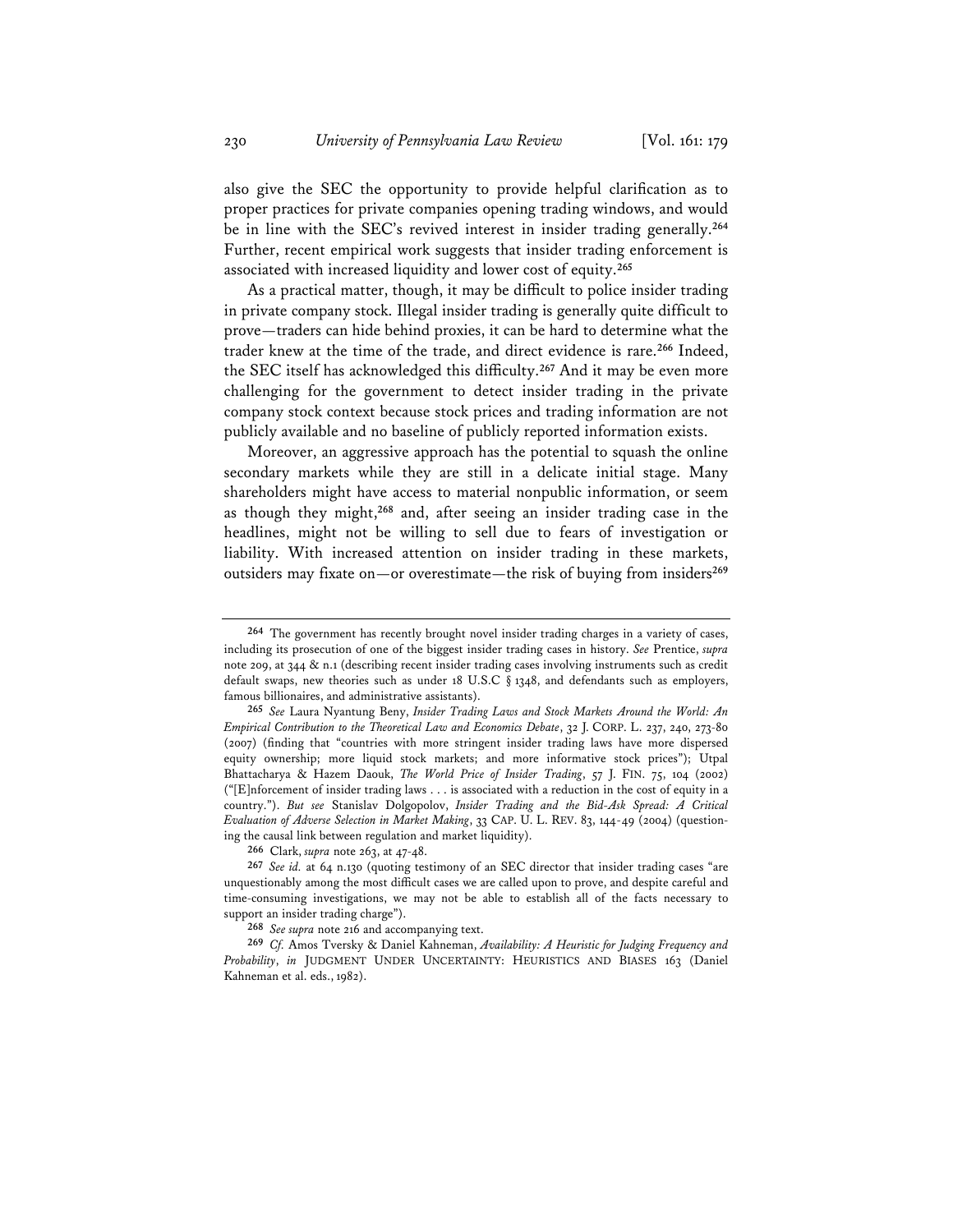and subsequently lose confidence in the secondary markets. In turn, that lost confidence could decrease liquidity and increase the cost of capital.**<sup>270</sup>** Responses are difficult to predict, however, as arguably outsiders might have increased confidence in the markets upon seeing government oversight.**<sup>271</sup>**

Another option is for the SEC to do nothing—to take a wait-and-see approach, without taking significant actions to investigate insider trading or issue guidance. This approach may be a sensible one for now, as the markets are still developing, and over time their role and size will become clearer. And in the meantime, to the extent that insider trading allows information to be impounded in the price of securities, insider trading in these markets might be increasing pricing efficiency.**<sup>272</sup>** Corporate insiders tend to have the best information about the company's financial health and prospects, and when they buy or sell their company's stock "they convey valuable information to the marketplace."**<sup>273</sup>** Improved pricing efficiency may also lead to a more efficient allocation of resources.**<sup>274</sup>**

But this do nothing or wait-and-see approach also has its drawbacks. Participants would continue to face uncertainty about SEC views if it did not act or issue guidance. In addition, the SEC could face mounting political pressure to regulate. It could face harsh criticism if egregious examples of insider trading were to come to light amid lax enforcement. Further, supporters of an insider trading prohibition might worry that the incidence of insider trading in private company stock would increase as insiders discovered they could get away with it. And if outsiders perceived an unchecked insider trading problem, they might refuse to participate or excessively discount prices.**<sup>275</sup>** As previously noted, however, it is difficult to

**274** *Id.*

**<sup>270</sup>** For a discussion of how liquidity may affect the cost of equity, see, for example, MAUREEN O'HARA, MARKET MICROSTRUCTURE THEORY (1995); Yakov Amihud & Haim Mendelson, *Asset Pricing and the Bid-Ask Spread*, 17 J. FIN. ECON. 223, 246 (1986); and Michael J. Brennan & Avanidhar Subrahmanyam, *Market Microstructure and Asset Pricing: On the Compensation for Illiquidity in Stock Returns*, 41 J. FIN. ECON. 441, 459 (1996).

**<sup>271</sup>** *See* Clark, *supra* note 263, at 58 (considering the argument that outsiders would lose confidence in a market where insiders can use material nonpublic information to make abnormal profits in trades with outsiders).

**<sup>272</sup>** *See* Manne, *supra* note 260, at 169 ("[T]he argument for a strong positive relationship between market efficiency and insider trading has proved to be very robust."). *But see* Gilson & Kraakman, *supra* note 259, at 632 (arguing that it would aid efficiency if insiders were required to disclose their identity and the size of their trade before trading).

**<sup>273</sup>** Lambert, *supra* note 261, at 1054.

**<sup>275</sup>** *See, e.g.*, Macke, *supra* note 228 (calling buyers of private company stock in secondary markets "the quintessential suckers at the poker table, regardless of whether they make the couple hundred thousand a year needed to qualify as accredited").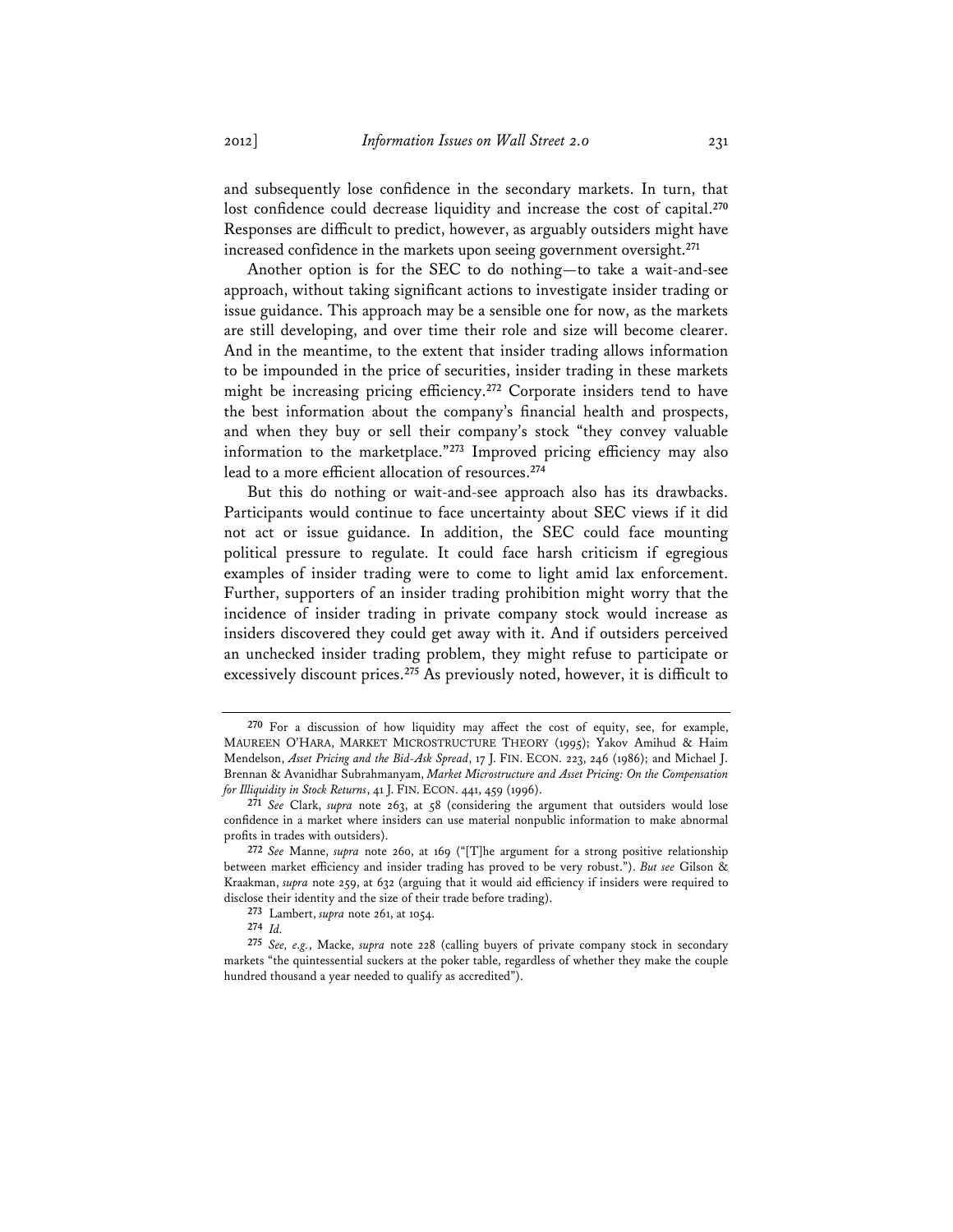predict whether government pursuit of insider trading cases in the secondary markets would encourage or discourage participation.**<sup>276</sup>**

Finally, at the other end of the spectrum, Congress or the SEC could affirmatively create a safe harbor from the insider trading prohibition for secondary trading of private company stocks. To the extent that insider trading is difficult to avoid in the context of private company stock, a safe harbor would provide valuable clarity and latitude. Such a move would make sense if the SEC were to determine that the benefits of the secondary private markets outweighed the value or importance of enforcing insider trading laws in this area. The safe harbor might also serve as a useful experiment for testing the frequently made argument in favor of deregulation—essentially, that corporations should (and will) set their own insider trading policies by contract.**<sup>277</sup>** Further, as buyers in the secondary markets must be either QIBs or accredited investors, one could argue in favor of treating insider trading differently in these markets than in public markets. In theory, participants in the private secondary markets should have the sophistication to understand the risks they face and to address them by inquiring into their counterparties' information, requiring a representation that they are not trading on inside information, or adjusting the price at which they are willing to trade.**<sup>278</sup>** Participants should also have the financial capability to withstand losing money on an investment.

Like the other options, this safe harbor approach also has its downsides. As with the do nothing or wait-and-see approach, it is possible that a safe harbor for insider trading in the private secondary markets may lead outsiders to refuse to participate or to discount prices excessively, which could have deleterious effects on the private secondary markets. Further, if one believes that insider trading should be prohibited in general, the reasoning applies with equal force in the private context. Finally, despite arguments about the sophistication of investors in the private secondary markets, the SEC may have concerns about adopting an inconsistent policy across markets.

While there is a relatively clean slate in choosing between these options, one might make the uneasy case for the first approach of enforcement and

**<sup>276</sup>** *See supra* text accompanying note 271.

**<sup>277</sup>** *See* Carlton & Fischel, *supra* note 258, at 863 (applying the Coase theorem to insider trading and arguing that private ordering will result in optimal allocation of property rights in information); *see also* David D. Haddock & Jonathan R. Macey, *A Coasian Model of Insider Trading*, 80 NW. U. L. REV. 1449 (1986) (expanding application of the Coase theorem to insider trading).

**<sup>278</sup>** *See* Scott, *supra* note 259, at 807-09 (noting that if insider trading is known, outsiders will not be disadvantaged because the price they pay will reflect the risk of insider trading).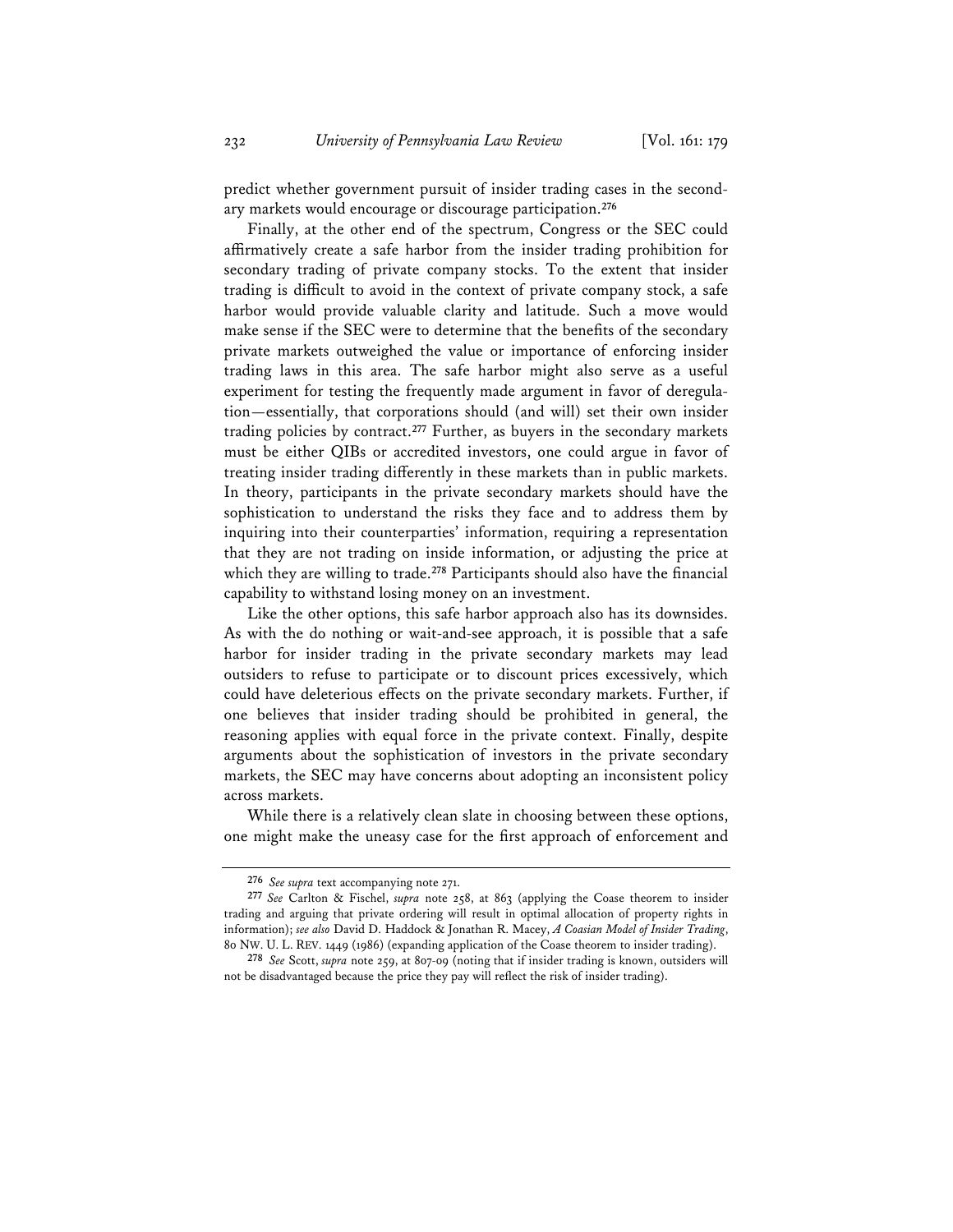guidance by observing that the arguments in favor of insider trading regulation in the public company context are at least as strong and perhaps stronger in the private marketplace. Since the SEC actively enforces insider trading in public markets, it seems to follow that it would do so in the private context.

To start, while the argument that insider trading contributes to share price efficiency**<sup>279</sup>** maintains its strength in the private company stock context, the other key anti-regulation argument—that insider trading causes no harm—arguably does not.**<sup>280</sup>** The argument that insider trading causes no harm is premised on a liquid, impersonal market. It posits "that no real damage is caused to an investor who engages anonymously on an exchange in a trade with an insider on the other side of the transaction"**<sup>281</sup>** because "the seller has made an independent decision to sell without knowing that the insider is buying; if the insider were not buying, the seller would still sell."**<sup>282</sup>** The new secondary markets for private company stock are not liquid and impersonal like public markets, however. These markets are thinly traded, and at times posted offers to buy or sell go unmatched.**<sup>283</sup>** Thus, in some instances, if the insider did not buy or sell, the transaction would not otherwise occur. Further, trades in the private market are customized transactions between two identifiable parties.**<sup>284</sup>** Thus, insider trading may indeed harm individual investors in the private company stock context.

**<sup>279</sup>** For counterarguments that insider trading causes efficiency losses, see Lambert, *supra* note 261, at 1050-51.

**<sup>280</sup>** In his seminal work, *Insider Trading and the Stock Market*, Henry Manne actually made three arguments against regulating insider trading, but he has since largely discounted one of them, and thus this Article does not address it. *See* Manne, *supra* note 260, at 170-71 ("My second 'positive' argument for insider trading, that it could perform well as a part of an executive compensation package, has been the more forcefully attacked, and it is perhaps less robust than I and other proponents had originally assumed." (footnotes omitted)).

**<sup>281</sup>** Manne, *supra* note 260, at 168.

**<sup>282</sup>** Bainbridge, *supra* note 219, at 72.

**<sup>283</sup>** *See generally* Yarow, *supra* note 10 (quoting the SharesPost CEO commenting on the varying levels of activity in the private marketplace).

**<sup>284</sup>** *See supra* Section I.B. Uninformed outsiders can be expected to systematically lose in trades with insiders. *See* Lee, *supra* note 259 at 160-61 ("Since insiders will only buy when stock is undervalued and sell when stock is overvalued, outside investors who trade simultaneously with and in the opposite direction from insiders will always be buying when the price is too high or selling when the price is too low."); *see also* Walter Bagehot, *The Only Game in Town*, FIN. ANALYSTS J., Mar.–Apr. 1971, at 12, 13 (showing that market makers always lose to informed traders).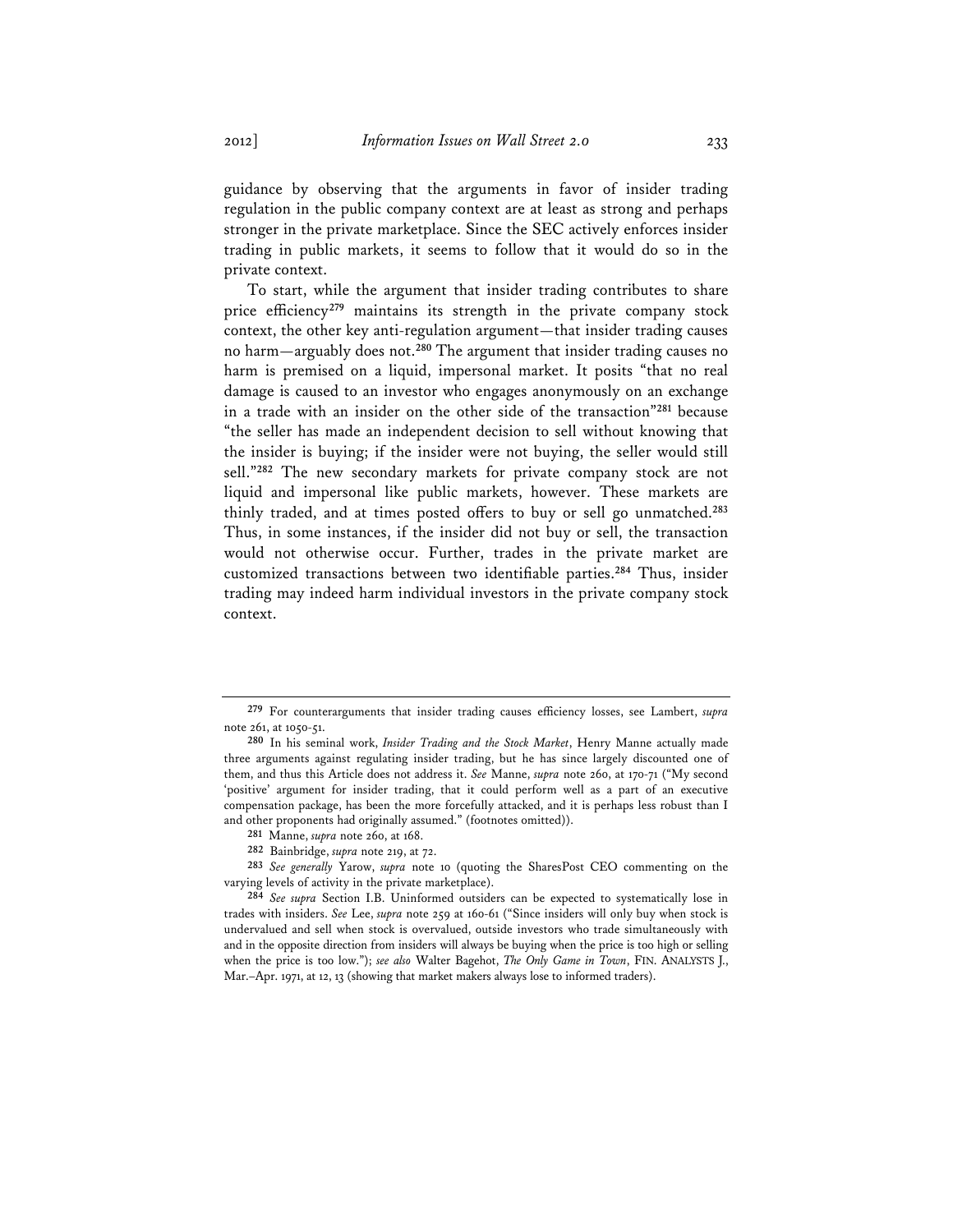Furthermore, the arguments against insider trading maintain their weight in the private stock context. For example, despite scholarly criticism,**<sup>285</sup>** unfairness has been one of the primary rationales for prohibiting insider trading.**<sup>286</sup>** There is no reason to believe concerns about fairness would be different in the private secondary market context. Observers have asserted that the unfairness in insider trading stems from insiders' unequal access to information, their ability to act against their principals' interests for their own personal profit, and their ability to profit in a way that is not correlated with any value created for their firms.**<sup>287</sup>** These perceived sources of unfairness apply equally well to insiders trading in private company or public company stocks.

Another argument for imposing insider trading liability which also maintains its strength in the private company context is that the prohibition protects corporations' property interests in information. In brief, a rule allowing insider trading assigns a property interest in the nonpublic information to the insider, whereas a rule prohibiting insider trading assigns it to the corporation. The property-based approach maintains that assigning the right to the corporation is better because it "protect[s] the economic incentive to produce socially valuable information."**<sup>288</sup>** Notably, allowing insider trading in private company stock would still effectively assign a property right to corporate information to insiders—and there still would not be a good reason for doing so.

In sum, the SEC has a difficult path to navigate in deciding how to handle insider trading in private company stock. All of the SEC's options—to

**<sup>285</sup>** *See, e.g.*, Manne, *supra* note 260, at 182 n.60 (criticizing fairness arguments against insider trading as "puerile"); Bainbridge, *supra* note 219, at 71 (arguing that we cannot articulate a definition of fairness that sufficiently justifies the insider trading prohibition and that most definitions of fairness "collapse into . . . efficiency-based rationales").

**<sup>286</sup>** *E.g.*, Prentice, *supra* note 209, at 380-81; *see also, e.g.*, Jesse M. Fried, Essay, *Insider Abstention*, 113 YALE L.J. 455, 456 (2003) ("Although academics still debate the economic desirability of insider trading, the consensus among the American public, Congress, and the SEC is that insider trading is 'unfair' and erodes investor confidence in the market."); James J. Park, *Rule 10b-5 and the Rise of the Unjust Enrichment Principle*, 60 DUKE L.J. 345, 362 n.82 (2010) (noting that it may be unjust to allow insiders to take advantage of informational asymmetry because the insider has obtained information specifically by virtue of his position rather than by deliberately acquiring information (citing Anthony T. Kronman, *Mistake, Disclosure, Information, and the Law of Contracts*, 7 J. LEGAL STUD. 1, 13 (1978))).

**<sup>287</sup>** *See* Prentice, *supra* note 209, at 379-83 (summarizing fairness arguments).

**<sup>288</sup>** Bainbridge, *supra* note 219, at 78-79. In addition, the case for assigning the right to insiders is arguably weak because insider trading is "an inefficient compensation scheme." *Id.* at 80; *see also* Manne, *supra* note 260, at 170-71 n.14 (acknowledging weaknesses in the argument for viewing insider trading as executive compensation).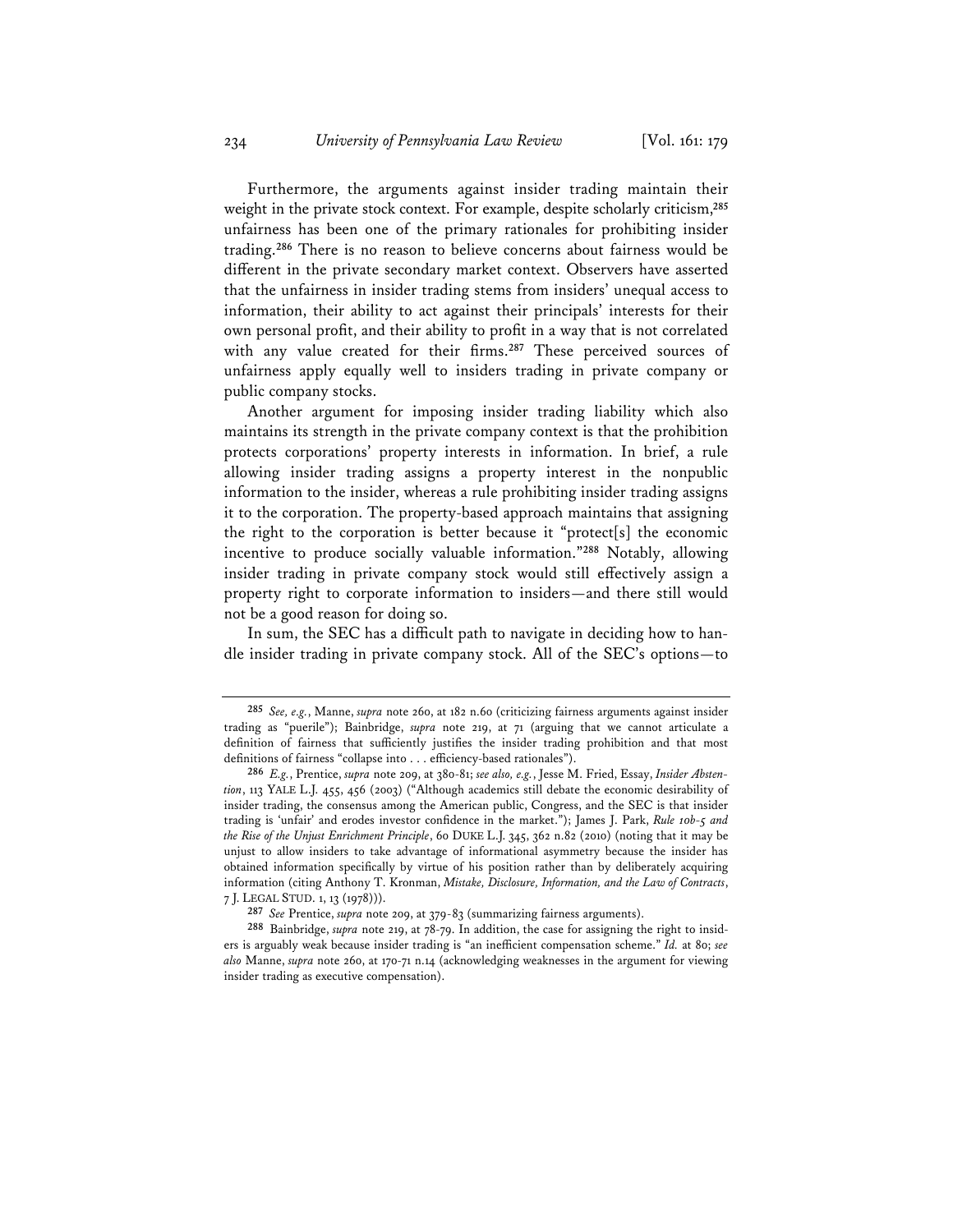enforce insider trading laws proactively, to do nothing, or to create a safe harbor—come with pros and cons. This Section takes as a given the current regime and observes that the argument for enforcing insider trading liability remains at least as strong in the private market context as in the public, and is perhaps stronger because arguably insider trading causes harm on these less liquid, more personal markets. This observation is made with some caution, however, as enforcing insider trading laws in private company stock has to date been relatively rare. Likewise, empirical facts such as how often insider trading occurs in these markets and its effect on the markets are unknown.

### V. THE TENSION BETWEEN PRIVATE AND PUBLIC MARKETS

The previous Parts have examined the secondary markets for private company stock, information issues in these markets, and potential responses to these concerns. This Part seeks to tie this examination to broader policy questions and provide some preliminary observations.

In short, fostering the growth of private markets implicates an underlying tension with public markets and the policy rationales that undergird the divide between public and private companies. The new secondary markets have the potential to play an important role in the private company ecosystem, but their growth might also pose a threat to public markets or to the values that we aim to further by maintaining and regulating them.**<sup>289</sup>**

A robust secondary market can play the beneficial role, discussed in Part II, of increasing liquidity in private company stock. This liquidity may be useful to the venture capital industry, which supports innovation and growth companies that provide a host of economic and technological benefits to society. The potential for liquidity may also help start-up companies with their fundraising, and it may bolster their ability to use stock options to recruit and retain employees.

The flip side, however, is that a robust secondary market might lead companies to choose to stay private longer or to avoid the public realm altogether.**<sup>290</sup>** The need for liquidity has been a key reason for companies to

**<sup>289</sup>** *See* Langevoort, *supra* note 254, at 11 (identifying as an issue "whether the [SEC] is willing to permit the kind of threat to the role of the organized exchanges that a deep and liquid market for private securities would pose").

**<sup>290</sup>** *See* Ronald D. Orol, *SEC Hints at Easing of Rules for Non-Public Trades*, WALL ST. J. MARKETWATCH (May 10, 2011), http://articles.marketwatch.com/2011-05-10/economy/30731548\_ 1\_secondmarket-private-shares-offering-rules (citing Professor John Coffee as arguing that private companies would continue to avoid going public if possible and that relaxing the rules for trading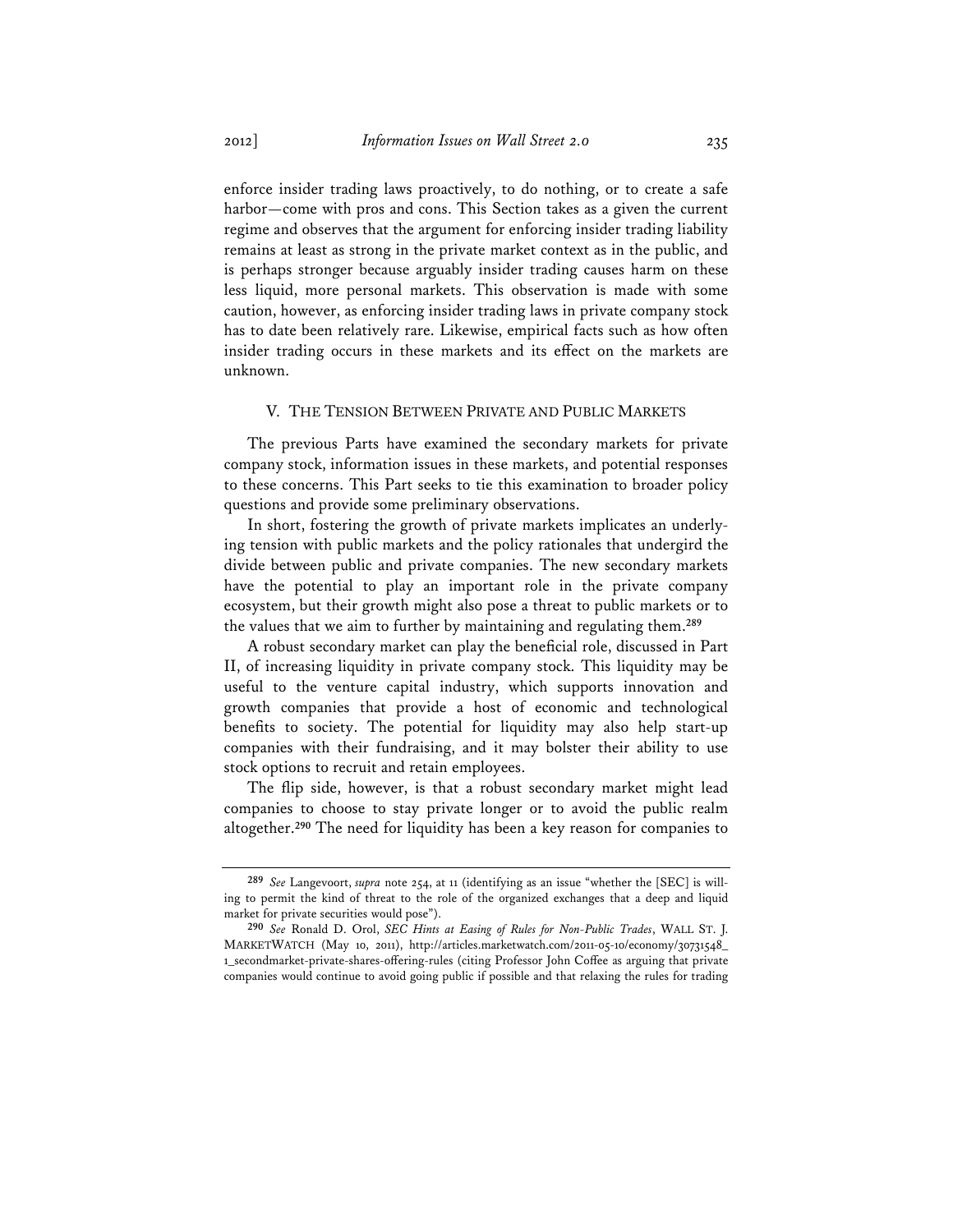go public; if secondary markets can increase the liquidity of private company stock, that incentive loses much of its force.**<sup>291</sup>**

Indeed, the secondary markets explicitly aim to help companies stay private. The CEO of SharesPost explained:

Two of the biggest reasons to go public are to get liquidity for your existing shareholders and to gain efficient access to growth capital. We've stepped back and said, "Can we provide those two solutions for these companies?" And if so, give the companies the opportunity to go public over their time frame as opposed to "I've got a gun to my head." Now the companies have much more control over the process and timing of if and when they do a public listing.**<sup>292</sup>**

Similarly, the CEO of SecondMarket commented:

[T]he public markets [are] permanently broken. And I think there's an opportunity here to create an entirely new exchange, an entirely new marketplace that's good for companies . . . I think over time what you're going to see is more and more companies choosing to stay private and choosing to be a part of the new market structure that we've created.**<sup>293</sup>**

Further, SecondMarket was an "early and forceful advocate[]"**<sup>294</sup>** for the JOBS Act reforms, which significantly raised the record-holder threshold for going public and eliminated the prohibition against "general solicitation" in private offerings.**<sup>295</sup>** These reforms could help companies stay

**292** Yarow, *supra* note 10.

private company stock "would hurt transparency, make the market less efficient and increase fraud").

**<sup>291</sup>** *Cf.* Richard A. Booth, *Going Public, Selling Stock, and Buying Liquidity*, 2 ENTREPRENEUR-IAL BUS. L.J. 649, 661-63 (2008) ("[O]ne of the primary benefits of going public is that it permits insiders to cash out of the business . . . [and] permits a company to use equity as compensation."); Sjostrom, *supra* note 31, at 641 ("Going public offers a company a number of advantages, including enhanced reputation, establishment of a market value for the company, and a broadened ownership base. For many companies, however, the primary advantages of going public are securing a large infusion of equity capital and attaining share liquidity." (footnote omitted)).

**<sup>293</sup>** Silbert, *supra* note 84, at 22:22–23:54; *see also* Ben Popper, *Forget Facebook, the IPO Market Is Dying, Says SecondMarket CEO Barry Silbert*, VENTUREBEAT (Jan. 17, 2012, 8:40 AM), http:// venturebeat.com/2012/01/17/secondmarket-facebook-ipo-private-shares-barry-silbert (quoting Second-Market CEO Barry Silbert as saying, "We want to create a market where anyone who is a 20 percent holder of a company with a valuation of \$150 million or more can get liquidity on their investment within two years").

**<sup>294</sup>** *Q1 2012 Business Update*, SECONDMARKET (Apr. 16, 2012), https://www.secondmarket. com/discover/reports/q1-2012-business-update.

**<sup>295</sup>** JOBS Act, Pub. L. No. 112-106, §§ 201 & 501, 126 Stat. 306, 313, 325 (2012).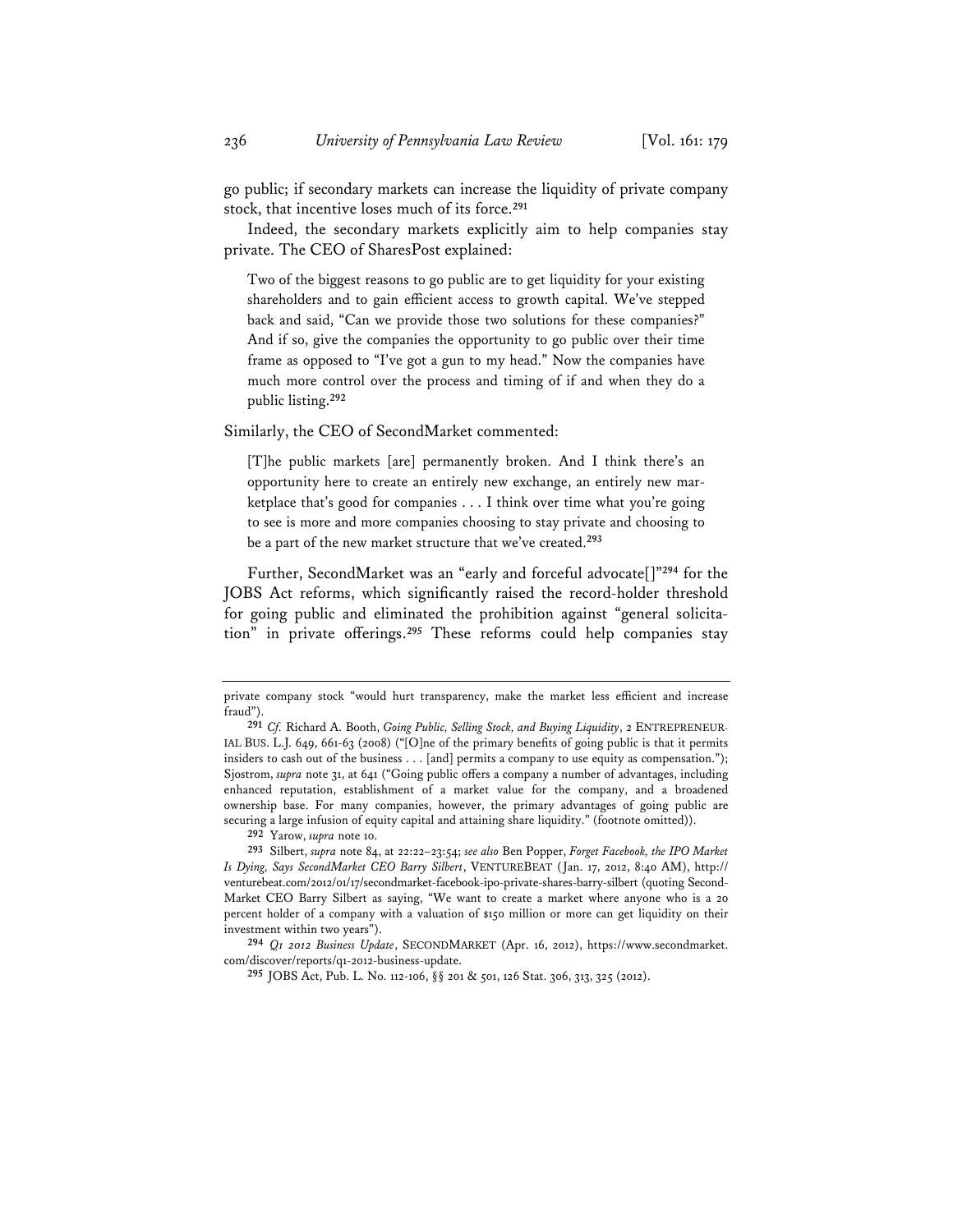private longer, and, as SecondMarket and SharesPost branch out to facilitating private placements,**<sup>296</sup>** could allow for more aggressive marketing in the private capital raising process.**<sup>297</sup>**

It is no wonder that the secondary markets aim to help companies stay private, as the secondary markets may benefit when companies do so.**<sup>298</sup>** The online markets are private companies themselves and receive fees for transactions.**<sup>299</sup>** The greater the trading activity through their sites, the more money they make. Mature private company stock has been the most actively traded on the sites, and the sites suffer a blow when companies such as Facebook go public.**<sup>300</sup>**

However, from a policy perspective, there may be considerable downsides to robust private secondary markets that parallel public markets. Federal securities laws mandate registration, designed to protect investors and ensure confidence in the integrity of our capital markets.**<sup>301</sup>** Expanding exemptions and loosening strictures on sales of restricted stock increases the scope of securities issued and traded without the safeguard of registration.**<sup>302</sup>** The venture capital model uses a portfolio strategy that recognizes that many businesses will fail,**<sup>303</sup>** but individual buyers might not sufficiently

**<sup>296</sup>** *See supra* note 101 and accompanying text; *see also* Spears, *supra* note 89 ("SecondMarket . . . plans to raise money from its clients for at least eight different investment funds, run by outside managers . . . ."). The JOBS Act also raised the offering limits under Regulation A from \$5 million to \$50 million and created a new exemption under the Securities Act for a type of capital raising known as "crowdfunding," which uses the Internet to pool small individual contributions. JOBS Act §§ 301–402.

**<sup>297</sup>** *See, e.g.*, Spears, *supra* note 89 (noting that the elimination of the general solicitation ban "eas[es] the way for both SecondMarket and SharesPost to jump into that business"). Note that all actual purchasers of the securities must still be by accredited investors or QIBs. JOBS Act § 201.

**<sup>298</sup>** *See, e.g.*, J.J. Colao, *Breaking Down the JOBS Act: Inside the Bill That Would Transform American Business*, FORBES (Mar. 21, 2012, 11:08 AM), http://www.forbes.com/sites/jjcolao/2012/ 03/21/jobs-act ("Private secondary market companies like SecondMarket and SharesPost would benefit substantially from this reform [raising the shareholder cap to 2000], as it would likely lead to a larger, more robust market for the shares of private companies."); Spears, *supra* note 89 ("The JOBS Act may also broaden the universe of stocks available for trading on these platforms. It allows companies to amass more shareholders while staying private.").

**<sup>299</sup>** *See supra* Section I.B.

**<sup>300</sup>** *See supra* note 89 and accompanying text.

**<sup>301</sup>** *See* Daniel J. Morrissey, *The Securities Act at its Diamond Jubilee: Renewing the Case for a Robust Registration Requirement*, 11 U. PA. J. BUS. L. 749, 757-59 (2009) (describing the SEC's objectives in requiring securities registration).

**<sup>302</sup>** *Id.* at 753.

**<sup>303</sup>** *See* BURSTEIN & SCHWERIN, *supra* note 30, at 4, 8 (describing the typical venture investing strategy as "swinging for the fences," with investments that are either "home runs or strike outs," and noting that, in the last decade, venture capital dollars went into over 30,000 financing rounds for companies that never had a successful traditional exit).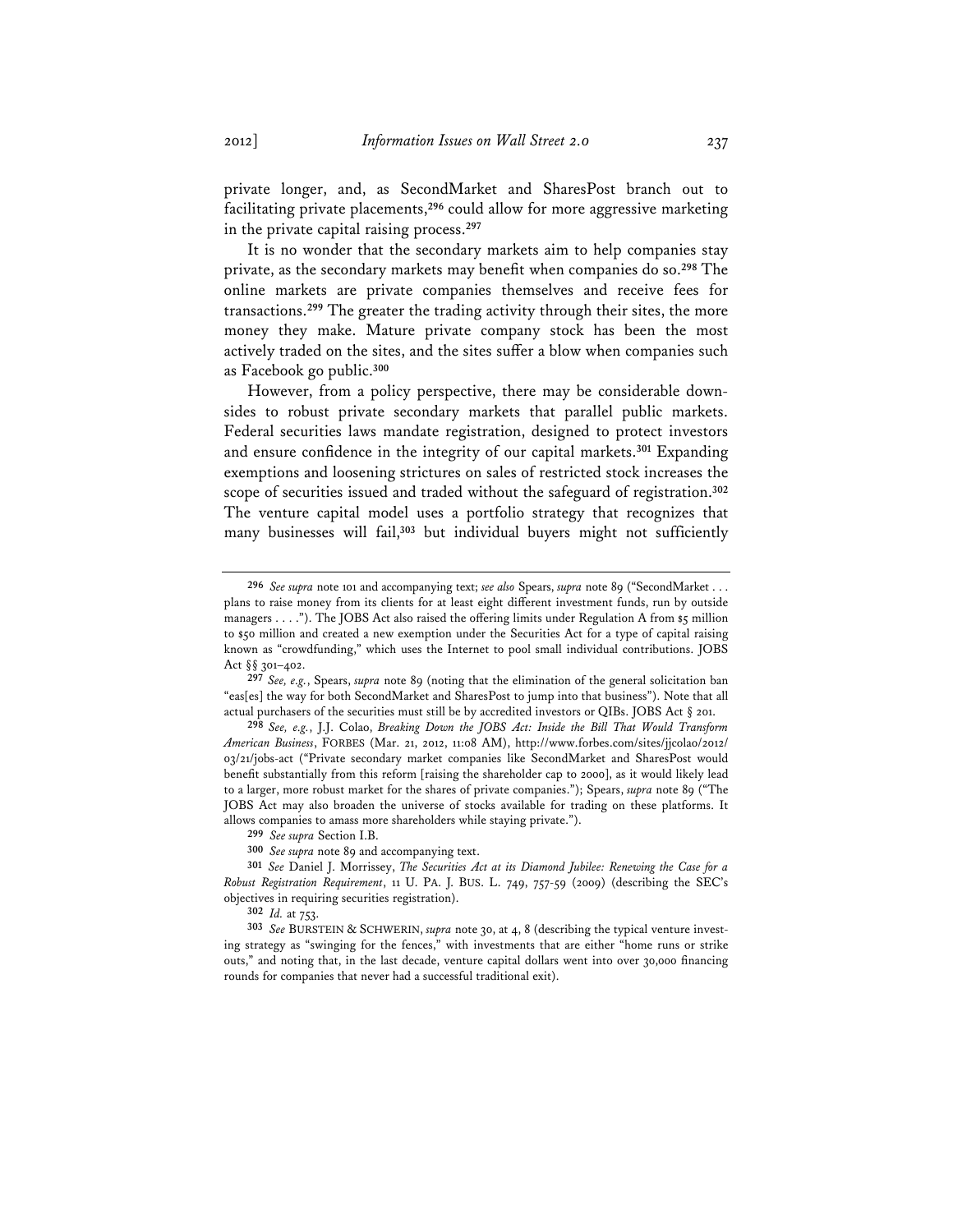diversify or understand the risks of investing in private companies.**<sup>304</sup>** Further, the information that is available may give investors a false sense of security about the risks of investing and the accuracy of pricing.

And even if there is little concern for protecting accredited investors, there is reason to believe that private secondary market activity may affect retail investors. The Facebook IPO provides an example of how these two types of investors may be connected. According to its prospectus, Facebook relied on the market transaction method and "recent private stock sale transactions" as factors in determining its offering price valuation.**<sup>305</sup>** In addition, its amended prospectus noted that a revision in its anticipated IPO price was influenced by "third-party private stock sale transactions in January 2012."**306** Thus the initial public offering price was set with reference to the share price on the secondary markets. Retail investors accounted for a significant amount of the stock bought in Facebook's IPO.**<sup>307</sup>**

Even apart from the investor protection aspect of registration, many securities laws that apply to public companies, such as Sarbanes-Oxley and Dodd-Frank, are actually corporate governance laws as well. Companies that choose to stay private avoid not only registration, but also the reach of

**306** Facebook, Inc., Amendment No. 8 to Form S-1 Registration Statement (Form S-1), at 78 (May 16, 2012); *see also* Shelly Palmer, *Facebook's IPO: A View From The West*, SYS-CON MEDIA (May 23, 2012, 6:15 AM), http://www.sys-con.com/node/2282015/ ("[T]he private market already signaled pricing to the public markets well in advance of the IPO so the banks had very little flexibility with pricing without facing sharp questions from either the company or the investors."); Felix Salmon, *Facebook's SecondMarket Muppets*, REUTERS (May 30, 2012, 9:57 PM), http:// blogs.reuters.com/felix-salmon/2012/05/30/facebooks-secondmarket-muppets ("[B]asic economic theory suggests that if a stock has buyers at \$44 privately, then its public value will be higher than that, since the universe of potential buyers expands enormously. Given that theory, it would have been really hard, I think, for Morgan Stanley to price the IPO below the levels seen on Second-Market for most of the previous year . . . .").

**307** *See* Jean Eaglesham & Telis Demos, *Lawmakers Push for Overhaul of IPO Process*, WALL ST. J., June 21, 2012, at A1 ("Morgan Stanley [] allocated to retail investors 26% of shares, much higher than the 15% allocation in a typical IPO."); Gretchen Morgenson, *Facebook Gold Rush: Fanfare vs. Realities*, N.Y. TIMES, May 20, 2012, at BU5 ("Indications are that Facebook was bought primarily by individual investors, not institutions. Indeed, institutions that had invested early were big sellers in the I.P.O.").

**<sup>304</sup>** In addition, smaller companies present a disproportionate risk of failure and fraud. *See* Jill E. Fisch, *Can Internet Offerings Bridge the Small Business Capital Barrier?*, 2 J. SMALL & EMERGING BUS. L. 57, 58 (1998) ("[R]egulators have identified small businesses as some of the riskiest investment opportunities."). *But cf. supra* note 204.

**<sup>305</sup>** Facebook, Inc., Registration Statement (Form S-1), at 63 (Feb. 1, 2012). The secondary markets may be encouraging reliance on their pricing data. SharesPost has made "real-time" pricing data for US-based private companies available on Bloomberg terminals. Press Release, Sharespost, SharesPost Data on Private Companies Now Included on Bloomberg Terminals (Nov. 9, 2011), *available at* https://www.sharespost.com/bloomberg.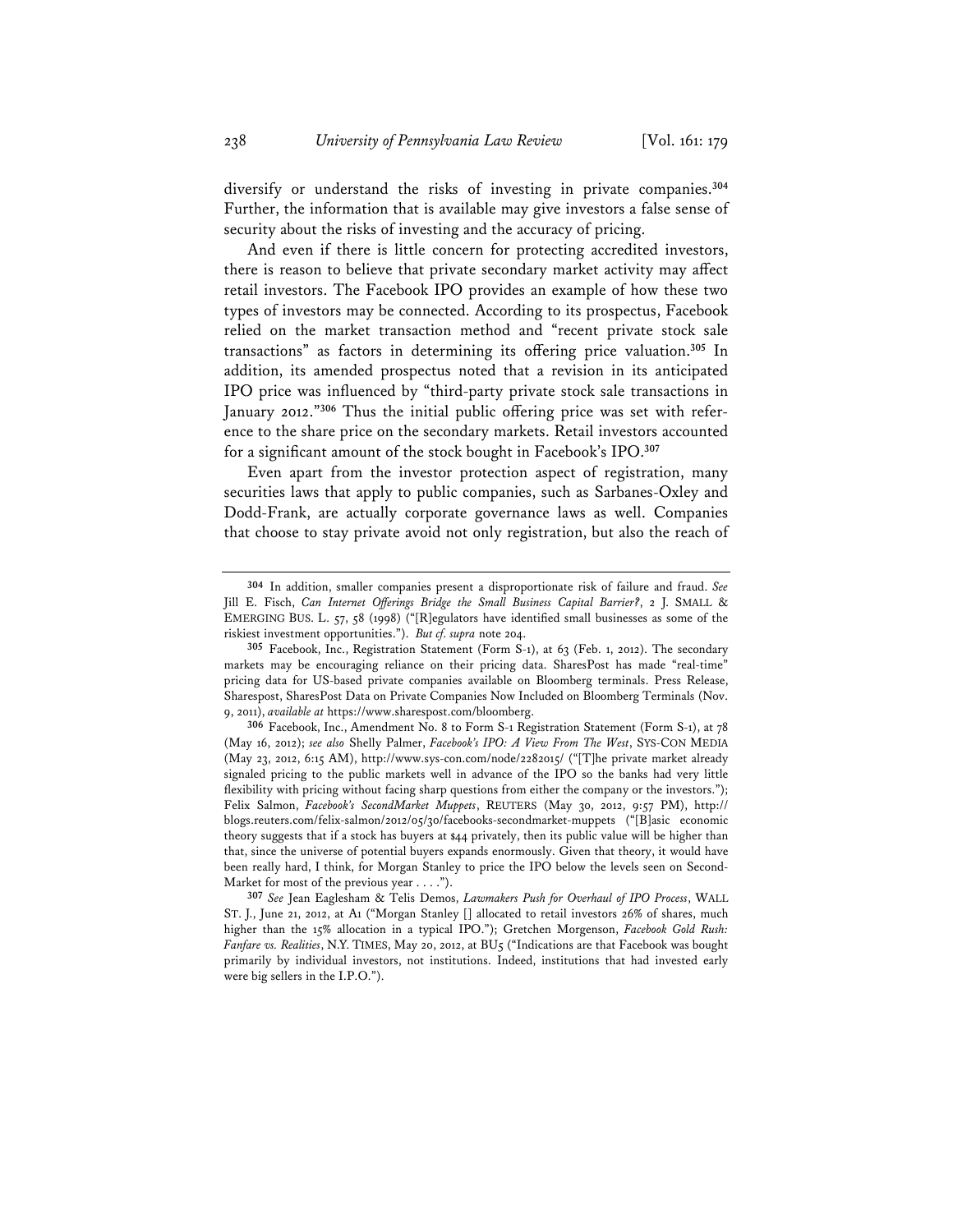many corporate governance provisions. Moreover, a host of other laws, such as the Foreign Corrupt Practices Act (FCPA),**<sup>308</sup>** impose burdens on public companies not directly relating to disclosure or governance. Scholars have begun to explore ways of reconceiving the "publicness" of corporations that capture the dimensions beyond public reporting.**309** The JOBS Act's onramp provisions have also recently provided a glimpse into how public reporting obligations might be unbundled from governance and other obligations.**<sup>310</sup>** These developments demonstrate the need to grapple more fully and systematically with questions such as what additional burdens should be placed on different types of companies and whether line drawing should be done with reference to whether or not a company's stock trades on a public market.

Finally, a separate concern surrounding the growth of the secondary markets for private company stock is that some perceive it as creating an exclusive private stock market for the wealthy. In this vein, finance writer Felix Salmon proclaimed, "To invest in younger, smaller companies, you increasingly need to be a member of the ultra-rich elite."**<sup>311</sup>** Small investors are shut out from directly investing in these growth companies.**<sup>312</sup>** And

**312** The Facebook IPO provides an interesting example of the media drawing attention to the idea that certain wealthy investors and institutions have the opportunity for large gains before the

**<sup>308</sup>** The FCPA prohibits bribery of a foreign official, party, or candidate to assist in obtaining or retaining business or securing any improper advantage, and requires that public companies keep accurate records of transactions and payments and maintain a system of internal controls. 15 U.S.C. § 78dd-1(a) (2006).

**<sup>309</sup>** *See* Langevoort & Thompson, *supra* note 235, at 43 (exploring the public–private company divide and arguing that "a distinct class of systemically significant public issuers" should be created that enjoys a different level of regulation than other issuers); Hillary A. Sale, *The New "Public" Corporation*, 74 LAW & CONTEMP. PROBS. 137, 139-40 (2011) (arguing that the definition of a corporation as public by reference to whether it trades on a public market is "impoverished" and that "the government and the media have increasing influence over public corporations and their governance").

**<sup>310</sup>** The JOBS Act on-ramp provides that a list of Exchange Act obligations otherwise imposed on public companies will not apply until five years after a company's IPO, unless the company either passes \$1 billion in annual revenues or reaches a certain market capitalization. JOBS Act, Pub. L. No. 112-106, §§ 101–108, 126 Stat. 306, 307-13 (2012); *see also supra* note 41.

**<sup>311</sup>** Salmon, *supra* note 23; *see also* Felix Salmon, *The Downside of Companies Staying Private*, REUTERS (Mar. 22, 2011), http://blogs.reuters.com/felix-salmon/2011/03/22/the-downside-ofcompanies-staying-private (arguing that limiting investment in private companies creates "a world where most companies are owned by a small group of global plutocrats, living off the labor of the rest of us"); *The Endangered Public Company: Rival Versions of Capitalism*, ECONOMIST, May 19, 2012, *available at* http://www.economist.com/node/21555562 ("[P]ublic companies give ordinary people a chance to invest directly in capitalism's most important wealth-creating machines . . . The rise of private equity and the spread of private markets are returning power to a club of privileged investors.").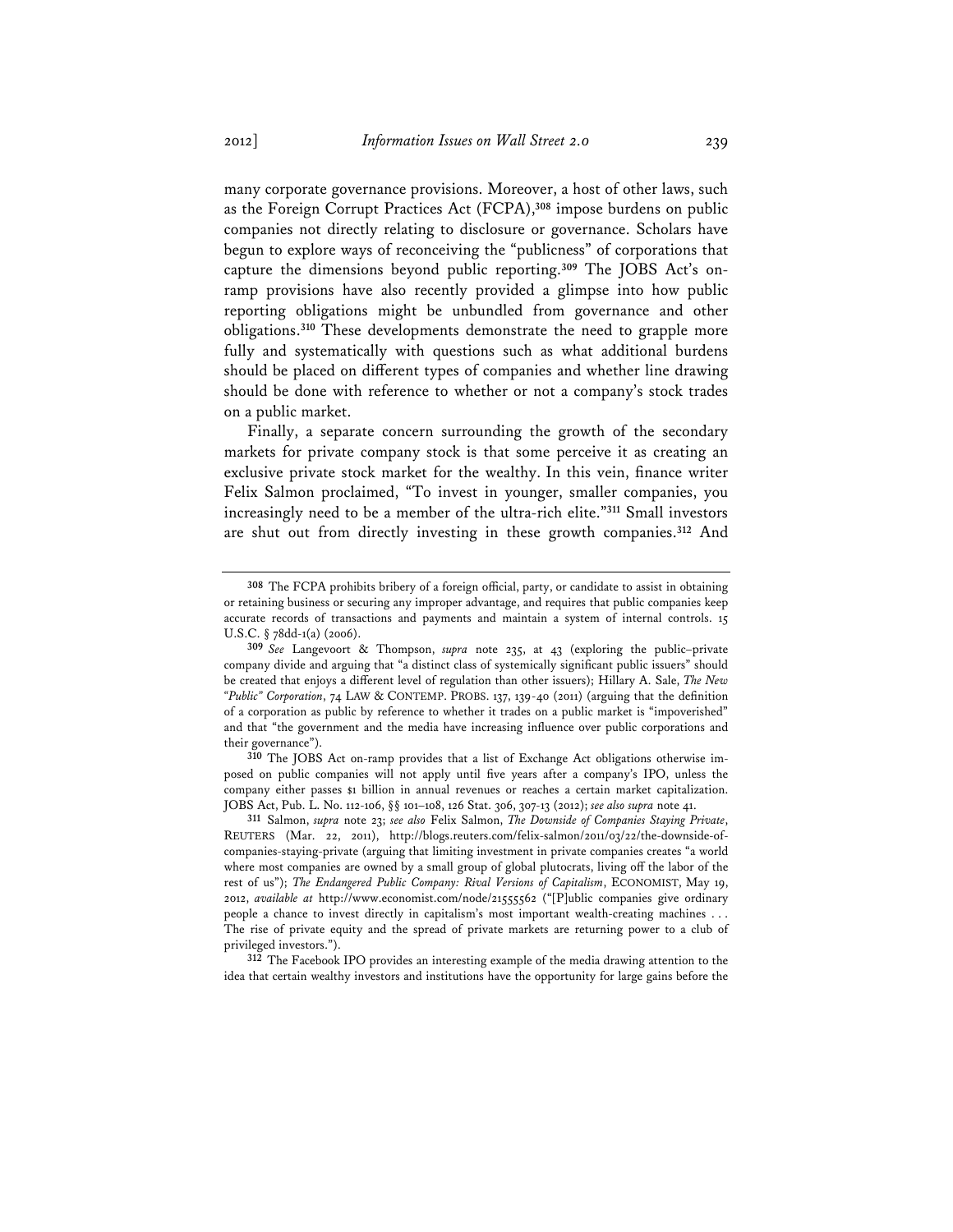despite the fact that pre-IPO investments are not guaranteed to make money, many commentators have predicted that the secondary markets will nonetheless continue to exist because "investors have little choice but to tread into the private markets if they want to invest in the rapid-growth stages of new tech companies."**<sup>313</sup>** Apart from indirect investments,**<sup>314</sup>** however, unaccredited retail investors cannot tread into these private markets.

This concern about a stratified market structure is, of course, in tension with the investor protection goals that are served by limiting access to the private markets in the first place.**<sup>315</sup>** As such, it perhaps serves as a useful

**313** Joe Light, *Facebook: What's Next for Secondary Markets*, WALL ST. J. TOTAL RETURN (June 7, 2012, 11:55 AM), http://blogs.wsj.com/totalreturn/2012/06/07/facebook-whats-next-forsecondary-markets; *see also* Tom Foremski, *In Facebook IPO Fiasco the 'Smart Money' Got Burnt*, ZDNET (May 25, 2012, 11:34 AM), http://www.zdnet.com/blog/foremski/in-facebook-ipo-fiascothe-smart-money-got-burnt/2280 ("The Facebook fiasco . . . should be good news for private stock markets such as SharesPost and Second Market [sic] because tech IPOs will be cutback leaving these markets in a great position as the only alternative to being acquired.").

**314** Global Silicon Valley Corp. provides an example of such an indirect investment opportunity. It is a publicly traded, closed-end mutual fund, which has bought private company stock in private secondary transactions. *See* Tomio Geron, *GSV Capital Investment Values Facebook at \$70 Billion*, FORBES (June 27, 2011, 1:38 PM), http://www.forbes.com/sites/tomiogeron/2011/06/27/ gsv-capital-investment-values-facebook-at-70-billion (noting that the Global Silicon Valley Corp. mutual fund included shares of then-private Facebook in its portfolio).

**315** For a similar example of competing values, consider the public reaction to the JOBS Act's "crowdfunding" exemption, which allows for web-based fundraising in relatively small amounts from many unaccredited investors. The crowdfunding bill democratized some private company investing but came under fire from consumer advocates, media commentators, regulators, and academics for eliminating investor protections and potentially fostering fraud. *See, e.g.*, Luis A. Aguilar, Comm'r, SEC, Public Statement, *Investor Protection Is Needed for True Capital Formation: Views on the JOBS Act* (Mar. 16, 2012), *available at* http://www.sec.gov/news/speech/ 2012/spch031612laa.htm (criticizing the JOBS Act and noting consumer advocates and other

stock is available to the public. *See, e.g.*, Daniel Fisher, *Did Hedge Funds Steal the Facebook IPO Pop?*, FORBES (May 21, 2012, 2:49 PM), http://www.forbes.com/sites/danielfisher/2012/05/21/didhedge-funds-steal-the-facebook-ipo-pop (noting that VCs are selling late-stage private company stock to hedge funds, private equity firms, and wealthy investors and that the IPO "pop" is a "casualty" of companies taking longer to go public); Daniel Gross, *Facebook's IPO Already Happened—Several Months Ago on SecondMarket*, YAHOO! FIN. (May 21, 2012, 9:44 AM), http://finance.yahoo.com/blogs/daniel-gross/facebook-ipo-already-happened-several-months-agosecondmarket-134457488.html ("Thanks to SecondMarket, big-shot investors no longer have to wait until an IPO to express their enthusiasm about a company. And that means the froth and pop that used to take place exclusively on the NASDAQ or the NYSE in the opening trading days can now take place weeks or even months before the official IPO. That's clearly what happened with Facebook."); Derek Thompson, *'If Facebook's Profit Model Stays the Same, This Valuation Doesn't Make Any Sense'*, ATLANTIC (May 18, 2012, 1:29 PM), http://www.theatlantic.com/business/ archive/2012/05/if-facebooks-profit-model-stays-the-same-this-valuation-doesnt-make-any-sense/ 257396/ ("If [you] want something that's going to have explosive growth, you should have invested in Facebook a long time ago [on the secondary market].").